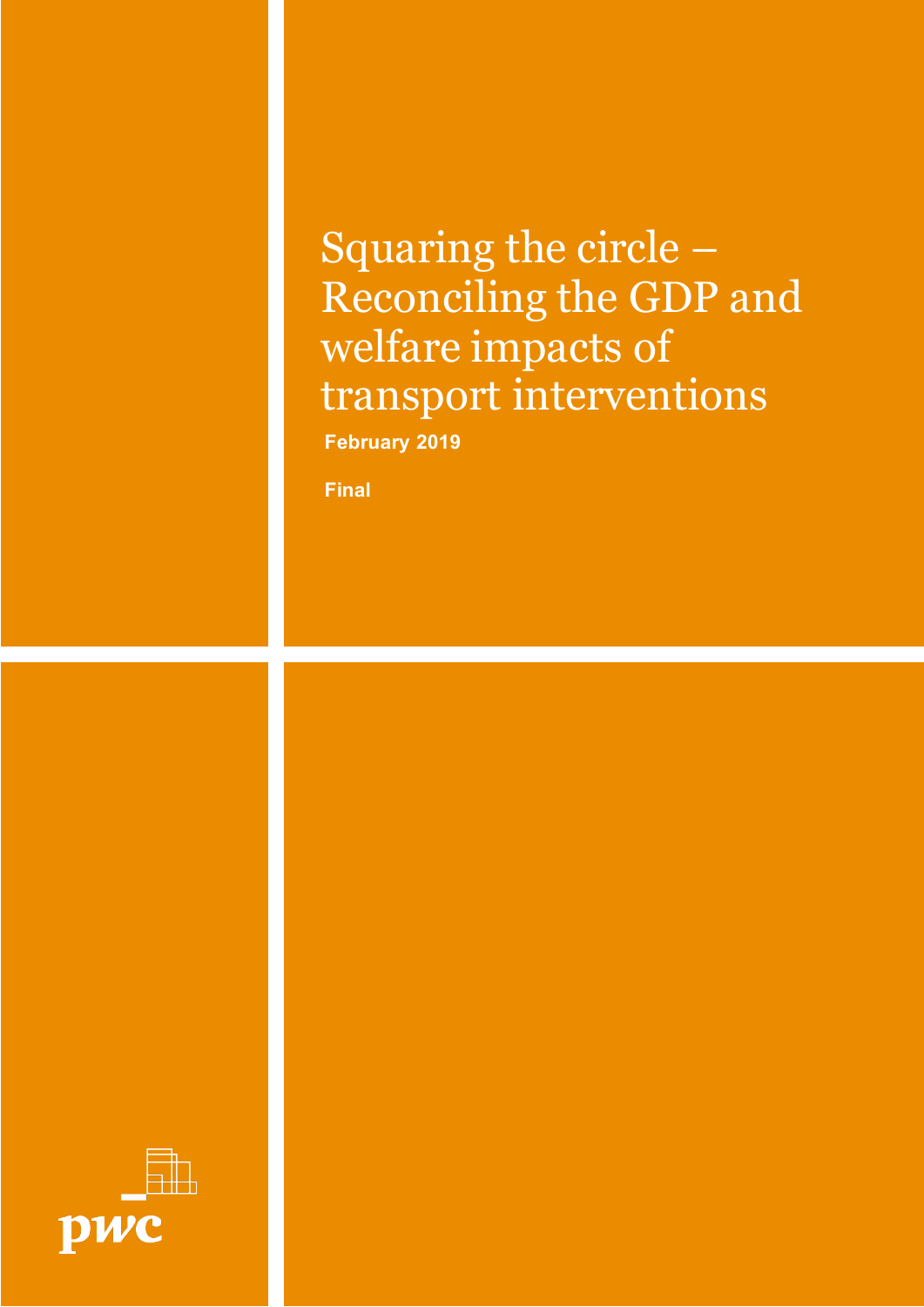## **Contents**

| 1    | <b>Briefing note</b>                               | 5              |
|------|----------------------------------------------------|----------------|
| 1.1  | Purpose of this report                             | 5              |
| 1.2  | The relationship between GDP and w elfare          | 5              |
| 1.3  | Structure of our report                            | 5              |
| 2.   | <b>Main findings</b>                               | 7              |
| 2.1  | Introduction and purpose                           | $\overline{7}$ |
| 2.2  | The relationship between GDP and w elfare          | $\overline{7}$ |
| 2.3  | Framew ork used for the reconciliation             | 8              |
| 2.4  | Summary                                            | 12             |
| 2.5  | Structure of the report                            | 18             |
| 3.   | <b>Context of transport appraisal</b>              | 19             |
| 3.1  | Transport appraisal within the UK                  | 19             |
| 3.2  | Economic impacts of transport interventions        | 19             |
| 3.3  | Scope of the framework                             | 22             |
| 4    | Conceptual relationship between welfare and GDP    | 23             |
| 4.1  | Defining GDP and economic w elfare                 | 23             |
| 4.2  | The relationship between GDP and w elfare          | 23             |
| 5.   | <b>Framework used for the reconciliation</b>       | 27             |
| 5.1  | Overview of the framew ork                         | 27             |
| 5.2  | Economic framework for assessing impacts           | 27             |
| 6    | <b>Impacts</b>                                     | 30             |
| 6.2  | User time savings                                  | 30             |
| 6.3  | Agglomeration                                      | 30             |
| 7    | <b>Externalities</b>                               | 32             |
| 7.1  | Air quality, noise, greenhouse gases and accidents | 32             |
| 8    | Market for goods and services                      | 34             |
| 8.1  | Broadening the analysis                            | 34             |
| 8.2  | Reconciliation under perfect competition           | 34             |
| 8.3  | Reconciliation under imperfect competition         | 35             |
| 8.4  | Welfare functions                                  | 36             |
| 9    | <b>Labour market</b>                               | 37             |
| 9.1  | Labour market single region model                  | 37             |
| 10   | Labour market - Two-region model                   | 43             |
| 10.2 | Factors to consider when analysing displacement    | 45             |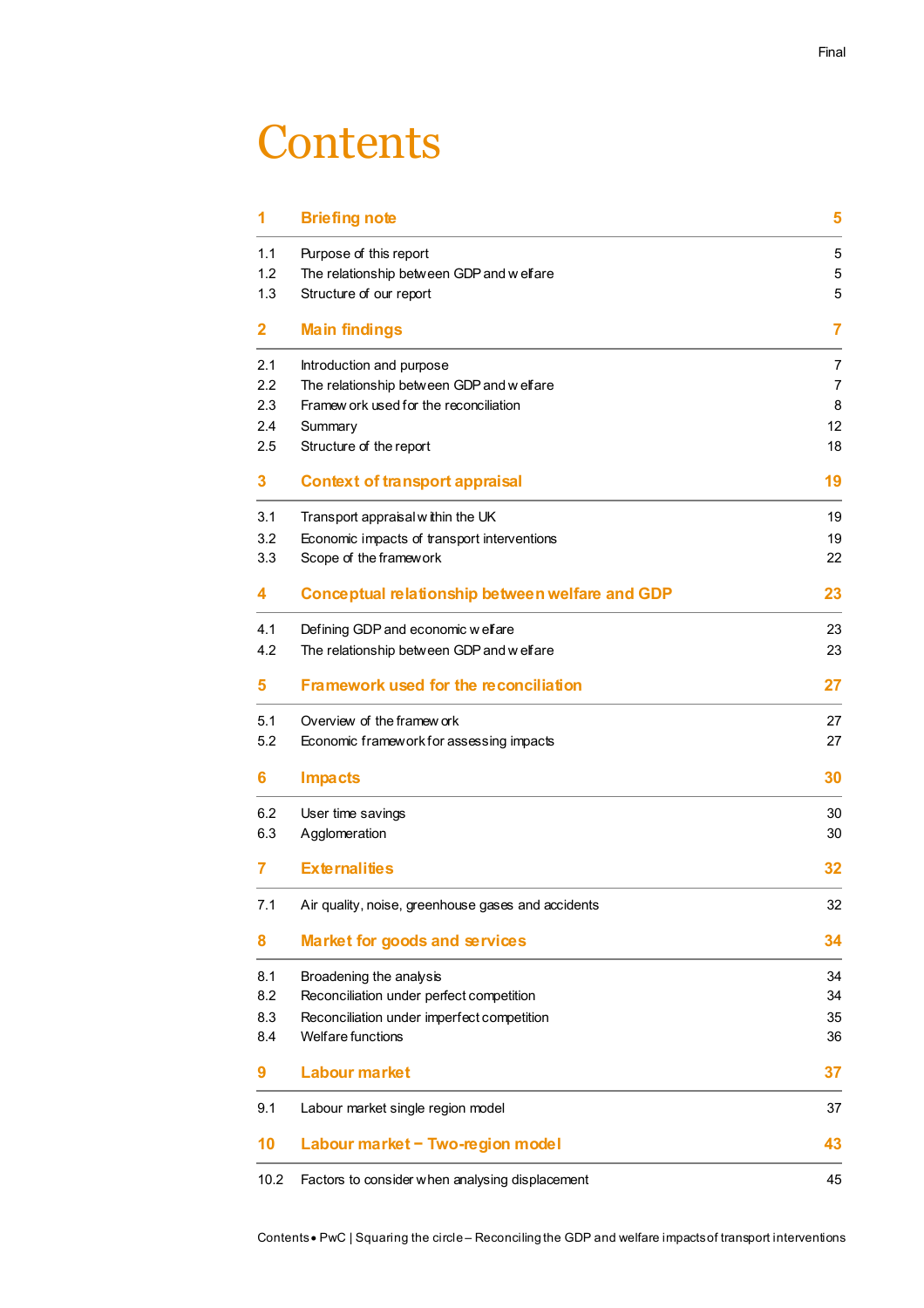#### Final

| 10.3    | Application of two-region model to two sectors |    |  |
|---------|------------------------------------------------|----|--|
| 10.4    | Application of two-region model to firms       | 46 |  |
| 10.5    | Summary                                        | 47 |  |
| 11      | <b>Market for other inputs</b>                 | 48 |  |
| 11.1    | Capital                                        | 48 |  |
| 11.2    | Land                                           | 50 |  |
| $12 \,$ | <b>Housing market</b>                          | 52 |  |
| 13      | <b>Further considerations</b>                  | 53 |  |
| 13.2    | Regional characteristics                       | 53 |  |
|         |                                                |    |  |
| 13.3    | Individual and societal welfare functions      | 53 |  |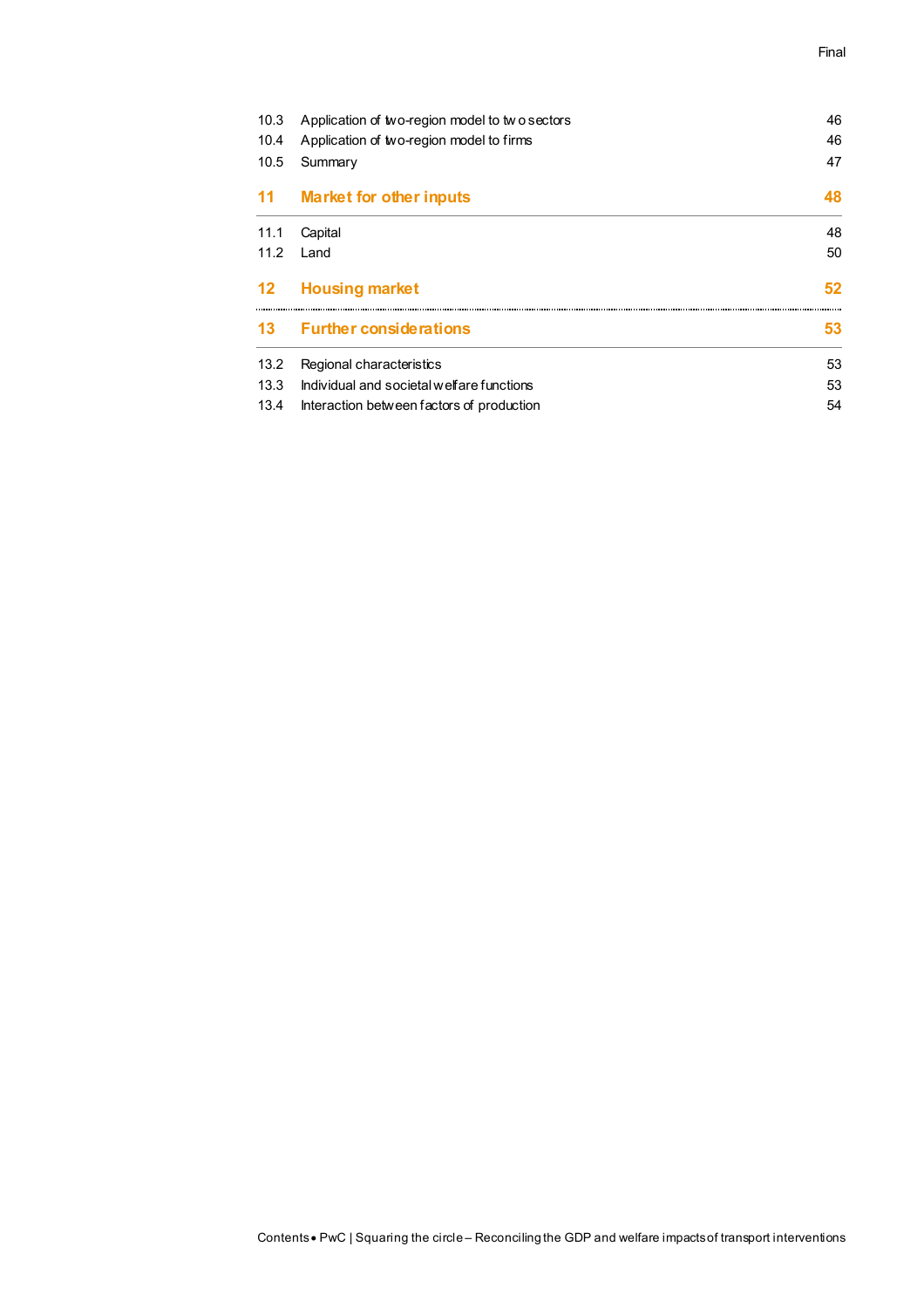# Table of Figures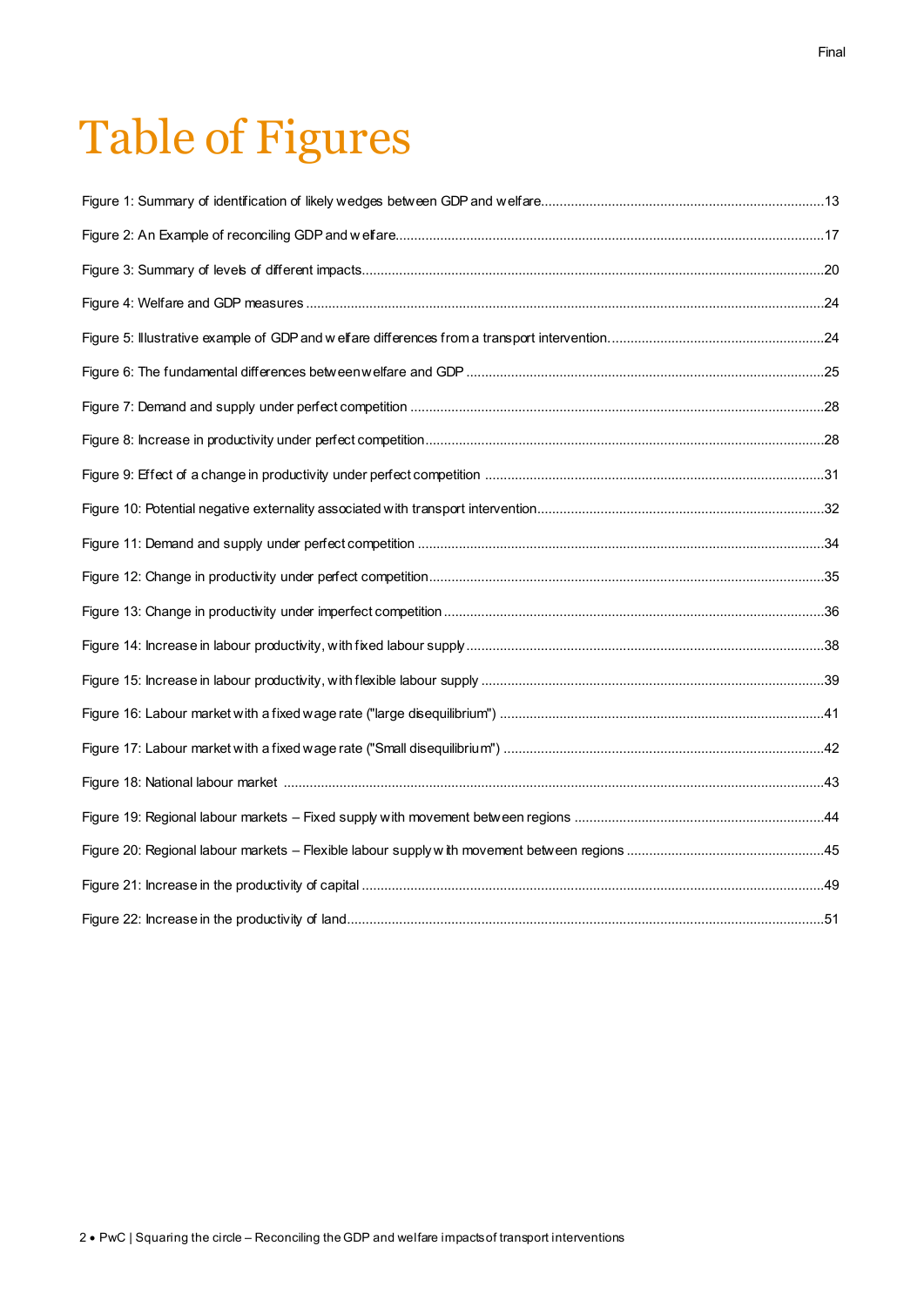# **Glossary**

| Term                                          | <b>Definition</b>                                                                                                                                                                                                                                                                                                                                                                                                            |
|-----------------------------------------------|------------------------------------------------------------------------------------------------------------------------------------------------------------------------------------------------------------------------------------------------------------------------------------------------------------------------------------------------------------------------------------------------------------------------------|
| <b>GDP</b>                                    | GDP captures the value of traded goods and services (net of the costs of materials) and is a market-based<br>measure of economic w ellbeing. This definition is consistent with WebTAG guidance <sup>1</sup> : the 'measure of value<br>of goods and services produced in an economy w ithin a specific time period'.                                                                                                        |
| Business time<br>savings                      | Time savings which accrue during journeys made in the course of work. This excludes commuting journeys.<br>This is based on the definition in WebTAGA1.3. <sup>2</sup>                                                                                                                                                                                                                                                       |
| Commuter time<br>savings                      | Time savings which accrue as part of journeys travelling to and from the normal place of work. This is based<br>on the definition in WebTAG A1.3.3                                                                                                                                                                                                                                                                           |
| Consumer<br>surplus                           | The difference between the value a consumer places on a good/service and the price they actually pay for it.                                                                                                                                                                                                                                                                                                                 |
| <b>Displacement</b>                           | Our definition is consistent with the Department for Transport's definition used in WebTAG A2.1 <sup>4</sup> : 'the extent<br>to w hich economic activity is relocated fromone area to another. Displacement can occur in labour, capital<br>and product markets'.                                                                                                                                                           |
| Disutility of<br>w orking                     | The loss of utility from reductions in leisure time as a result of the supply of additional hours of w ork.                                                                                                                                                                                                                                                                                                                  |
| Dynamic<br>agglomeration                      | The change in productivity brought about by individuals and firms relocating, and hence altering access to<br>economic mass w ithin each region.                                                                                                                                                                                                                                                                             |
| <b>Externalities</b>                          | As defined by the OECD (2003) <sup>5</sup> , 'Externalities refers to situations w hen the effect of production or<br>consumption of goods and services imposes costs or benefits on others which are not reflected in the prices<br>charged for the goods and services being provided'. In this report, common examples of externalities w hich<br>are referenced are changes in air pollution, noise pollution and safety. |
| Imputed rent                                  | Reflects the value of the output of ow ner-occupied housing by approximating the market value of this "self-<br>provision".                                                                                                                                                                                                                                                                                                  |
| <b>Inputs</b>                                 | Refers to factors of production (land, capital, and labour).                                                                                                                                                                                                                                                                                                                                                                 |
| Land use<br>change                            | As defined in WebTAG A2.1 <sup>6</sup> , this refers to 'changes in the purpose and/or intensity of usage' of land.                                                                                                                                                                                                                                                                                                          |
| Leisure time<br>savings                       | The time savings w hich accrue on journeys for non-work trips. This is based on the definition in WebTAG<br>A1.3. <sup>7</sup>                                                                                                                                                                                                                                                                                               |
| Level                                         | In the report the 'level of GDP' or 'level of w elfare' refers to the absolute size of GDP and w elfare.                                                                                                                                                                                                                                                                                                                     |
| Marginal rate of<br>technical<br>substitution | The rate at w hich inputs may be substituted w hile the output level is constant e.g. the additional number of<br>units of capital that are needed in order to replace one labour unit to keep the output level constant.                                                                                                                                                                                                    |
| Outputs                                       | Outputs refer to intermediate or final goods and services produced by a combination of inputs.                                                                                                                                                                                                                                                                                                                               |

1 [https://assets.publishing.service.gov.uk/government/uploads/system/uploads/attachment\\_data/file/712878/tag-unit-a2-1-wider-impacts-overview](https://assets.publishing.service.gov.uk/government/uploads/system/uploads/attachment_data/file/712878/tag-unit-a2-1-wider-impacts-overview-document.pdf)[document.pdf](https://assets.publishing.service.gov.uk/government/uploads/system/uploads/attachment_data/file/712878/tag-unit-a2-1-wider-impacts-overview-document.pdf)

2 [https://assets.publishing.service.gov.uk/government/uploads/system/uploads/attachment\\_data/file/603254/webtag-tag-unit-a1-3-user-and-provider-impacts](https://assets.publishing.service.gov.uk/government/uploads/system/uploads/attachment_data/file/603254/webtag-tag-unit-a1-3-user-and-provider-impacts-march-2017.pdf)[march-2017.pdf](https://assets.publishing.service.gov.uk/government/uploads/system/uploads/attachment_data/file/603254/webtag-tag-unit-a1-3-user-and-provider-impacts-march-2017.pdf)

3 IBID.

-

4 [https://assets.publishing.service.gov.uk/government/uploads/system/uploads/attachment\\_data/file/712878/tag-unit-a2-1-wider-impacts-overview](https://assets.publishing.service.gov.uk/government/uploads/system/uploads/attachment_data/file/712878/tag-unit-a2-1-wider-impacts-overview-document.pdf)[document.pdf](https://assets.publishing.service.gov.uk/government/uploads/system/uploads/attachment_data/file/712878/tag-unit-a2-1-wider-impacts-overview-document.pdf)

5 OECD (2003) 'OECD Glossary of Statistical Terms – Externalities'

6 [https://assets.publishing.service.gov.uk/government/uploads/system/uploads/attachment\\_data/file/712878/tag-unit-a2-1-wider-impacts-overview](https://assets.publishing.service.gov.uk/government/uploads/system/uploads/attachment_data/file/712878/tag-unit-a2-1-wider-impacts-overview-document.pdf)[document.pdf](https://assets.publishing.service.gov.uk/government/uploads/system/uploads/attachment_data/file/712878/tag-unit-a2-1-wider-impacts-overview-document.pdf)

7 [https://assets.publishing.service.gov.uk/government/uploads/system/uploads/attachment\\_data/file/603254/webtag-tag-unit-a1-3-user-and-provider-impacts](https://assets.publishing.service.gov.uk/government/uploads/system/uploads/attachment_data/file/603254/webtag-tag-unit-a1-3-user-and-provider-impacts-march-2017.pdf)[march-2017.pdf](https://assets.publishing.service.gov.uk/government/uploads/system/uploads/attachment_data/file/603254/webtag-tag-unit-a1-3-user-and-provider-impacts-march-2017.pdf)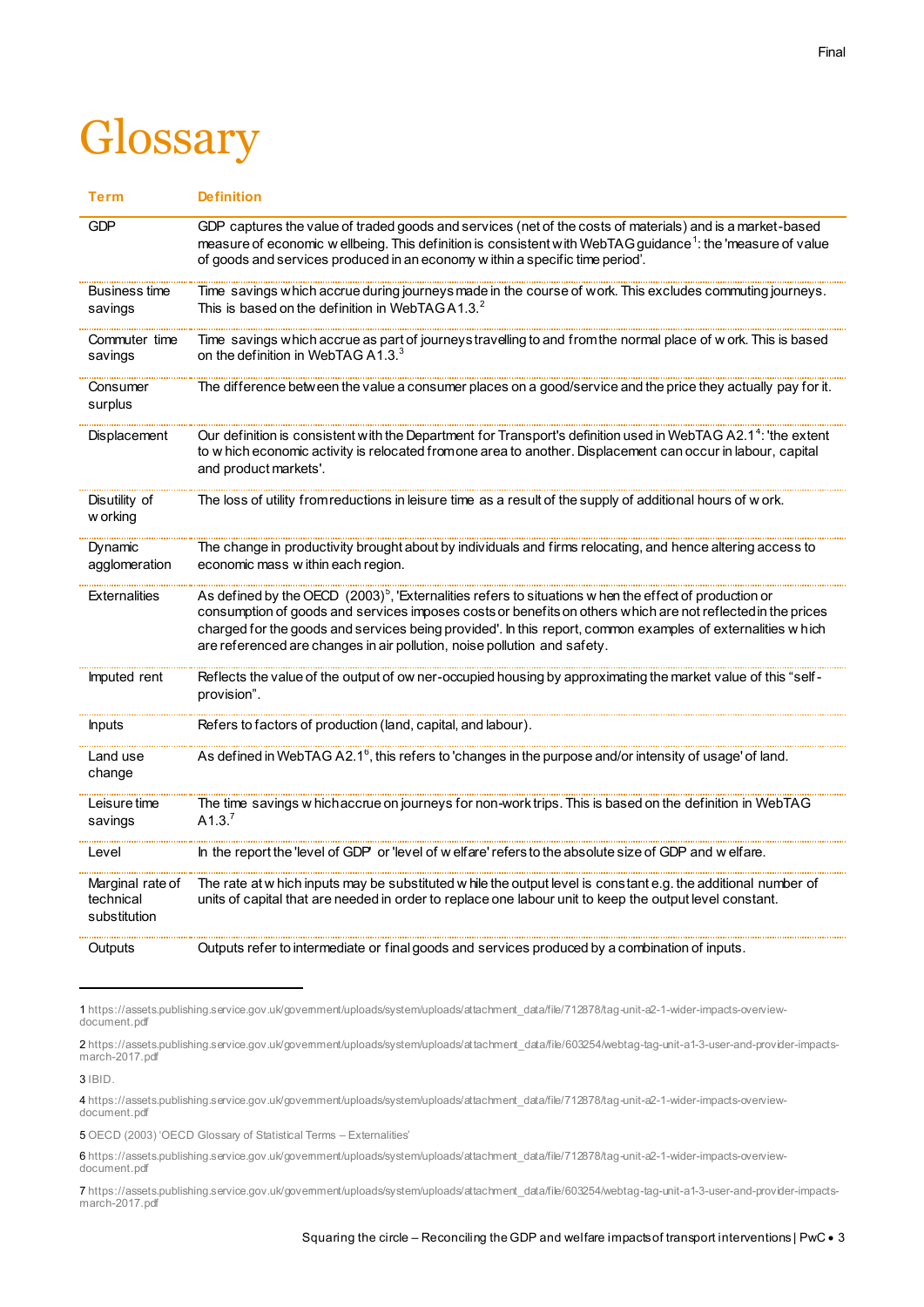| Term                    | <b>Definition</b>                                                                                                                                                                                                                                                                                                                                                                                                                                                                                                                          |
|-------------------------|--------------------------------------------------------------------------------------------------------------------------------------------------------------------------------------------------------------------------------------------------------------------------------------------------------------------------------------------------------------------------------------------------------------------------------------------------------------------------------------------------------------------------------------------|
| Producer<br>surplus     | Difference between the market price and the cost of producing that unit, summed over all units of production.                                                                                                                                                                                                                                                                                                                                                                                                                              |
| Productivity<br>impacts | We define productivity impacts as 'the impact of transport investments on the efficiency with which the factors<br>of production (such as land, labour and capital) are used in the production process: productivity may increase<br>because either fewer factors of production are required to produce a unit of output, or there is a reallocation<br>of the factors of production tow ards higher value added activities'. This definition is consistent with the<br>definition of productivity impacts used in WebTAGA2.1 <sup>8</sup> |
| Static<br>agglomeration | The change in productivity to all firms in a region, as a result of changes in their access to economic mass.                                                                                                                                                                                                                                                                                                                                                                                                                              |
| <b>Sticky Wages</b>     | When w ages do not adjust in a timely manner to changes in labour market conditions.                                                                                                                                                                                                                                                                                                                                                                                                                                                       |
| Wedge                   | We define w edges as differences which arise between the GDP and w elfare impacts from a given transport<br>intervention or investment. We define a 'positive w edge' between welfare and GDP as w hen the level of<br>w elfare is increased by more than the level of GDP.                                                                                                                                                                                                                                                                |
| Welfare                 | Economic w elfare is the sumof all household utility, measured in monetary units, including the value of<br>income fromall sources, and the value of non-market sources of well-being, net of dis-utilities from dis-<br>amenities and foregone leisure. This is largely based on the definition adopted by Venables, Laird &<br>Overman (2014, p.15): they state that w elfare includes benefits that are un-marketed. Welfare is often<br>operationalised as the sum of all consumer and producer surplus.                               |

<sup>8</sup> [https://assets.publishing.service.gov.uk/government/uploads/system/uploads/attachment\\_data/file/712878/tag-unit-a2-1-wider-impacts-overview](https://assets.publishing.service.gov.uk/government/uploads/system/uploads/attachment_data/file/712878/tag-unit-a2-1-wider-impacts-overview-document.pdf)[document.pdf](https://assets.publishing.service.gov.uk/government/uploads/system/uploads/attachment_data/file/712878/tag-unit-a2-1-wider-impacts-overview-document.pdf)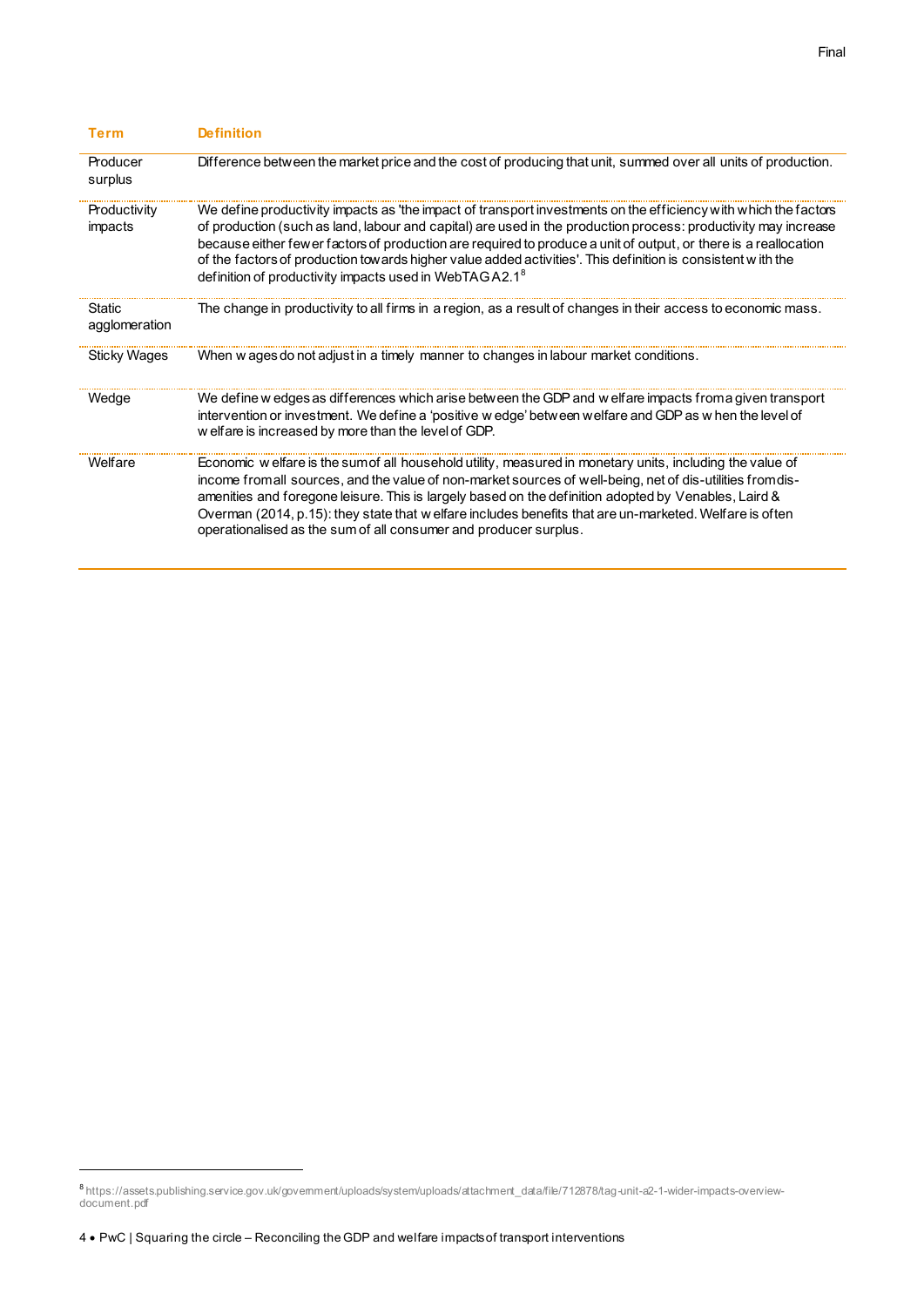# <span id="page-6-0"></span>1 Briefing note

### <span id="page-6-1"></span>**1.1 Purpose of this report**

- 1.1.1.1 This report is intended to assist policymakers and scheme promoters w ith the economic appraisal of transport interventions by showing how to reconcile the GDP and w elfare impacts of transport interventions.
- 1.1.1.2 Economists generally agree that economic w elfare is a more appropriate objective for public policy than maximising GDP (it is, by definition, w hat society 'cares about'). However, it is often important also to appraise the impacts of a scheme on GDP because of the scheme's specific objectives − which might, for example, be to increase the level of economic activity in the country or in a particular area.
- 1.1.1.3 Given that GDP and w elfare are so frequently used when considering the impact of transport interventions, this report highlights the main w ays in w hich a transport intervention can affect these measures differently − and w hen a difference (or what we refer to as a 'w edge') between the two measures can occur.

## <span id="page-6-2"></span>**1.2 The relationship between GDP and welfare**

- 1.2.1.1 GDP captures values associated with traded goods and services. Welfare does this but also captures a number of other important factors, such as the value of people's leisure time and externalities (e.g. safety, noise, pollution, and air quality), plus any value consumers enjoy from consumption over and above the price they pay for a good/service.
- 1.2.1.2 In this report, w e identify the two main sources of 'wedge' between impacts on GDP and w elfare. The first is that the transport interventions can affect things which are not traded through markets and therefore affect welfare but not GDP. The second is that the w ay in w hich markets operate can sometimes lead to different impacts on GDP and w elfare.

## <span id="page-6-3"></span>**1.3 Structure of our report**

- 1.3.1.1 We structure our report as follows. We begin by presenting a relatively restrictive but frequently applied demand and supply framework as the starting point for our analysis. We then consider the different impacts of a transport intervention. These impacts include: reductions in travel times; agglomeration effects; and other externalities (such as changes in air quality, noise and visual amenity).
- 1.3.1.2 We find that a w edge can arise as a result of these impacts in tw o main w ays:
	- A. Changes in leisure and commuter journey time savings affect welfare but they are not monetised and are therefore not captured in GDP; and
	- B. Externalities arising from a transport intervention (such as the impact of changes in the amount of travel on noise and air quality) also affect welfare but tend not to be fully reflected in GDP.
- 1.3.1.3 We then move onto w hat we refer to as the "knock-on impacts" of a transport intervention. We split the discussion into four distinct sections: the market for goods and services; the labour market; and the market for other inputs (i.e. capital and land). For completeness w e also consider impacts on the housing market.

#### 1.3.1.4 We find that:

- No w edge arises in the market for goods and services. Changes in the quantities and prices of goods that are brought about by the transport intervention affect welfare in the same w ay they affect GDP. Importantly, w ithin the framew ork that w e use for our analysis, this is true regardless of what assumptions we make about competition in the market.
- Wedges can occur in the labour market if the supply of labour is flexible (i.e. if people supply more labour in response to a higher w age, reflected by an upward-sloping labour supply curve. In this situation, GDP and w elfare both reflect the higher income generated by increased w orking, but only w elfare reflects the increased disutility of w ork.
- For other inputs (i.e. land and capital), the main w edge which could occur is a change in land-use pre and post intervention. For example, if land is converted to productive activity (e.g. from parkland to a business park) as a result of a transport intervention, then this might increase GDP but adversely affect welfare. Likewise, if a transport intervention was to lead to the conversion of a brownfield site to parkland, then this might increase w elfare but reduce GDP.
- It is possible that an effect could occur in the housing market w hich we refer to as an 'inverse w edge' in that the value of non-monetised impacts (such as the amenity value of living in a particular place) could become monetised through actual and/or imputed rents. The analysis suggests that these are unlikely to be material at a national level but might be more important regionally or locally.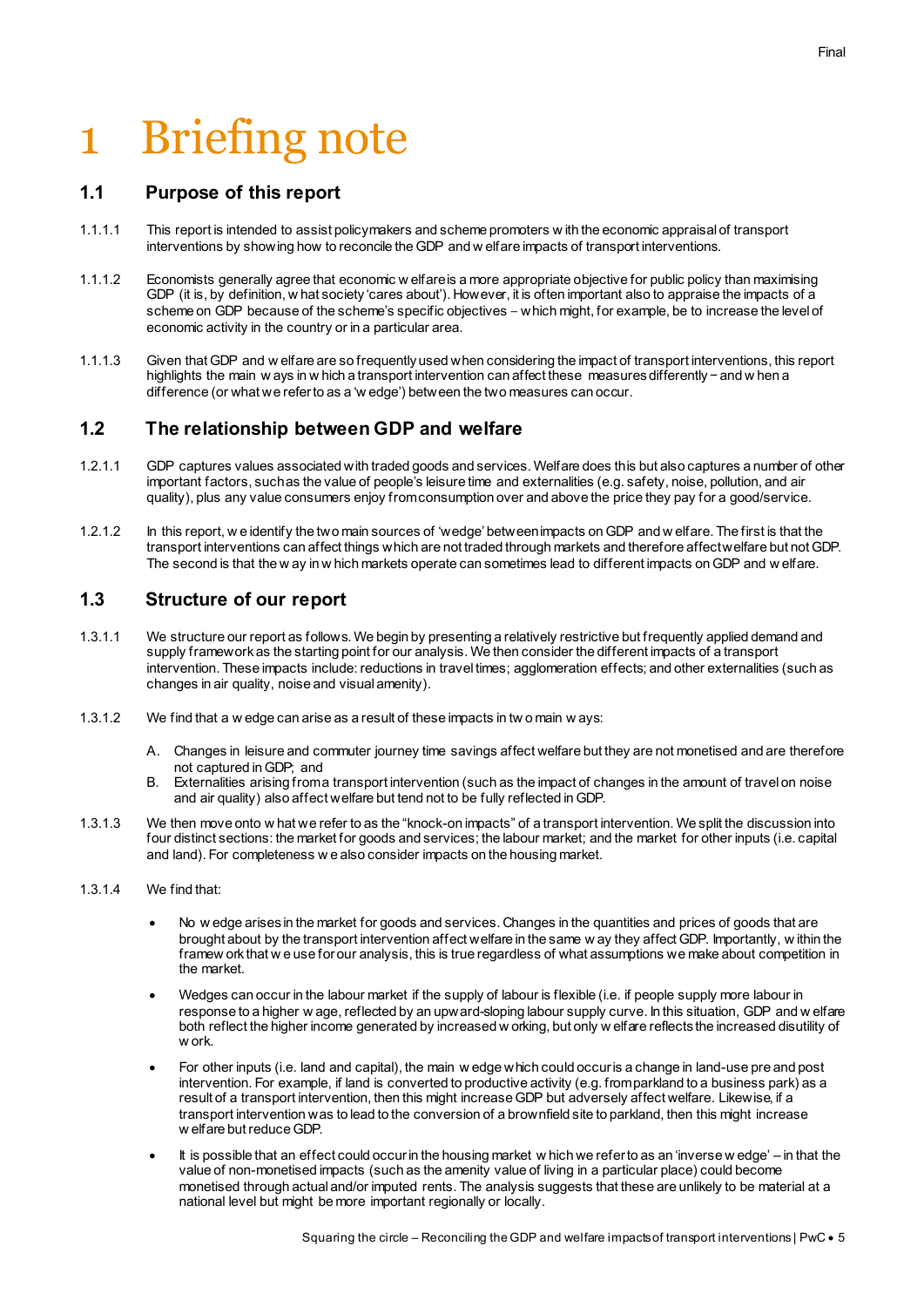- 1.3.1.5 Our final section discusses other potential issues and sources of a w edge, including:
	- The **characteristics of the location** of a transport intervention and other surrounding areas. There are three key points to note here. First, individuals may value regions differently based upon the inherent characteristics of the regions (and w hether they consider the regions to be "good" places to live). If people relocate as a result of a transport intervention, then GDP <u>might not</u> fully account for the change in w elfare experienced by the individual that has moved. Second, w hile an increase in accessibility brought about by a transport scheme could lead to a similar increase in "GDP" in tw o regions, there could be different welfare effects for regions because of how: (i) individuals based in the more distant region might experience greater disutility of travelling; and (ii) individuals closer to the transport intervention might experience visual and noise effects during both the construction and operation of the intervention. Third, a transport intervention could have a significant impact on the movement of goods and services between regions. For example, an intervention could lead to more goods and services being imported from region B by region A. This could lead to a higher w elfare than GDP impact in region A because w hile goods are being consumed in region A (w hich is positive for welfare) money is flow ing out of the region in order to pay for the "imports" w hich are taking place (w hich is negative for the "GDP" of region A).
	- **Utility functions and social welfare functions:**There are tw o key points to note here. First, depending on the social w elfare function society may place greater value on additional w ealth accruing to certain groups, and thus an additional unit of w ealth could have different welfare effects depending on w ho experiences a change in w ealth. Appraisers should be aw are that if a policy intervention is aimed at rebalancing the economy and tackling inequality, this could give rise to a w edge between GDP and w elfare (e.g. an economic boost to a relatively deprived area could increase w elfare in that area by more than GDP). Second, the utility that is experienced by individuals tends to be characterised by a "love of variety" (Dixit and Stiglitz, 1975) in that individuals' utilities tend to increase w ith the range of products they are able to access. An improvement in accessibility could therefore improve consumers' w elfare without altering GDP.
	- **Interactions between factors of production:**While the main focus of our analysis has been on w hether wedges could arise in the markets for inputs (labour, land and capital), w e have also considered whether and how a transport intervention may affect the relative demand for these inputs. Relative demand for inputs is determined by: (i) their relative prices; and (ii) marginal rate of technical substitution betw een them. If a transport intervention affects the relative demand for, and use of, inputs then this could affect whether, and if so the extent to w hich, w edges occur.
- 1.3.1.6 In Figure 1 w e provide a summary of our main findings. We show : (i) our "default position" in terms of w hether (generally speaking) a w edge will arise in a particular area and w hat the size of this w edge will be; (ii) the main implications for appraisers in terms of w hat they should take into account w hen carrying out their analysis; and (iii) w hat further research, if any, should be carried out in the area. We also describe an example of how GDP and w elfare impacts have been assessed and reconciled during the course of an actual appraisal.
- 1.3.1.7 We hope that our analysis and findings are useful to appraisals that are carried out in the future and that, in "squaring the circle" of how to reconcile the GDP and w elfare impacts of transport interventions, our work will help to ensure that the correct investment decisions are made – to the benefit of the economy and the w elfare of the country.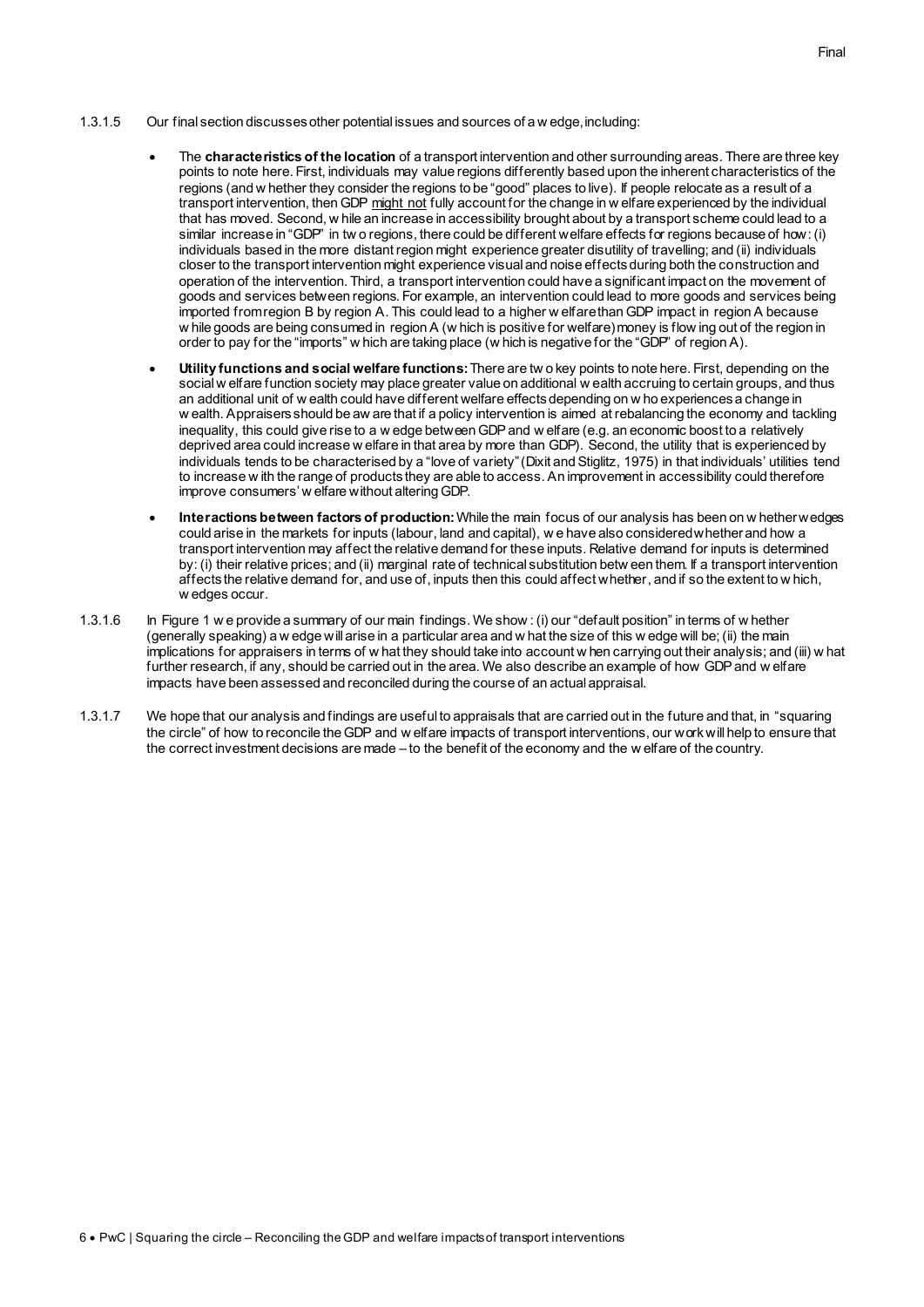# <span id="page-8-0"></span>2 Main findings

## <span id="page-8-1"></span>**2.1 Introduction and purpose**

- 2.1.1.1 The economic appraisal of transport schemes in the UK makes extensive use of WebTAG (Web-based Transport Analysis Guidance), produced by the Department for Transport (DfT). A key output of a WebTAG-based assessment is an estimate of the economic w elfare impact of the scheme under consideration. Economic w elfare captures the effects of transport on the economy (e.g. the value of journey time savings and the increase in business productivity from increased connectivity) but also on other important factors such as the value of people's leisure time and 'externalities' such as pollution, noise and safety.
- 2.1.1.2 Economists generally agree that maximising economic w elfare is a more appropriate objective for public policy than is maximising GDP. How ever, it is often also important to appraise the impacts of a scheme on GDP because of the scheme's specific objectives − w hich might, for example, include increasing the level of economic activity in the country or in a particular area. In the past there has been considerable debate about how GDP impacts relate to measures of economic w elfare and whether differences in estimates of the tw o measures indicate the potential for "missing impacts".
- 2.1.1.3 It is w orth noting that DfT's recent guidance $^9$  on assessing wider economic impacts makes clear that:
	- Economic w elfare provides the best means of assessing value for money (VfM), as this is a broader and more comprehensive measure of w ell-being than GDP; but
	- Where GDP is a strategic objective of a scheme, the impact of the scheme on GDP can be assessed within the strategic case of the business case, and that the VfM and GDP impacts should be reported alongside each other in a new Economic Impacts Report.
- 2.1.1.4 The Department for Transport commissioned Pricew aterhouseCoopers LLP (Pw C) to assess how the impact of transport schemes on GDP can be reconciled w ith their impact on economic w elfare. This report shows how GDP and w elfare relate to each other depending on various assumptions about how different markets are structured and behave, and in a manner that takes account of various "knock on effects" in the w ider economy.
- 2.1.1.5 This report is intended to assist policymakers and scheme promoters w ith the economic appraisal of transport interventions. Our w ork is specifically intended for use in the appraisal of domestic surface transport schemes (primarily roads but also rail), but most of the principles in this report could be adapted and then applied to international and nonsurface transport schemes (e.g. aviation and maritime).

## <span id="page-8-2"></span>**2.2 The relationship between GDP and welfare**

- 2.2.1.1 In order to identify how the GDP and economic w elfare impacts of transport schemes differ from one another, we have structured our analysis in a w ay that examines the fundamental sources of potential divergence between the tw o indicators.
- 2.2.1.2 Throughout this report, any difference between the impact of a transport scheme on GDP on the one hand and w elfare on the other is referred to as a 'w edge'. There are tw o fundamental sources of wedge:
	- First, w hen there are impacts on goods and services which are **not traded through a market**. GDP is, by definition, a market-based measure of economic w ellbeing. As such, if the transport intervention affects goods or services which are not traded through a market then GDP will not capture these effects. For example, since there is (usually) no "market" for the right to cause noise pollution (or many externalities more generally), the effects of noise pollution are not captured in GDP (indeed, as stressed in the seminal w ork by Coase (1937), externalities occur precisely because markets are "missing"). This source of difference can also be thought of as arising from the different definitions of GDP and w elfare: if an effect is not captured in the marketplace, by definition it cannot by measured by means of GDP.
	- Second, is because of **how markets operate**. GDP values goods and services based on the prices observed in the market, but the w ay in w hich markets operate (both for (a) final goods and services and for (b) inputs like labour, capital and land) has the potential to affect the impacts of transport schemes on GDP and w elfare differently, thereby driving a 'w edge' between the two.
- 2.2.1.3 The approach w e adopt in this report to consider these tw o sources of wedge is as follows:
	- We provide context on transport appraisal and summarise the conceptual relationship betw een welfare and GDP.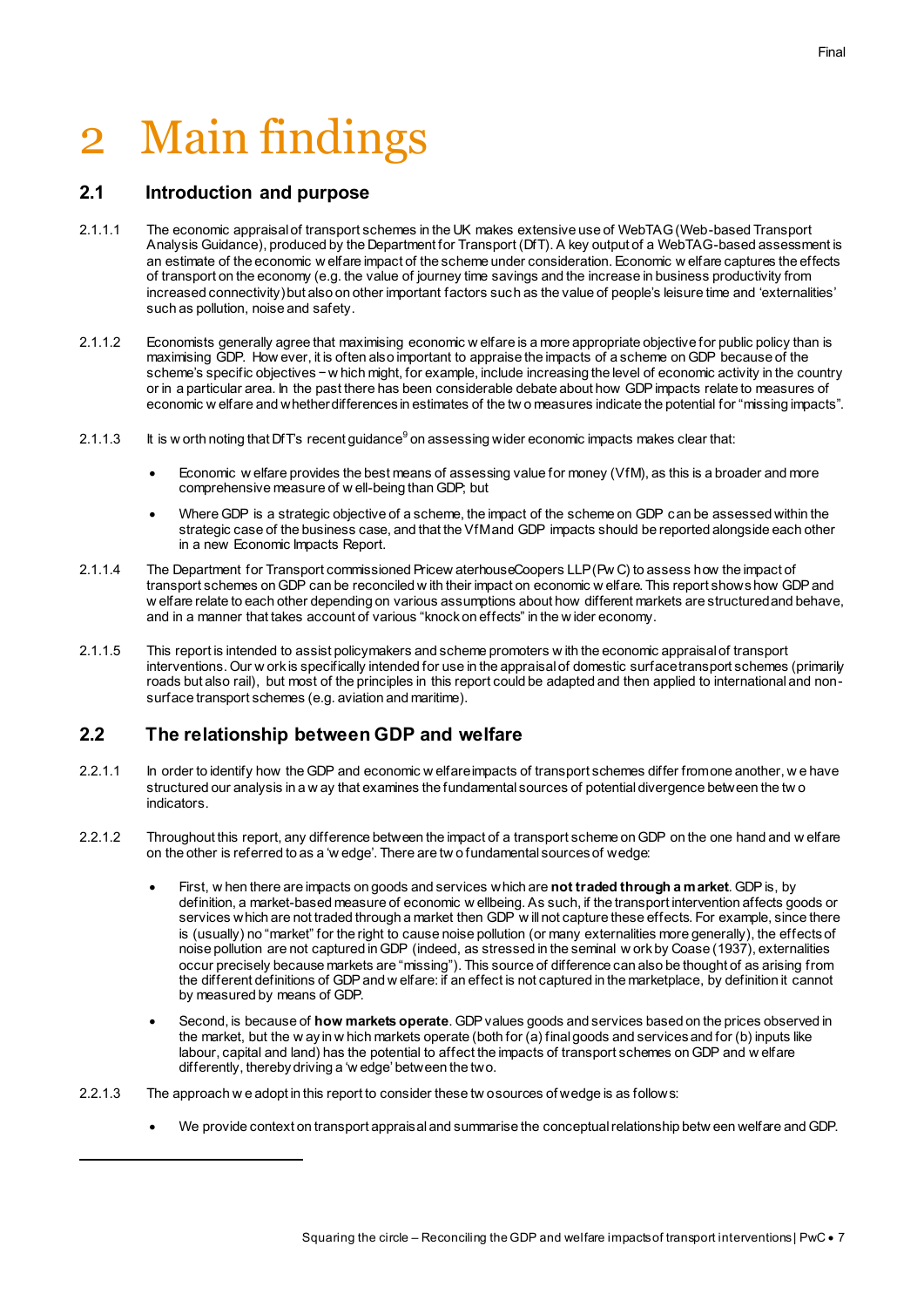- We set out the framew ork which we use throughout the report.
- We show how wedges arise between GDP and w elfare as a result of what we refer to as "first round effects". We classify these first round effects into:
	- impacts such as reductions in the time it takes to travel betw een places and agglomeration effects; and
	- externalities (other than agglomeration), such as the effects that a transport intervention could have on the environment.
- Finally, we consider what we refer to as "knock-on" effects, which show how agents in the wider economy respond to a transport intervention (e.g. through the market for goods and services, the labour market, the market for inputs). In the interests of completeness, we also consider potential impacts on the housing market.

#### <span id="page-9-0"></span>**2.3 Framework used for the reconciliation**

- 2.3.1.1 The framew ork which we use starts from a standard demand and supply diagram. Initially w e make the follow ing assumptions:
	- a) all markets operate under conditions of perfect competition;
	- b) the supply of labour, capital and land is fixed; and
	- c) the impact occurs within a single region (or multiple identical regions, w ith no transaction costs involved in moving factors of production between regions).

We then go on to relax these assumptions and consider more complex situations.

#### **2.3.2 Impacts and externalities**

2.3.2.1 We consider four key initial economic impacts w hich arise through transport interventions and whether they will give rise to a 'w edge' between GDP and w elfare: (i) business user time savings; (ii) leisure and commuter time savings; (iii) agglomeration; and (iv) other externalities<sup>10</sup>. We examine each in turn.

#### **2.3.3 Business user time savings**

2.3.3.1 As set out in Chapter 5, business user time savings and agglomeration effects can affect the economy by increasing productivity. We show that, under the assumptions above, these productivity-enhancing effects will not drive a w edge betw een welfare and GDP. This is because these productivity-enhancing effects will be captured in the marketplace (via reduced prices, and therefore higher real incomes, and/or increased wages $^{11}$ ). These effects therefore have equal impact on GDP and w elfare.

#### **2.3.4 Leisure and commuter user time savings**

- 2.3.4.1 Evidence from stated-preference willingness-to-pay research (such as that which currently underpins WebTAG<sup>12</sup>) suggests that leisure and commuter users generally attach a positive value to time savings. The implication of this is that leisure and commuter user time savings w ill, on average, result in w elfare gains regardless of how those time savings are put to use. How ever, the extent to w hich time savings affect GDP depends on how much of the time saved is "spent" on "productive" activities (which are "valued" by the market and therefore enter GDP) rather than on other activities (w hich do not affect GDP).
- 2.3.4.2 In the short-run, it is reasonable to assume that any time saved by business users is effectively "owned" by the employer and therefore affects GDP (as w ell as w elfare)<sup>13</sup>. This explains the conclusion in the previous sub-section. In contrast, for leisure users and commuters, it is reasonable to assume that the time saved is "ow ned" by the individual and that, in the short-run at least, any time saved is not used in productive activity. As leisure/commuting time is not valued in the marketplace, this time saving w ill have no impact on GDP. This means that leisure and commuter time savings are likely to create a 'positive w edge' between welfare and GDP (in the sense that the level of w elfare is increased by more than the level of GDP). As the GDP effect is likely to be zero, this w edge is likely to be equivalent to the size of the w elfare effect $14$ .

 $10$  We refer to "other" externalties because, strictly speaking, agglomeration is an externality. Note also that, in the interests of brevity, we have excluded from our analy sis a number of usually relatively small impacts such as fuel and non-fuel vehicle operating costs.

<sup>&</sup>lt;sup>11</sup> Note that we are assuming perfect competition, meaning that firms only make normal profits. Under conditions of imperfect competition, the productivity effects could also manifest themselves as increased supernormal profits. As with wages, these profits would contribute equally towards both GDP and welfare.

<sup>&</sup>lt;sup>12</sup> ITS Leeds (2013) 'Valuation of Travel Time Savings for Business Travellers: Main Report', Prepared for the Department for Transport [pdf], available at: [https://assets.publishing.service.gov.uk/government/uploads/system/uploads/attachment\\_data/file/251997/vtts\\_for\\_business\\_main\\_report-dft-005.pdf](https://assets.publishing.service.gov.uk/government/uploads/system/uploads/attachment_data/file/251997/vtts_for_business_main_report-dft-005.pdf)

 $13$  We relax the assumption of fixed labour supply in Chapter 8.

<sup>&</sup>lt;sup>14</sup> There is potential for time saved to be converted to different uses and this is considered in our later analysis of 'second-round effects'. The extent to which this occurs will be determined in part by the flexibility of labour supply. In our section on direct impacts, the total supply of labour is fixed and therefore any change in leisure and consumer time will have no impact on the number of working hours. This suggests that, even in the long-run, individuals are unable to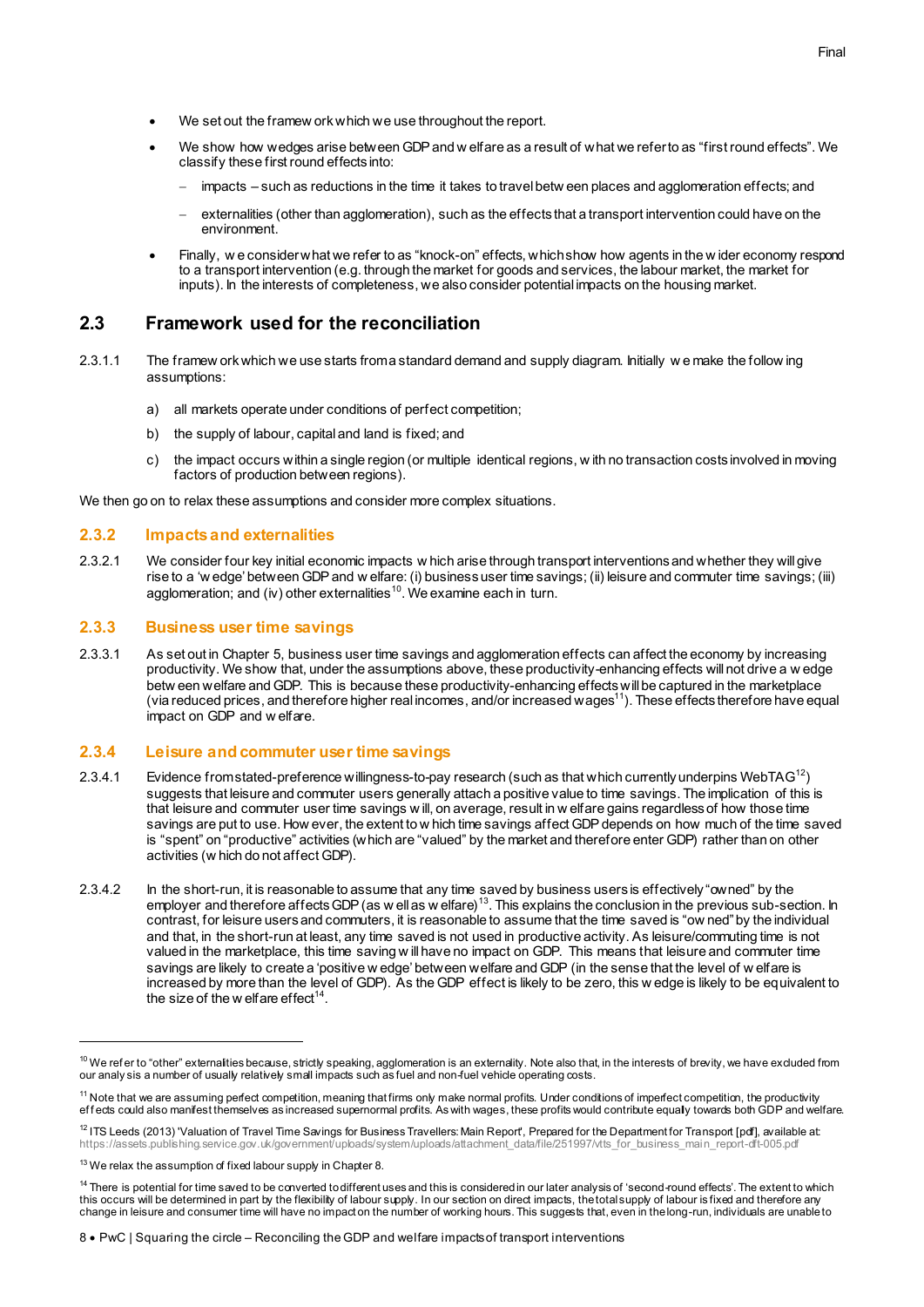2.3.5.1 Under WebTAG, static agglomeration is defined as '*The change in productivity to all firms in a region, as a result of changes in their access to economic mass'*. Agglomeration is traditionally measured through changes in productivity and – for the reasons set out above − w ill therefore be captured by both GDP and w elfare equally (i.e. there is no w edge between the tw o measures with changes in productivity being reflected equally in w elfare and GDP).

#### **2.3.6 Externalities**

- 2.3.6.1 Transport investment also affects the level of "externalities" other than agglomeration − such as air quality, noise, greenhouse gases and accidents – which are not traded through the market and therefore unlikely to be fully reflected in GDP.
- 2.3.6.2 Some externalities from transport investment can be positive (for example if a new scheme reduces noise or pollution) and create a 'positive w edge' between welfare and GDP (in the sense that the level of w elfare is increased by more than the level of GDP). Conversely, other externalities can be negative (for example if a new road stimulates new traffic that is likely to give rise to noise or air pollution) and create a 'negative w edge' between welfare and GDP (in the sense that the level of w elfare is increased by less than the level of GDP).

#### **2.3.7 Knock-on effects**

- 2.3.7.1 Chapte[r 4](#page-24-3) describes how wedges can arise either because impacts are not transmitted through a market (e.g. because of externalities) or because of how impacts which are transmitted through markets actually manifest themselves in the economy (i.e. because of how markets function).
- 2.3.7.2 Under the simplified assumptions above (perfect competition, f ixed supply of factors of production, and a single region model), w e have explained that key impacts of transport interventions – business time savings or agglomeration – do not result in a w edge between GDP and w elfare impacts.
- 2.3.7.3 How ever, if we relax these assumptions about how markets operate, there is potential for differences between welfare and GDP impacts. We explore this by considering: competition in the markets in w hich firms compete (what we refer to as the market for goods and services); the labour market; the market for other inputs (e.g. capital and land); the housing market; and other considerations.

#### **2.3.8 Market for goods and services**

2.3.8.1 It is natural to consider w hether assumptions that are made about competition in the market for goods and services can create a w edge between GDP and w elfare – after all, our initial framework assumed that markets are characterised by perfect competition. Our main finding is that **a wedge does not occur when we relax the assumption of perfect competition**. A transport scheme that increases productivity therefore affects welfare and GDP equally, regardless of w hether competition is perfect or imperfect in nature. This finding is driven by how , even under imperfect competition, any change in productivity must flow into either an increase in profits for firms, or an increase in real income for consumers. As both profits and real incomes contribute equally to GDP and w elfare, there is no 'w edge' between w elfare and GDP<sup>15</sup>. This is an important finding in its ow n right (e.g. because of how the impacts of imperfect competition are dealt w ith from a w elfare perspective by WebTAG).

#### **2.3.9 The labour market**

- 2.3.9.1 It is natural also to consider how the productivity impact of a transport scheme w ill flow through to the labour market and to w orkers<sup>16</sup>.
- 2.3.9.2 If labour supply is assumed to be fixed, then any productivity impact w ill be captured fully by w orkers, and w ill also be quantified appropriately in measures of w elfare and GDP. In effect, as productivity rises the (fixed) pool of w orkers is paid commensurately more for the increased value to businesses of its labour, and this increase in the aggregate w age bill adds equally to both GDP and w elfare measures of the impact of a transport scheme.
- 2.3.9.3 How ever, assuming that the labour supply is fixed (i.e. that w e have a vertical labour supply curve) is highly restrictive. It implies that as real w age rates rise, there is no impact on the (un)employment rate or on the number of hours that people are w illing to w ork. The extent to w hich this is a reasonable assumption w ill depend on (often local) factors, such

reallocate their time between work and leisure in response to changes in productivity. It therefore follows that, while time savings enjoyed by business users accrue to GDP (as well as economic welfare), time savings to leisure and commuter users accrue only to welfare. With a flexible labour supply this may not be true, and in that case, the extent to which individuals choose to reallocate time between leisure and work will determine the extent to which GDP and welfare differ. This is discussed more fully in Chapter 8.

<sup>&</sup>lt;sup>15</sup> It is important to note that the assumption of imperfect, rather than perfect, competition will have an impact on the levels of GDP and welfare (as will the specific ways in which imperfect competition are assumed to occur), but our analysis suggests this will not create a wedge (i.e. the effects of such assumptions on the lev el of GDP and welfare are likely to be equal).

 $^{16}$  For the av oidance of doubt, we note that the DfT bases its value of time for businesses purely on the value that firms place on that time (rather than the sum of the v alue which firms and individuals place on this time). It is also important to note that, for labour, we implicitly assume that "work is costly" in that it is regarded as a negativ e in people's utility functions (as they give up leisure time in order to earn money).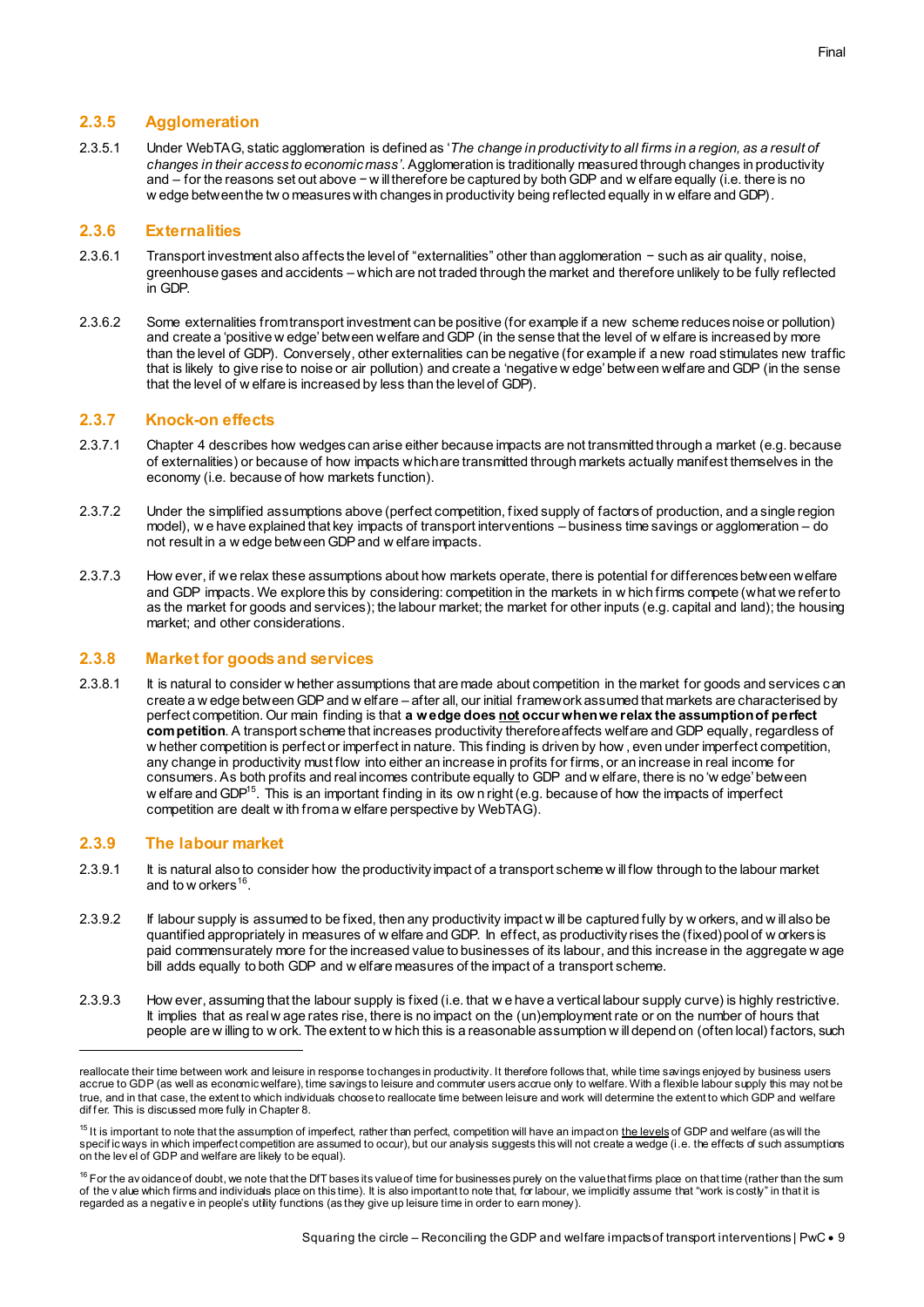as the size of the real w age change, levels of unemployment, the availability of relevant skills, and the w ay in w hich w ages are negotiated and set. These factors ought to be considered when making an assumption about an appropriate labour supply elasticity and preferably informed by empirical evidence.

- 2.3.9.4 If the labour supply curve is instead upw ard sloping either because higher w ages can induce existing workers to w ork more hours (the intensive margin) or can persuade inactive individuals to participate in the labour market (the extensive margin) – **the GDP and welfare effects may be different.**
- 2.3.9.5 Where the curve slopes upwards, an increase in labour productivity that pushes up wages will induce an increase in the supply of labour. The w ages paid to these new workers adds directly to GDP. How ever, GDP does not account for the cost to these new workers in terms of foregone leisure time. Flexibility in the labour market can therefore drive a 'negative w edge' betw een welfare and GDP (in the sense that the productivity effects of a transport intervention can increase GDP by more than w elfare).
- 2.3.9.6 Under the assumption that markets clear perfectly (i.e. the marginal w orker is indifferent at the prevailing w age about w hether or not to participate in the labour market) the size of this w edge will be determined primarily by the labour supply elasticity, i.e. the magnitude of the labour supply change in response to a change in the w age rate. The greater the elasticity of the labour supply curve, the more sensitive labour is to changes in the w age rate, which in turn leads to a larger w edge between GDP and w elfare. In practical terms, all else being equal, we would expect those regions with higher rates of unemployment, or access to larger pools of available additional labour, to see more substantial increases in employment follow ing a transport intervention, and hence a larger 'w edge' between GDP and w elfare impacts.
- 2.3.9.7 In Chapte[r 9,](#page-38-2) w e extend our analysis to consider additional factors in the labour market and how they alter the w edge betw een GDP and w elfare. The first of these is the impact of market disequilibrium, resulting from fixed w age rates (such as a minimum w age or single-industry agreements). We demonstrate that the presence of a fixed wage rate influences the magnitude of the difference between GDP and w elfare impacts, with larger negative wedges being driven the more distortive the fixed w age (i.e. we see a larger w edge the further away the fixed wage is from the equilibrium level).
- 2.3.9.8 We also relax our assumption about the transport intervention only affecting a single region. The presence of multiple regions allow s for the possibility of displacement, as increases in GDP or w elfare within one region could be partially or fully offset by decreases in other regions. If labour is mobile across regions then a rise in productivity and w ages in one region could cause individuals to relocate. We therefore also explore how regional displacement can affect the size of the w edge between GDP and w elfare and find that individual preferences to live in a given region may lead to an additional w edge arising between GDP and w elfare. In light of this, appraisers should consider two factors (i) the determinants of w orker's preferences for living in a specific region and (ii) the likelihood of displacement based on the industry and the type of jobs created.
- 2.3.9.9 One final point to note in this regard: our analysis (and the approach w hich underpins WebTAG) assumes that people attach positive value to leisure time and negative value to time spent w orking. We (and the approach w hich underpins WebTAG) therefore assume that people trade the "disutility" w hich they experience at w ork for money. We think the reality is likely to be less clear cut in that w orkers in some respects actually attach positive value to the time they spend at w ork. This is an area w hich should be researched in the f uture.

#### **2.3.10 Market for other inputs (i.e. capital and land)**

- 2.3.10.1 In chapter 11 w e extend our analysis by considering capital and labour markets. Considering first the impact of a flexible supply of capital, w e find that (unlike w ith labour) the GDP and w elfare impacts are likely to be equal.
- 2.3.10.2 In essence this is because all key issues in relation to the demand and supply of capital are traded through (and therefore captured by) the market. This finding (of there being no w edge in relation to the supply of capital) depends on three assumptions: (i) that both GDP and w elfare capture the additional return on investment follow ing the transport intervention; (ii) that the opportunity cost of investment is also valued under both GDP and w elfare; and (iii) that there is no value in the redistribution of capital. In practice, these assumptions mean that as long as capital is employed for activity-generating purposes both before and after the intervention, and it does not matter from a policy (or social w elfare) perspective "where" this takes place, then there is unlikely to be a w edge between GDP and w elfare.
- 2.3.10.3 In order for GDP and w elfare effects to differ, one of the three assumptions identified above w ould have to not hold. For example: (i) if a transport scheme were to redistribute income to a relatively low income area then the w elfare impact could exceed the GDP impact; and (ii) in the unlikely event that a transport intervention affects how individuals hold savings outside of formal financial institutions (w hich are not captured by standard estimates of GDP) then w elfare could be greater than GDP.
- 2.3.10.4 When considering the impact of flexibility in the supply of land, the impact on GDP and w elfare depends on whether the return on land before and after the intervention is captured by GDP. Rents on commercial land, for example, feed directly into GDP, w hereas the public amenity of a region w ith substantial environmental capital may not.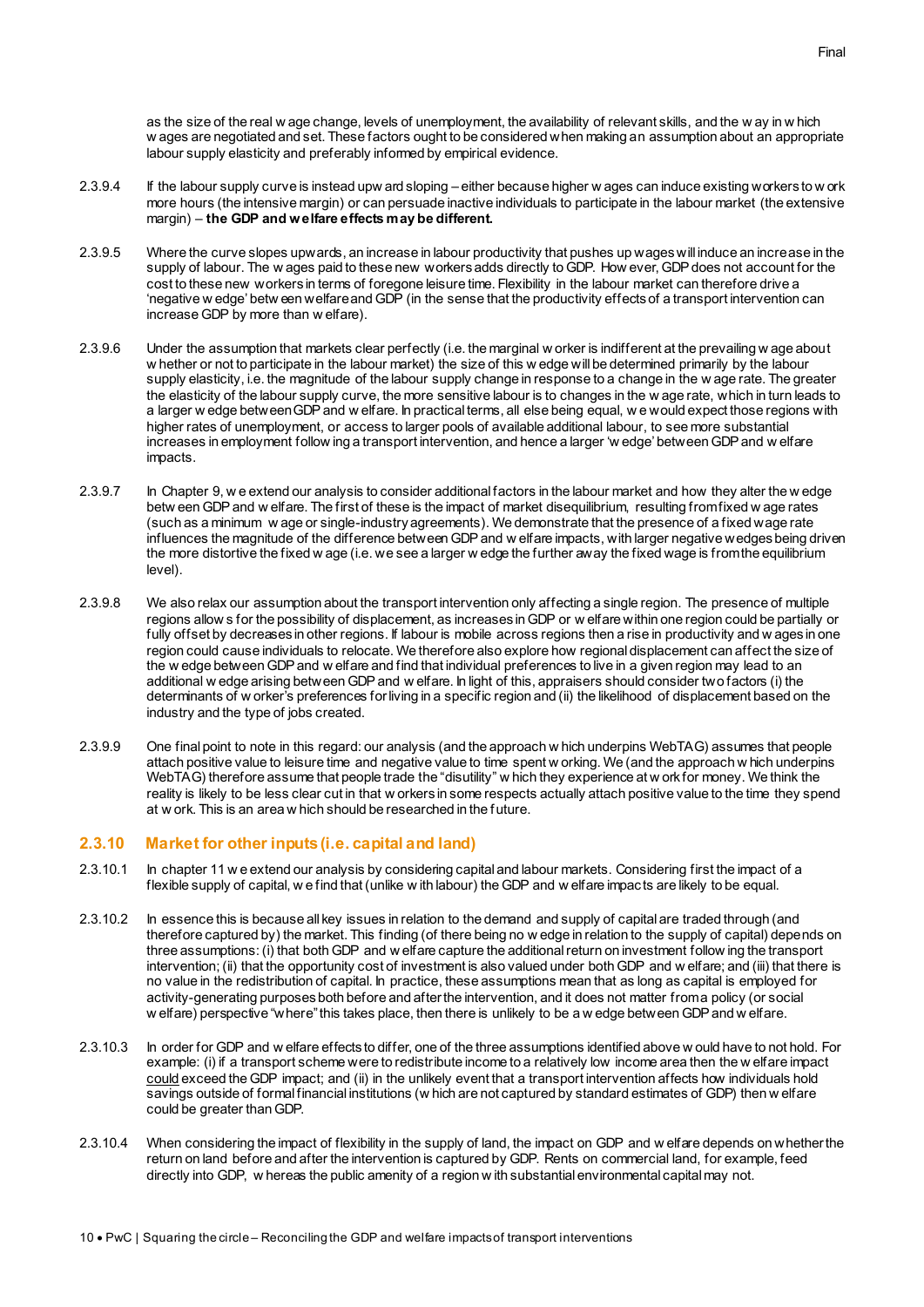2.3.10.5 The direction and magnitude of any w edge will depend on the specific scheme and land use change w hich is being appraised. For example, if a transport intervention results in land being put to more productive use (e.g. a park being converted to a business area), the GDP might rise at the expense of w elfare. Conversely, if the transport intervention results in business moving aw ay from an area, this could result in brow nfield sites being converted to parkland w hich w ould result in a w edge with the opposite effect (i.e. GDP dow n but w elfare up).

#### **2.3.11 The Housing Market**

- 2.3.11.1 In the interests of completeness, we also considered two main potential impacts on the housing market. First, and perhaps most obviously, increased wages earned by workers (or indeed increased profits earned by firms) could be spent on property. Second, and less obviously, is w hat would happen if benefits which occur to individuals outside of formal markets (e.g. savings in leisure time) w ere somehow monetised in the housing market by people being w illing to pay more for property which would allow them to obtain more of these benefits (e.g. by having a shorter commute) or in an area they like (e.g. being close to a park or other social facilities).
- 2.3.11.2 The value of housing is captured in GDP in tw o ways: through rental payments and imputed rent. Rental payments and how they affect GDP is self-explanatory. Imputed rent reflects the value of the output of ow ner-occupied housing by approximating the market value of this "self-provision". Imputed rents are calculated from data on the size and nature of the ow ner-occupied housing stock, together with estimates of its private rental value. Imputed rent is included in GDP for a number of reasons, including how it avoids: arbitrary changes in the level of GDP due to changes in the share of the rental market (and w hich do not represent a real change in economic output); and discrepancies in GDP across countries due to differing structures to the housing market.
- 2.3.11.3 While in theory it is possible that transport interventions could drive a land-related w edge between GDP and w elfare impacts, w e think the scope for this to occur in practice is modest because: (i) it is important to avoid double counting betw een any increase in w ages or company profits that trigger the effect on the one hand and the impact on house prices on the other; (ii) any impacts in the housing market w ill likely be purely **price** effects (i.e. changing the price, not quantity of output) and w ould therefore only show up in nominal rather than real GDP; and (iii) much of the impact is likely to take the form of displacement – so, for example, an increase in house prices in one region could be partly offset by declines in house prices in other regions and/or spending on other things (as demand is diverted).

#### **2.3.12 Further considerations**

- 2.3.12.1 Finally, w e consider other potential sources of a wedge between GDP and w elfare. These are:
	- Regional characteristics: If regions have different characteristics which are valued by individuals (e.g. a place is considered to be a good place to live), then if people relocate betw een regions as a result of a transport intervention, this has the potential to affect welfare in w ays not fully captured in GDP. There are tw o other points w orth noting:
		- Welfare and GDP effects could also simply be distributed differently across regions. For example: (a) regions w hich are different distances from a given scheme could experience similar GDP increases, but there w ould be greater disutility for individuals living in a more distant region through the disutility of travelling; and (b) a transport intervention could lead to goods and services being imported by region A from region B, w hich would lead to a higher w elfare than GDP impact in region A (and vice versa for region B).
		- When schemes affect multiple regions, it is necessary to understand their local characteristics (e.g. interregional travel and trade patterns), and model the GDP and w elfare impacts in a manner w hich takes account of them.
	- Utility functions and social w elfare functions: There are two key points to note here. First, depending on the social w elfare function society may place greater value on additional w ealth accruing to certain (e.g. low er income) individuals or groups, then an additional unit of w ealth could have a different impact on w elfare (at a societal level) depending on w here it is experienced. Wedges could therefore arise from policy interventions aimed at rebalancing the economy. Second, the utility that is experienced by individuals tends to be characterised by a "love of variety" (Dixit and Stiglitz, 1975), in that an individual's utility tends to increase w ith the range of products w hich he or she is able to access. An improvement in accessibility could therefore improve consumer's welfare w ithout altering GDP.
	- Interactions betw een factors of production: while our analysis has focussed on the w edges that could arise in the markets for key inputs (labour, land and capital), it is important to understand interactions between them. This is because if a transport intervention affects the relative demand for labour, land and capital then this could have an impact on w hether and if so the extent to w hich wedges occur. Broadly speaking, there are two factors which can impact the relative demand for inputs: (i) the relative prices of labour, land and capital and (ii) the marginal rate of technical substitution betw een them. Appraisers should ensure that they consider these interactions and the likely size of any w edges in practice. For example, if a transport intervention were to result in labour being replaced by capital, then this could reduce the scope for w edges to occur (given that wedges arise in the market for labour but likely not in the market for capital).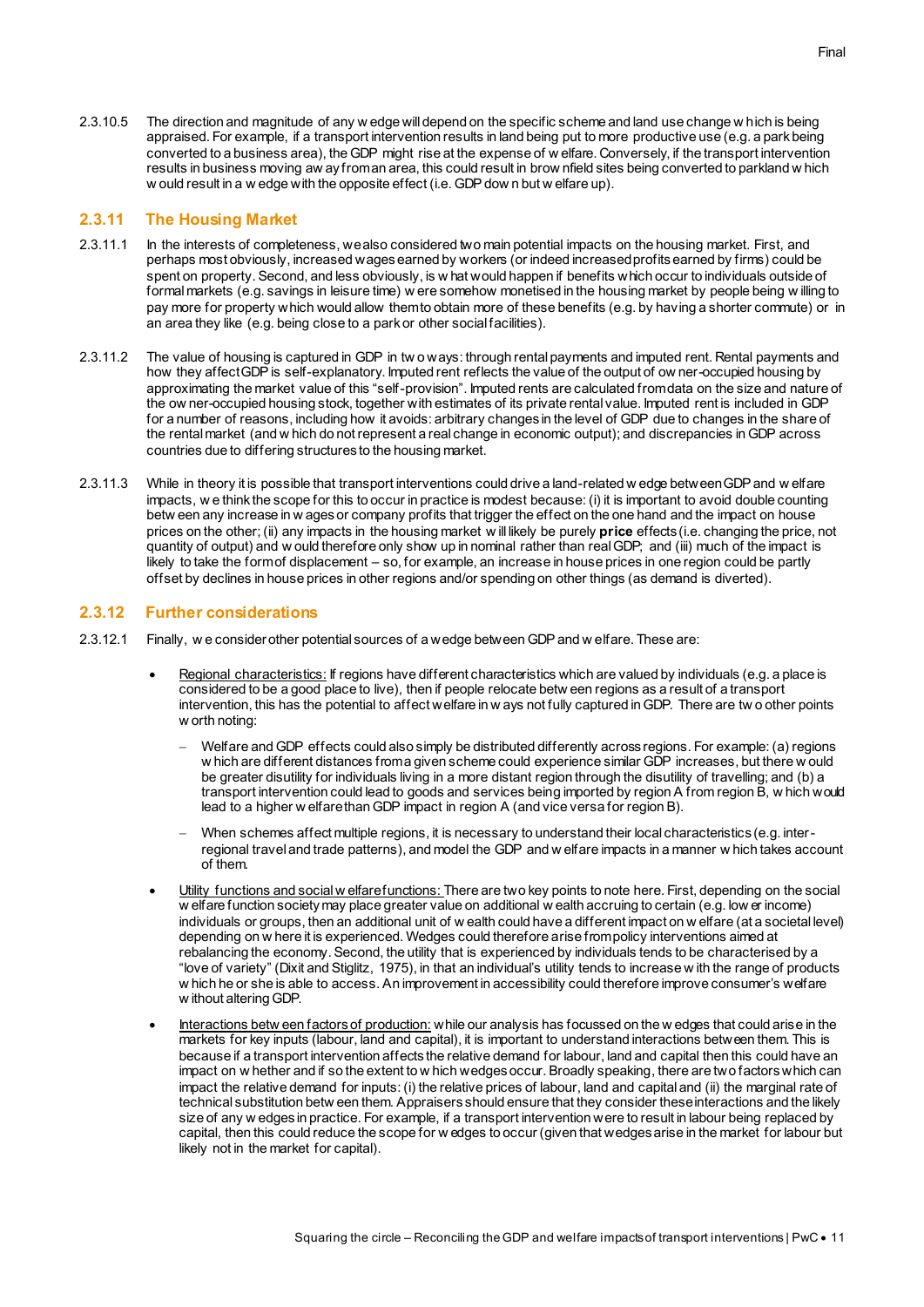## <span id="page-13-0"></span>**2.4 Summary**

2.4.1.1 Figure 1 provides an overview of our results. It is important to note that w e have assumed that all impacts can appropriately and accurately be quantified. In practice, how ever, differences between GDP and w elfare impacts could come from the approaches used to quantify them rather than the fundamental differences in the tw o measures (which has been the focus of our w ork).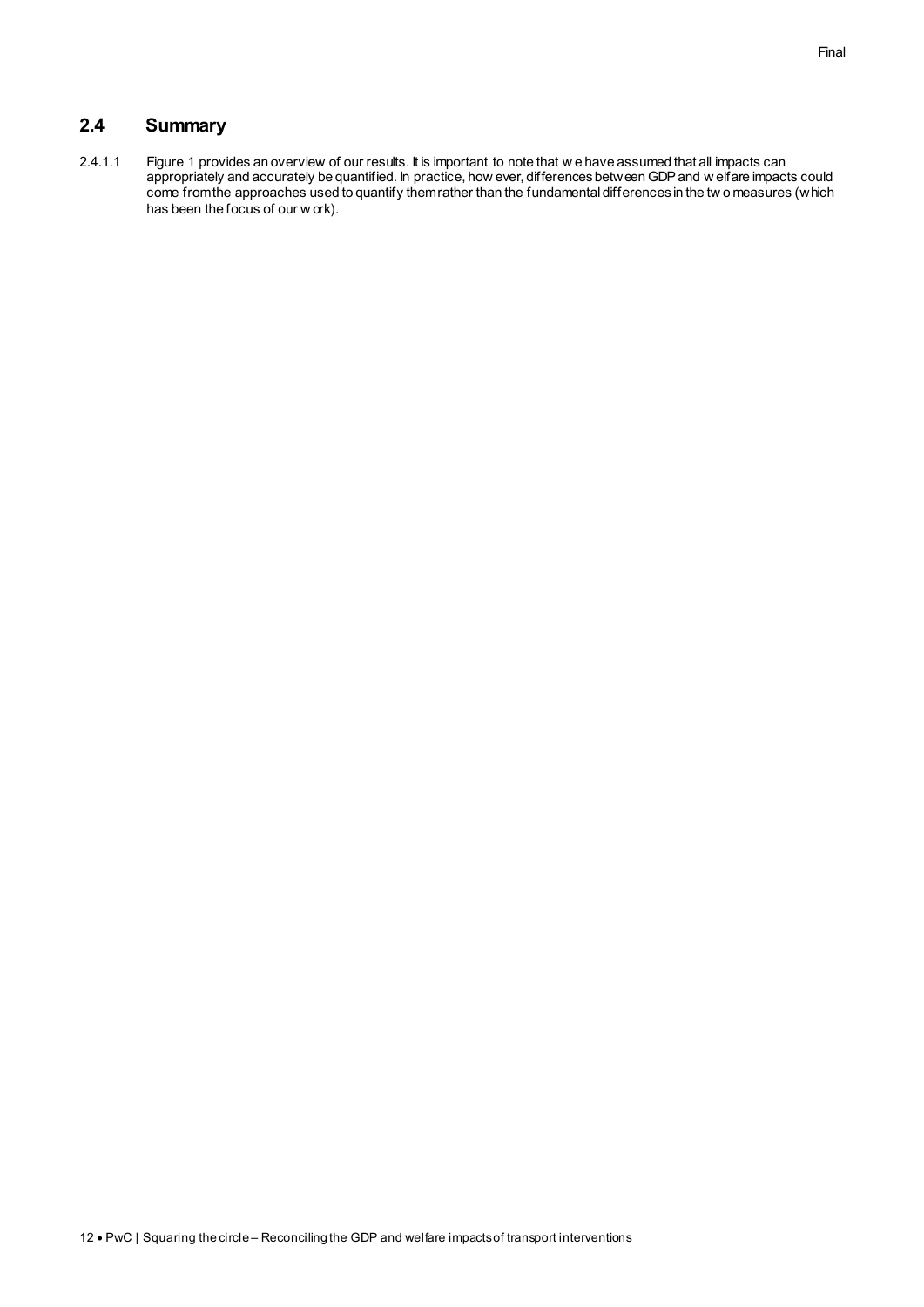### *Figure 1: Summary of identification of likely wedges between GDP and welfare*

<span id="page-14-0"></span>

| <b>Section</b>                                    | <b>Wedge between</b><br><b>GDP</b> and welfare | <b>Analysis</b>                                                                                                                                                                                                                                                                                                                                                                                                                                                                                                                                                                                                                                                              |
|---------------------------------------------------|------------------------------------------------|------------------------------------------------------------------------------------------------------------------------------------------------------------------------------------------------------------------------------------------------------------------------------------------------------------------------------------------------------------------------------------------------------------------------------------------------------------------------------------------------------------------------------------------------------------------------------------------------------------------------------------------------------------------------------|
| <b>Impacts</b><br><b>Business time</b><br>savings | No wedge                                       | Default position. Time saved by business users will be put to productive use and contribute fully to GDP (as well as<br>$\bullet$<br>w elfare). In this case, business time savings will not create a w edge between GDP and w elfare.                                                                                                                                                                                                                                                                                                                                                                                                                                       |
|                                                   |                                                | Further considerations. The default position - that no w edge is created by business time savings - is most likely to<br>hold true in the 'long-run' because competition in the labour market is likely to compel w orkers to spend time savings<br>on productive activities. In the short-run - or if there is a lack of competition in the labour market - it is possible that<br>the w elfare effects of business time savings may not be fully reflected in GDP.                                                                                                                                                                                                         |
|                                                   |                                                | Implications for appraisers. Appraisers are encouraged to consider whether, in the short-term, business time<br>savings will create a w edge between GDP and w elfare in their modelling. In the event that they do create a w edge, a<br>detailed rationale should be provided and the question should be asked as to w hether such a wedge is sustainable<br>over the long term (especially given competition in the labour market).                                                                                                                                                                                                                                       |
|                                                   |                                                | <b>Future work.</b> The argument for the default position – that business time savings do not create a wedge – is a<br>theoretical rather than empirical one. Empirical research may help corroborate this position, and shed light on possible<br>differences in the short-run and long-run.                                                                                                                                                                                                                                                                                                                                                                                |
| Leisure and<br>commuter time<br>savings           | Wedge w hereby<br>w elfare>GDP                 | Default position. Time saved by leisure and commuting users will not be put to productive use, meaning that time<br>savings will increase welfare but not GDP (resulting in a positive w elfare-GDPw edge). This wedge is likely to be<br>100% of the leisure/commuter time saving.                                                                                                                                                                                                                                                                                                                                                                                          |
|                                                   |                                                | Further considerations. Whilst the theoretical and empirical literature suggest that leisure and commuter time<br>savings w ill create a w edge, there are two main reasons w hy this may not alw ays hold in practice: (i) leisure<br>passengers / commuters could use the time saved productively, especially if their w orking/contractual arrangements<br>allow them to increase their income by deploying the time by working more and (ii) the time saved may encourage<br>passengers to make different consumption decisions (for example, shifting tow ards more time-intensive consumption<br>activities like eating out), w hich could have real economic effects. |
|                                                   |                                                | Im plications for appraisers. Appraisers are encouraged to consider whether leisure and commuting time savings<br>result in real economic effects in their modelling. In the event that they are expected to create real effects, then a<br>detailed rationale should be provided.                                                                                                                                                                                                                                                                                                                                                                                           |
|                                                   |                                                | Future work. The evidence on 'how' passengers use freed up time from leisure/commuting trips - and the<br>implications for their spending patterns and the extent of associated real economic effects - is limited. More research<br>in this space w ould be useful to help to understand the extent to w hich the w edge created by leisure/commuter time<br>savings is genuine or perceived.                                                                                                                                                                                                                                                                               |
| Agglomeration                                     | No wedge                                       | Default position. Agglomeration effects - by definition - accrue as productivity benefits (to firms or workers). As<br>such, they accrue to GDP (and w elfare) and are not expected to create a w edge between GDP and w elfare.                                                                                                                                                                                                                                                                                                                                                                                                                                             |
|                                                   |                                                | Implications for appraisers. The value of productivity improvements caused by increased agglomeration should<br>normally be assumed to affect GDP and w elfare equally.                                                                                                                                                                                                                                                                                                                                                                                                                                                                                                      |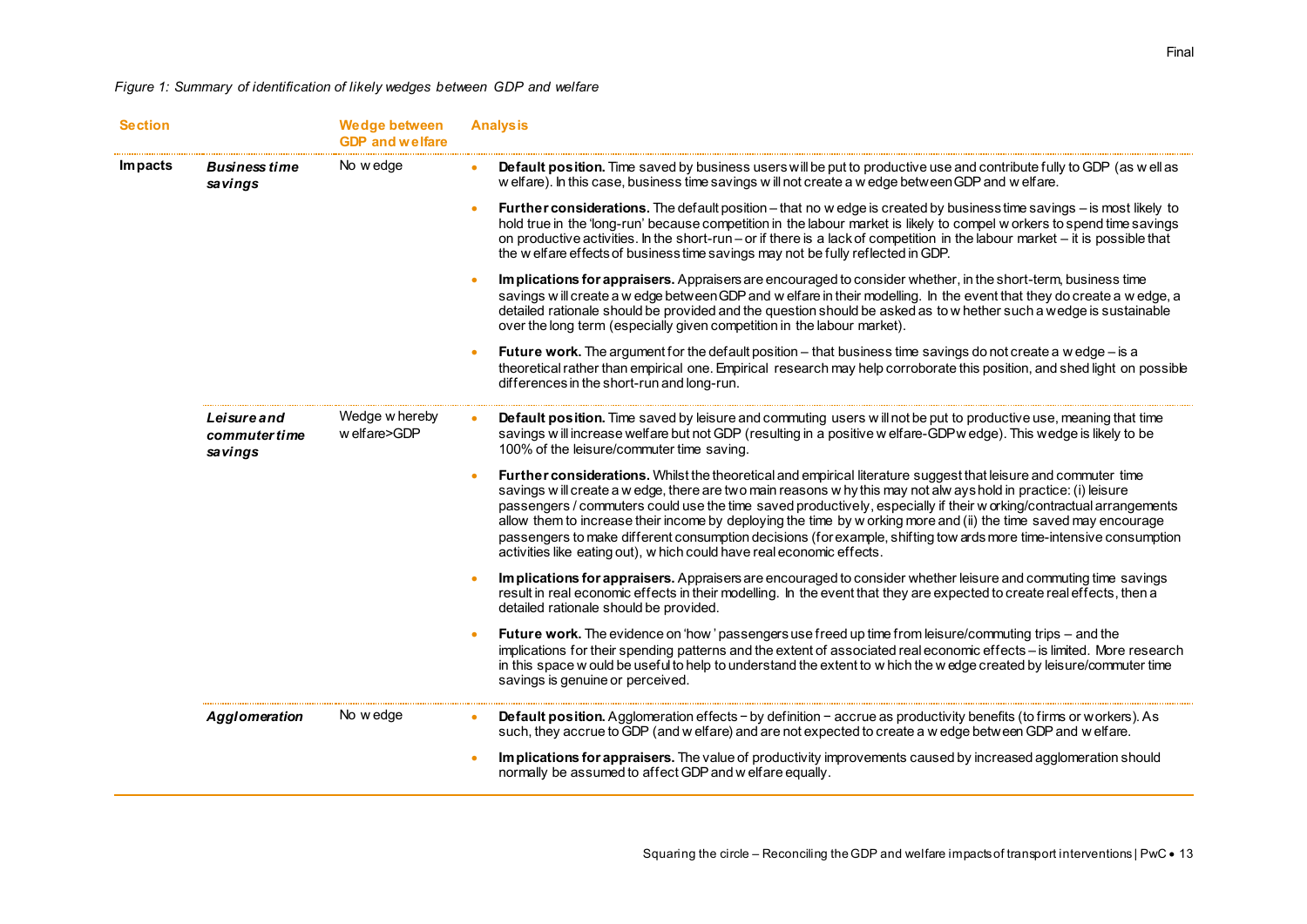| <b>Section</b>                                                                                                                           |                          | <b>Wedge between</b><br><b>GDP</b> and welfare                                                                                                                                                                                                                                                                                                                                                                                                                                                                                                                                                                                                                                                         | <b>Analysis</b>                                                                                                                                                                                                                                                                                                                                                                                                                                                                                                                                                                                                                                                                                                                     |
|------------------------------------------------------------------------------------------------------------------------------------------|--------------------------|--------------------------------------------------------------------------------------------------------------------------------------------------------------------------------------------------------------------------------------------------------------------------------------------------------------------------------------------------------------------------------------------------------------------------------------------------------------------------------------------------------------------------------------------------------------------------------------------------------------------------------------------------------------------------------------------------------|-------------------------------------------------------------------------------------------------------------------------------------------------------------------------------------------------------------------------------------------------------------------------------------------------------------------------------------------------------------------------------------------------------------------------------------------------------------------------------------------------------------------------------------------------------------------------------------------------------------------------------------------------------------------------------------------------------------------------------------|
|                                                                                                                                          | <b>Externalities</b>     | Wedge w hereby<br>w elfare>GDPor<br>w elfare <gdp< td=""><td>Default position. Externalities are not normally reflected in prices in market transactions (indeed, they often exist<br/>precisely because of 'missing markets'). Therefore, externalities formpart of welfare but are not (typically) captured in<br/>GDP, resulting in a w edge. If a transport scheme generates positive externalities or reduces negative externalities,<br/>this will create a positive w edge (welfare will rise by more than GDP). If an intervention creates negative externalities<br/>or reduces positive externalities, this w ill create a negative w edge (welfare will fall by more than GDP).</td></gdp<> | Default position. Externalities are not normally reflected in prices in market transactions (indeed, they often exist<br>precisely because of 'missing markets'). Therefore, externalities formpart of welfare but are not (typically) captured in<br>GDP, resulting in a w edge. If a transport scheme generates positive externalities or reduces negative externalities,<br>this will create a positive w edge (welfare will rise by more than GDP). If an intervention creates negative externalities<br>or reduces positive externalities, this w ill create a negative w edge (welfare will fall by more than GDP).                                                                                                           |
|                                                                                                                                          |                          |                                                                                                                                                                                                                                                                                                                                                                                                                                                                                                                                                                                                                                                                                                        | Further considerations. Some externalities may have knock-on impacts on GDP. For example, more accidents<br>and/or environmental or noise pollution could result in a fall in productive capacity. Whilst these effects could be<br>substantial in some circumstances, they are extremely difficult to quantify.                                                                                                                                                                                                                                                                                                                                                                                                                    |
|                                                                                                                                          |                          |                                                                                                                                                                                                                                                                                                                                                                                                                                                                                                                                                                                                                                                                                                        | Im plications for appraisers. Whilst the default position is that externalities affect welfare only, appraisers are<br>encouraged to consider if externalities they identify could have real economic effects (e.g. through increasing<br>accidents) and if possible quantify these effects.                                                                                                                                                                                                                                                                                                                                                                                                                                        |
|                                                                                                                                          |                          |                                                                                                                                                                                                                                                                                                                                                                                                                                                                                                                                                                                                                                                                                                        | Future work. Further analysis may be helpful to develop some indicative 'rules of thumb' that could be used to<br>assess the possible impacts of externalities in GDP metrics. For example, it is likely to be relatively straightforward to<br>quantify the impact of a typical road traffic accident on hours worked, and therefore on GDP.                                                                                                                                                                                                                                                                                                                                                                                       |
| Knock-on<br>impacts.<br>This section<br>focusses<br>how agents<br>respond to<br>the<br>transport<br>intervention<br>in three<br>markets. | <b>Marketfor outputs</b> | No w edge                                                                                                                                                                                                                                                                                                                                                                                                                                                                                                                                                                                                                                                                                              | Default position. Knock-on impacts through output markets (i.e. markets for goods and services) are not expected to<br>result in a wedge between GDP and welfare. The reason is simple: goods and services are transacted for within<br>markets, meaning that changes in their prices or quantities traded are captured by GDP. This holds under conditions<br>of perfect and imperfect competition (see Chapter 6).                                                                                                                                                                                                                                                                                                                |
|                                                                                                                                          | <b>Marketfor labour</b>  | Wedge w hereby<br>GDP>w elfare                                                                                                                                                                                                                                                                                                                                                                                                                                                                                                                                                                                                                                                                         | Default position. If labour supply is inflexible (perfectly inelastic), then transport interventions are not expected to<br>lead to a GDP-w elfare gap. This is because all knock-on effects are captured in w age changes, which in turn are<br>captured in GDP. How ever, if labour supply is flexible, in general a w edge will arise. This is because w hile people are<br>paid for w orking, they also experience disutility fromw orking. This disutility of w orking provides a 'drag' on w elfare but<br>not on GDP. Hence, to the extent that a transport scheme increases employment, there will be a negative wedge:<br>GDP rises but w elfare increases by less, since it also accounts for the disutility of w orking. |
|                                                                                                                                          |                          |                                                                                                                                                                                                                                                                                                                                                                                                                                                                                                                                                                                                                                                                                                        | Further considerations. The size of this w edge depends on the flexibility of labour supply and how wages are set in<br>practice (e.g. w hether wages are fixed or sticky).                                                                                                                                                                                                                                                                                                                                                                                                                                                                                                                                                         |
|                                                                                                                                          |                          |                                                                                                                                                                                                                                                                                                                                                                                                                                                                                                                                                                                                                                                                                                        | Im plications for appraisers. Appraisers are encouraged to examine w hether schemes under consideration are likely<br>to have labour market impacts. In the event that they are, appraisers are encouraged to examine the labour market to<br>assess the extent of any likely w edge between GDP and w elfare.                                                                                                                                                                                                                                                                                                                                                                                                                      |
|                                                                                                                                          |                          |                                                                                                                                                                                                                                                                                                                                                                                                                                                                                                                                                                                                                                                                                                        | Future work. It may be possible to develop a simple formula - based on existing employment levels and the<br>assumed elasticity of labour supply - to calculate the percentage of the GDP increase that 'leaks' out of w elfare as a<br>result of the disutility of w ork. It is recommended that further w ork is undertaken to derive such a formula and suggest<br>appropriate input assumptions (e.g. on the elasticity of supply).                                                                                                                                                                                                                                                                                             |
|                                                                                                                                          | <b>Marketfor inputs</b>  | No wedge                                                                                                                                                                                                                                                                                                                                                                                                                                                                                                                                                                                                                                                                                               | Default position. If the returns from and opportunity cost of employing capital are captured in GDP, then having a<br>flexible supply of capital is unlikely to create a w edge.                                                                                                                                                                                                                                                                                                                                                                                                                                                                                                                                                    |
|                                                                                                                                          |                          |                                                                                                                                                                                                                                                                                                                                                                                                                                                                                                                                                                                                                                                                                                        | Further considerations. The main exceptions are the potential w elfare impacts of income redistribution and if capital<br>is stored outside the financial system.                                                                                                                                                                                                                                                                                                                                                                                                                                                                                                                                                                   |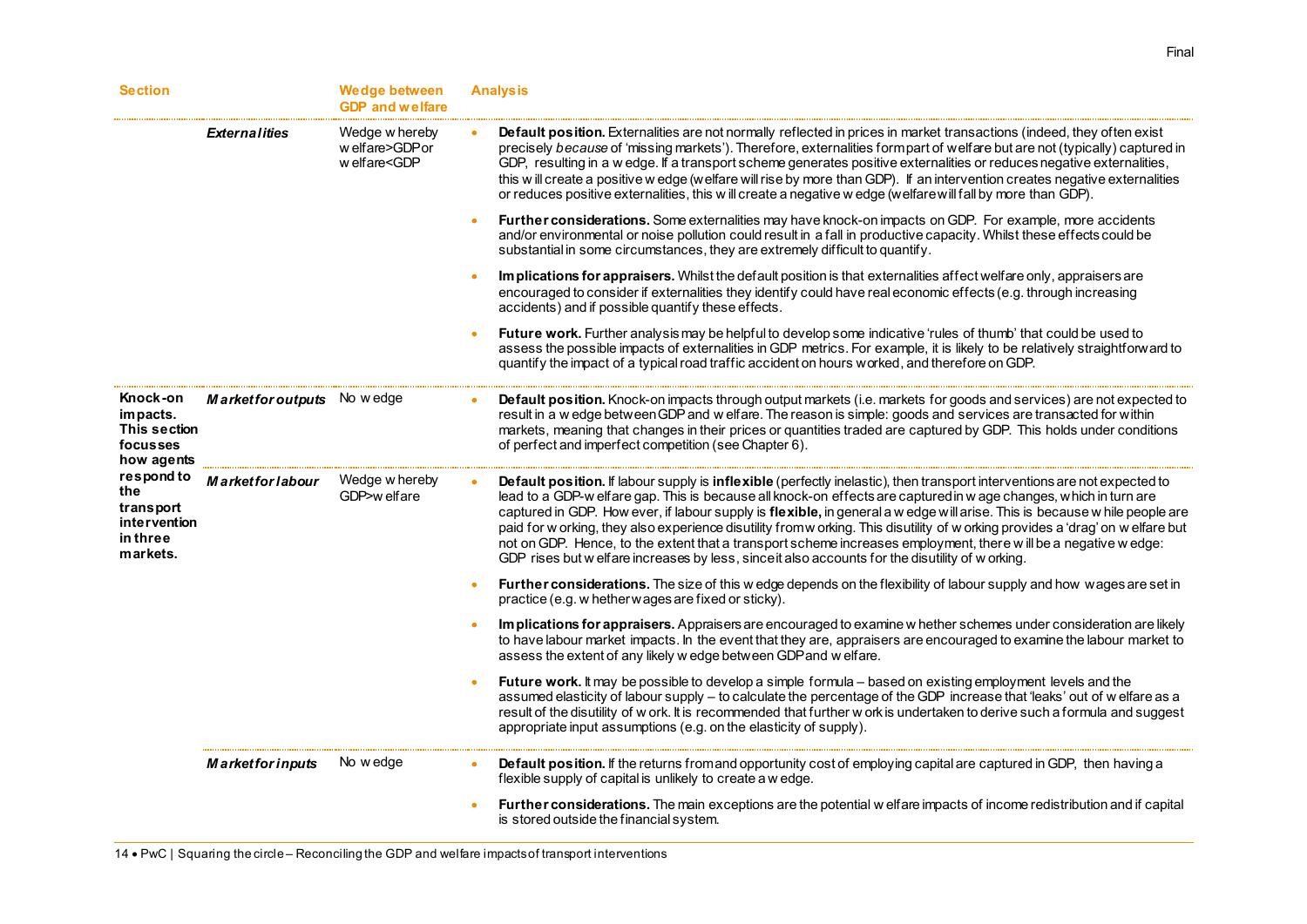| <b>Section</b> |                                  | Wedge between<br><b>GDP</b> and welfare | <b>Analysis</b>                                                                                                                                                                                                                                                                                                                                                                                                   |
|----------------|----------------------------------|-----------------------------------------|-------------------------------------------------------------------------------------------------------------------------------------------------------------------------------------------------------------------------------------------------------------------------------------------------------------------------------------------------------------------------------------------------------------------|
|                |                                  |                                         | Implications for appraisers. Appraisers may w ish to consider whether and to w hat extent a transport intervention<br>might increase capital deployed in relatively low (rather than high) income areas.                                                                                                                                                                                                          |
|                | Land values                      | Wedge w hereby<br>GDP>w elfare          | <b>Default position.</b> There is potential for an "inverse wedge" to occur via the housing market w hereby the value of non-<br>monetised impacts (like journey time savings experienced by leisure travellers and commuters) somehow become<br>monetised through incorporation into house prices. This could take place via actual and/or imputed rents.                                                        |
|                |                                  |                                         | <b>Further considerations.</b> It is likely to be very difficult to robustly identify land value increases as a result of a<br>particular scheme – particularly those w hich are additional to those captured elsewhere in the analysis. Moreover, it<br>should be stressed that any changes in land value are likely to be monetary manifestations of the effects captured<br>above (e.g. leisure time savings). |
|                |                                  |                                         | Implications for appraisers. Appraisers may find it useful to assess land value changes as a result of a scheme.<br>How ever, caremust be taken to ensure the true effect of the transport scheme is isolated. Moreover, the appraiser<br>should be mindful of the potential for double-counting here (avoiding, for example, 'adding' land value changes to<br>w elfare estimates).                              |
|                | Further<br><b>Considerations</b> | n/a                                     | Location. Individuals might attach value to w here they live in a manner similar to the value of leisure time. If this does<br>not get monetised into GDP (e.g. through property prices) then a w edge might occur if and w hen people relocate due<br>to a transport intervention.                                                                                                                               |
|                |                                  |                                         | Wedges could also be caused by different amounts of travel disutility being experienced by people from different<br>regions, and from trade betw een regions (imports add to w elfare but detract from "GDP").                                                                                                                                                                                                    |
|                |                                  |                                         | Social w elfare and the value of redistribution. Additional units of w ealth may have different values placed on it by<br>society depending w here and to w homit accrues. This could lead to a w edge between GDP and w elfare.                                                                                                                                                                                  |
| Source: Pw C   |                                  |                                         |                                                                                                                                                                                                                                                                                                                                                                                                                   |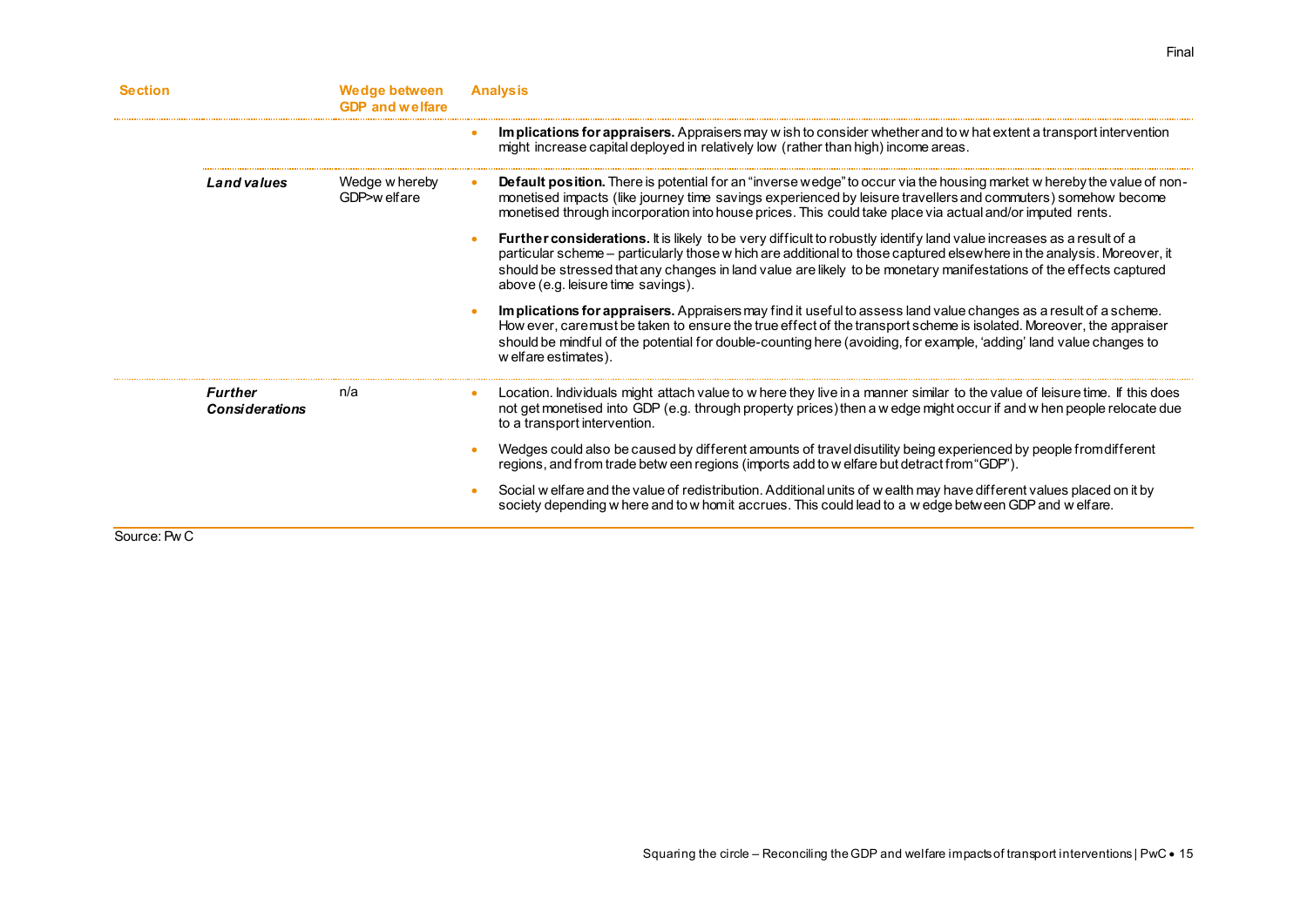#### **2.4.2 Example of GDP and welfare reconciliation**

- 2.4.2.1 In order to demonstrate the links betw een GDP and w elfare, figure 2 shows illustrative results for an economic appraisal carried out on major road project.
- 2.4.2.2 Working from left to the right:
	- Standard WebTAG estimates w ere made of the values of user benefits (i.e. journey time savings), improvements in journey time reliability, accidents, greenhouse gases and indirect tax benefits.
	- The value of journey time savings and improvements to reliability that w ere expected to accrue to non-business travellers w ere deducted from these totals. We did this because they were assumed not to have real economic effects (in contrast to those benefits which were expected to accrue to business travellers and w hich were assumed to improve productivity). We therefore assumed that a w edge existed for the journey time savings and reliability benefits w hich accrued to leisure travellers and commuters.
	- Estimates w ere also made of the extent to w hich improved short and long distance connectivity would improve business productivity (via short distance and long distance "agglomeration" effects). We assumed that no w edge existed for these effects, i.e. that agglomeration affects GDP and w elfare equally.
	- The value of journey time savings, reliability improvements and agglomeration affects which accrue to businesses w ere treated as productivity "shocks" in a Spatial Computable General Equilibrium (S-CGE) model in order to estimate the various knock-on effects and the overall impact the intervention w ould have on the economy.
	- The overall GDP impact of the intervention w as then converted into an overall w elfare impact by: (i) adding back the values of journey time savings, improved reliability and externalities w hich were deducted from the initial (and relatively standard) WebTAG analysis; and (ii) deducting estimates of the additional disutility w ork experienced by people as a result of w orking more. In other w ords, we adjusted for the wedge that existed as a result of the assumption in our S-CGE models that labour supply curves are upward-sloping.
- 2.4.2.3 The analysis can enable us to:
	- Show how the estimates of GDP impacts w hich were made using a S-CGE model because of the potentially transformational nature of the road project – relate to w elfare impacts; and
	- Make statements along the lines of "the £V bn project is likely to generate £W for every £X that is spent on it, increase the present value of GDP by £Y and create Z,000 new jobs".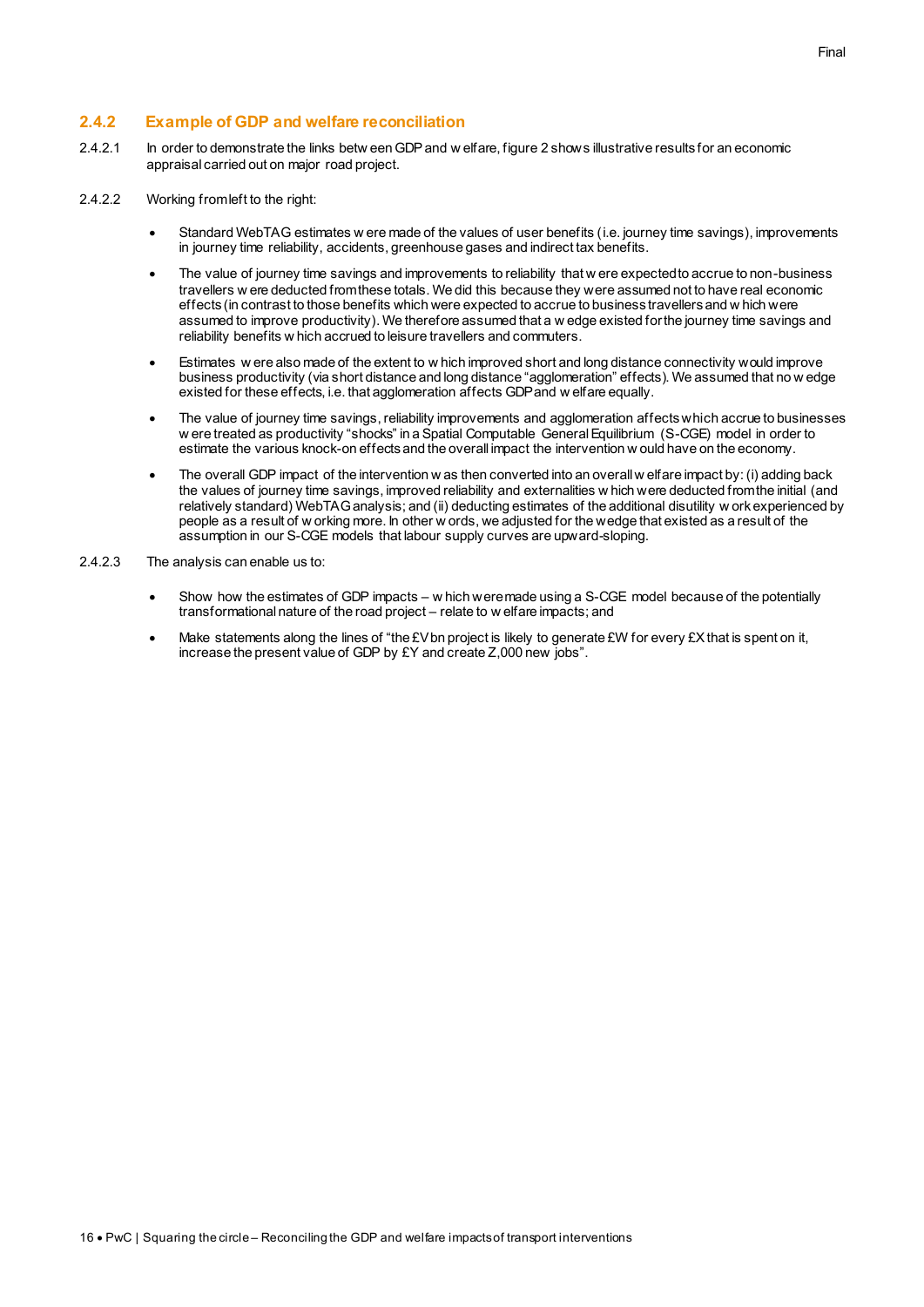#### *Figure 2: An Example of reconciling GDP and welfare*

<span id="page-18-0"></span>

Squaring the circle – Reconciling the GDP and welfare impacts of transport interventions | PwC • 17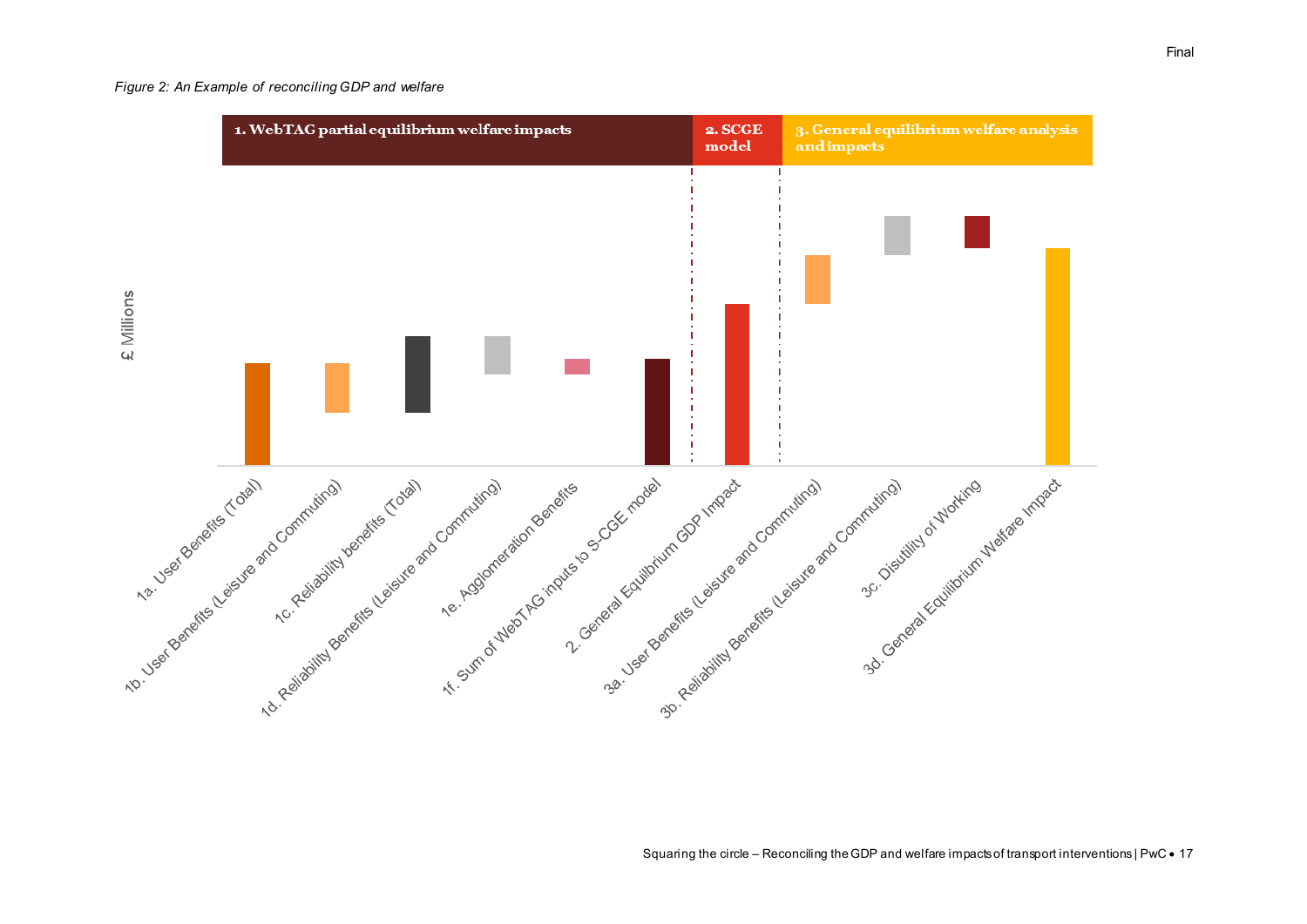## <span id="page-19-0"></span>**2.5 Structure of the report**

- 2.5.1.1 The rest of this report is structured as follows:
	- **Chapter 3** provides a summary of the approach to transport appraisal in the UK.
	- **Chapter 4** sets out the conceptual relationship betw een GDP and w elfare.
	- **Chapter 5** outlines the framew ork used within the report to structure the reconciliation.
	- **Chapter 6** considers the initial impacts of a transport intervention.
	- **Chapter 7** considers externalities which result from a transport intervention.
	- **Chapter 8** reconciles GDP and w elfare impacts in the market for goods and services, by relaxing the assumption of perfect competition.
	- **Chapter 9** reconciles GDP and w elfare impacts when considering knock-on effects in the labour market.
	- **Chapter 10** reconciles GDP and w elfare impacts when considering knock-on effects in the labour market in a tw o-region model.
	- **Chapter 11** does the above in relation to other inputs (i.e. capital and land).
	- **Chapter 12** considers potential impacts in the housing market.
	- **Chapter 13** outlines other important considerations, including regional characteristics and the w elfare functions of individuals and society as a whole.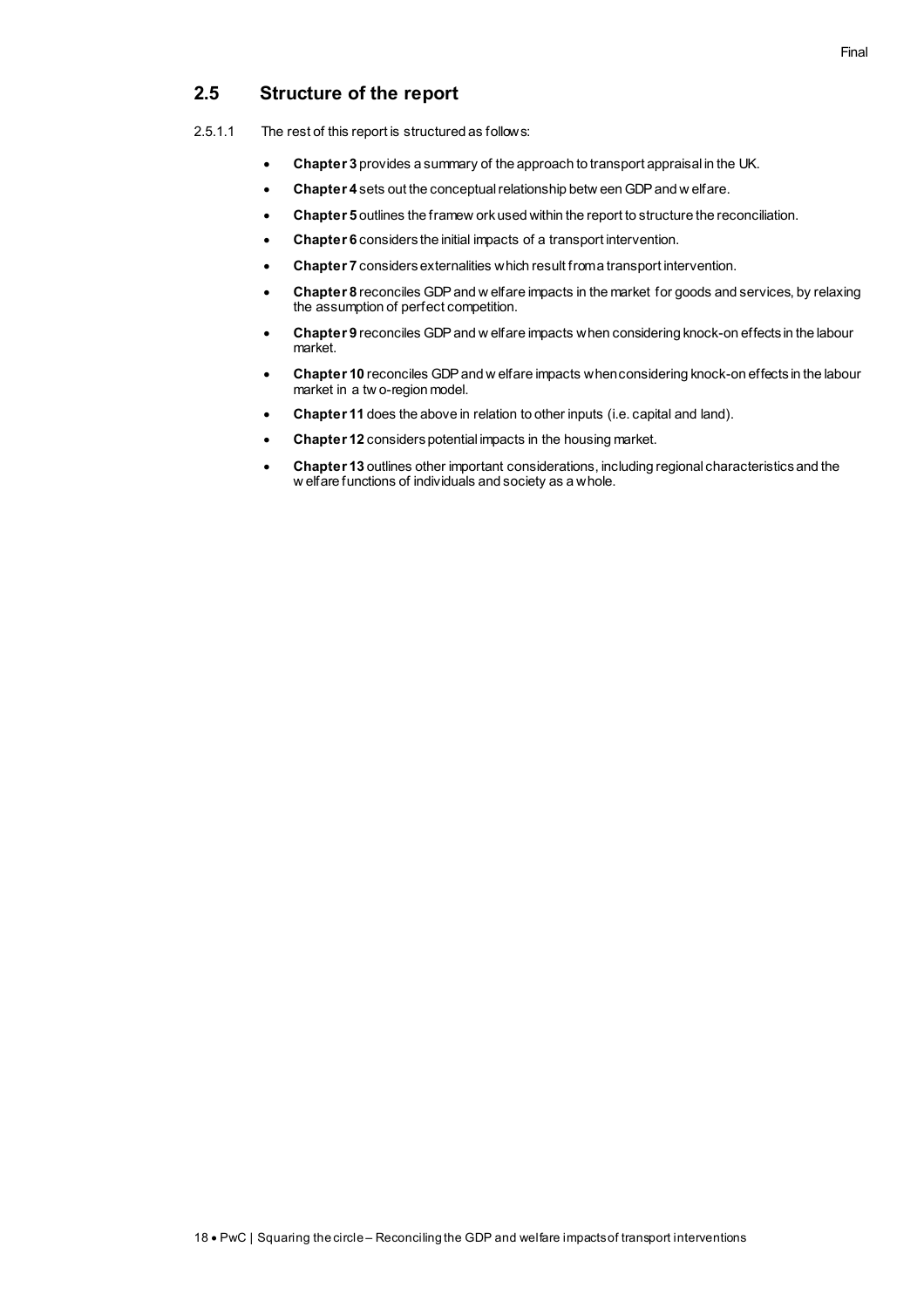## <span id="page-20-0"></span>3 Context of transport appraisal

## <span id="page-20-1"></span>**3.1 Transport appraisal within the UK**

#### **3.1.1 WebTAG guidance**

- 3.1.1.1 The economic appraisal of transport schemes within the UK makes extensive use of WebTAG (Webbased Transport Appraisal Guidance) produced by the DfT. This guidance outlines how a w ide range of economic impacts of transport infrastructure should be appraised, from user time savings to effects (w hich often accrue to individuals and firms that are not users of the intervention) such as agglomeration and changes to air quality.
- 3.1.1.2 A key output of a WebTAG-based assessment of a transport intervention is a monetised estimate of the w elfare impact of the intervention, w hich is consistent with the principle that the primary aim of government policy is to improve or maximise w elfare.

## <span id="page-20-2"></span>**3.2 Economic impacts of transport interventions**

#### <span id="page-20-3"></span>**3.2.1 WebTAG guidance**

- 3.2.1.1 WebTAG outlines a number of different direct economic impacts from transport interventions. Each of these could give rise to a change in GDP and/or economic w elfare, and potentially stimulate knock-on impacts w hich could drive further changes in GDP and/or w elfare. It is not the intention of this report to evaluate this list of impacts, or the methodologies used to quantify them (either from a w elfare or GDP perspective), but rather to outline: (a) w hy; (b) under what circumstances; and w here possible, (c) the extent to w hich the GDP and w elfare impacts w ill differ.
- 3.2.1.2 In order to do this, w e must first understand the different types of economic impacts w hich are recognised in WebTAG. For the purpose of this report, w e use the hierarchy of impacts established in the most recent guidance on Wider Economic Impacts<sup>17</sup>. This identifies three distinct categories of impacts, w hich are defined in the guidance as follow s:
	- Level 1 includes impacts w hich assume fixed land use excluding w ider economic impacts.
	- Level 2 includes w ider economic impacts w hich assume fixed land use (connectivity impacts) or do not require land use change to be explicitly quantified.
	- Level 3 includes analysis in w hich either land use change is explicitly quantified (structural impacts) or supplementary economic modelling has been conducted.

This is referred to in the guidance as fixed land use. The transport scheme is assumed to have an impact by better linking up economic agents w ithin this fixed structure (termed 'connectivity impacts'). In other w ords, the assumption of fixed land use w hich is made in Level 2 analysis means that intervention is appraised on the assumption that the location and level of each factor of production (i.e. the level of capital and labour) does not adjust in response to an intervention.

- 3.2.1.3 The important difference between Levels 2 and 3 in this framew ork is that under Level 2 it is assumed that the structure of the economy remains fixed. This is referred to in the guidance as fixed land use. The transport scheme is assumed to have an impact by better linking up economic agents w ithin this fixed structure (termed 'connectivity impacts'). In other w ords, the assumption of fixed land use w hich is made in Level 2 analysis means that intervention is appraised on the assumption that the location and level of each factor of production (i.e. the level of capital and labour) does not adjust in response to an intervention.
- 3.2.1.4 By contrast, Level 3 analysis relaxes this assumption, allow ing one or more factors of production to adjust in response to the introduction of a transport scheme. A typical example of this might be businesses relocating towards a scheme in response to improved connectivity. This structural change in the economy (termed 'structural impacts') can have additional impacts, w hich could be positive or negative. For example, a positive impact w ould be a boost to productivity brought about by businesses

<sup>&</sup>lt;sup>17</sup> See WebTAG Unit A2.1: Wider Economic Impacts Appraisal,

[https://assets.publishing.service.gov.uk/government/uploads/system/uploads/attachment\\_data/file/712878/tag-unit-a2-1-wider-impacts](https://assets.publishing.service.gov.uk/government/uploads/system/uploads/attachment_data/file/712878/tag-unit-a2-1-wider-impacts-overview-document.pdf)[ov erview-document.pdf](https://assets.publishing.service.gov.uk/government/uploads/system/uploads/attachment_data/file/712878/tag-unit-a2-1-wider-impacts-overview-document.pdf)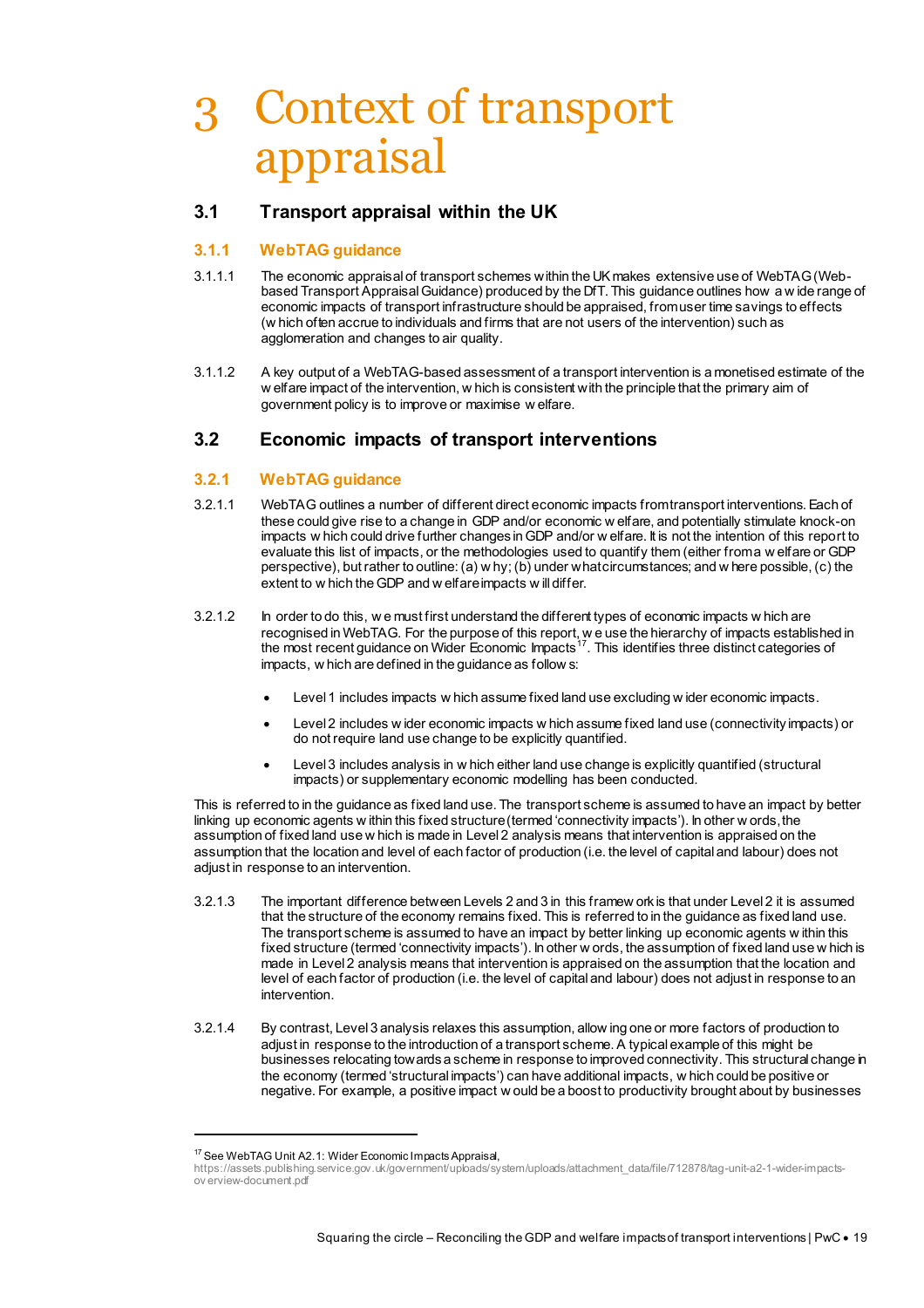relocating to be close to a transport connection, but an associated negative impact might be a reduction in productivity in areas w here those businesses were previously located.

- 3.2.1.5 The impacts outlined w ithin each of these Levels could extend beyond those measured in terms of GDP or w elfare. For example, the impacts could manifest themselves as changes in employment or investment patterns. The reconciliation in this report focuses solely on GDP and w elfare, but the analytical framew ork and empirical evidence presented could be applied more w idely.
- 3.2.1.6 Within each of these Levels is a range of different impacts w hich are summarised i[n Figure 3](#page-21-1) below :

<span id="page-21-1"></span><span id="page-21-0"></span>*Figure 3: Summary of levels of different impacts* 

| Impact level |    | <b>Impact</b>                                                                                                         | <b>Definition</b>                                                                                                                                                                                                                                |
|--------------|----|-----------------------------------------------------------------------------------------------------------------------|--------------------------------------------------------------------------------------------------------------------------------------------------------------------------------------------------------------------------------------------------|
| Level 1      | 1. | User time savings                                                                                                     | The value of time saved, or lost, to users<br>follow ing the introduction of a scheme                                                                                                                                                            |
|              | 2. | Vehicle operating costs                                                                                               | Changes in vehicle operating costs (e.g. fuel<br>and maintenance) incurred by the user                                                                                                                                                           |
|              | З. | Journey time reliability                                                                                              | Changes in the variability of journey times, that<br>individuals are unable to predict                                                                                                                                                           |
|              | 4. | User charges (e.g. tolls, fares)                                                                                      | Changes in the amount of money spent on<br>user charges, such as fares, tariffs and tolls                                                                                                                                                        |
|              | 5. | Change in transport provider revenues                                                                                 | The impact on revenues received by public<br>transport providers, following the introduction<br>of the scheme                                                                                                                                    |
|              | 6. | Indirect tax revenue (e.g. fuel duties, VAT)                                                                          | Changes in indirect taxation raised as a result<br>of the scheme                                                                                                                                                                                 |
|              | 7. | Air Quality                                                                                                           | The value of changes in the concentration of<br>pollutants follow ing the introduction of a<br>scheme                                                                                                                                            |
|              | 8. | Noise                                                                                                                 | The value of changes in the level of noise,<br>based on the impact on annoyance, sleep<br>disturbance and health                                                                                                                                 |
|              | 9. | Greenhouse Gases                                                                                                      | The monetary value of changes in greenhouse<br>gas levels                                                                                                                                                                                        |
|              |    | 10. Accidents and Social Impacts                                                                                      | The change in the number and severity of road<br>accidents, and other social impacts such as<br>physical activity                                                                                                                                |
|              |    | 11. Environmental Capital i.e. landscape;<br>tow nscape; historic environment;<br>biodiversity and w ater environment | The impact of a scheme on key environmental<br>resources (often evaluated on a qualitative<br>rather than quantitative basis, and rarely<br>monetised)                                                                                           |
| Level 2      |    | 12. Impact from changes in labour supply                                                                              | The additional tax revenue resulting from<br>individuals' greater access to work (due to<br>reduced commuting times) leading to greater<br>labour force participation                                                                            |
|              |    | 13. Reliability                                                                                                       | Changes to the variation in journey times that<br>individuals are unable to predict as a result of<br>an intervention. Recent guidance summarises<br>w hen reliability impacts should be identified -<br>and w hen they should not <sup>18</sup> |
|              |    | 14. Static Agglomeration                                                                                              | The change in productivity to all firms in a<br>region, as a result of changes in their access<br>to economic mass                                                                                                                               |

<sup>&</sup>lt;sup>18</sup> Department for Transport (2018) 'TRANSPORT ANALYSIS GUIDANCE' Available at:

-

[https://assets.publishing.service.gov.uk/government/uploads/system/uploads/attachment\\_data/file/712965/webtag-transport-appraisal](https://assets.publishing.service.gov.uk/government/uploads/system/uploads/attachment_data/file/712965/webtag-transport-appraisal-process-may-2018.pdf)[process-may-2018.pdf](https://assets.publishing.service.gov.uk/government/uploads/system/uploads/attachment_data/file/712965/webtag-transport-appraisal-process-may-2018.pdf)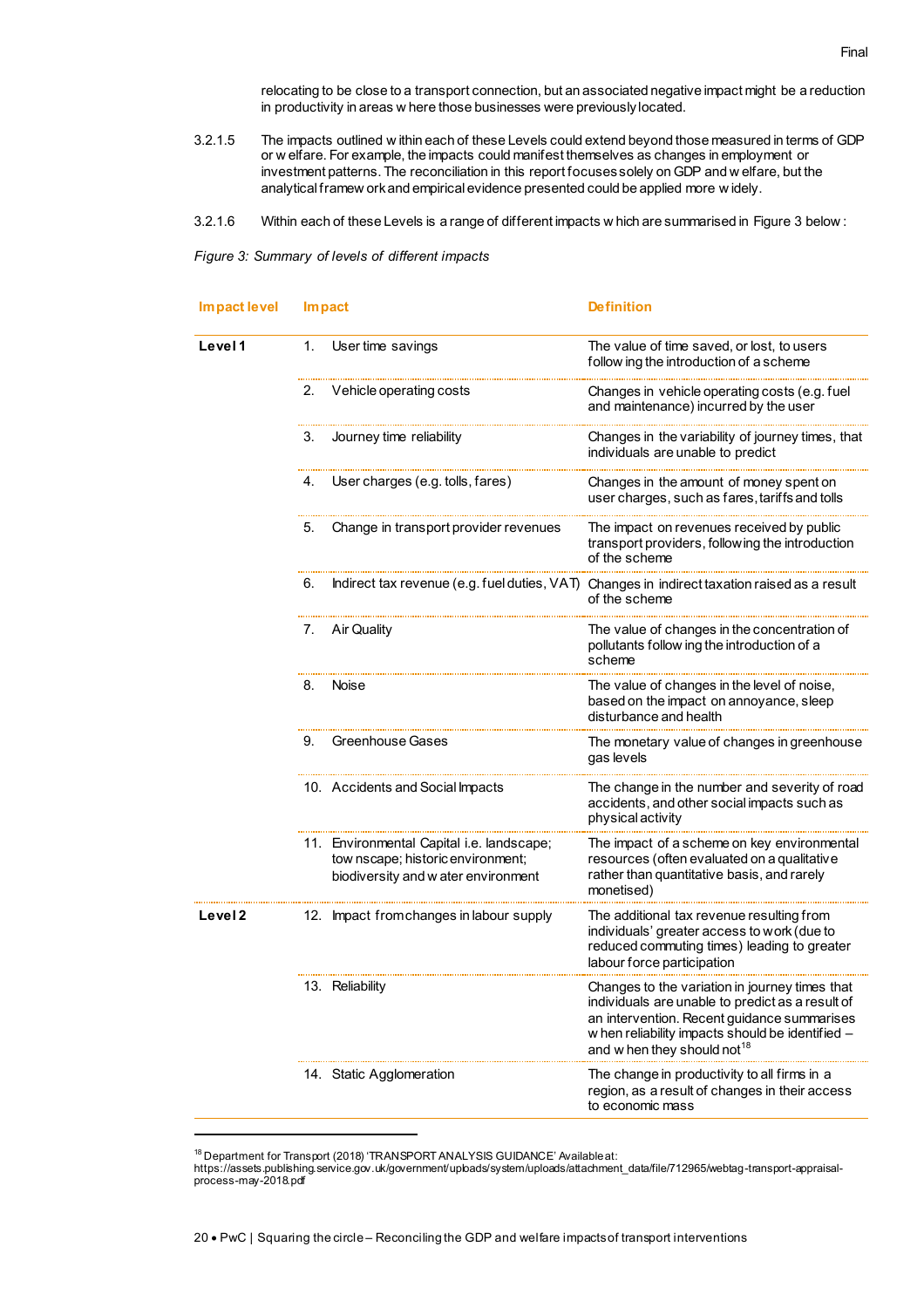| Impact level | Im pact |                                                           | Definition                                                                                                                                          |  |
|--------------|---------|-----------------------------------------------------------|-----------------------------------------------------------------------------------------------------------------------------------------------------|--|
|              |         | 15. Output change in imperfectly competitive<br>markets   | As price exceeds marginal cost, each<br>additional unit of output produced in an<br>imperfectly competitive market leads to a net<br>w elfare gain  |  |
| Level 3      |         | 16. Impact from move to more/less productive<br>jobs      | The change in tax revenue resulting from<br>individuals being able to access more/less<br>productive jobs                                           |  |
|              |         | 17. Dynamic Agglomeration                                 | The change in productivity brought about by<br>individuals and firms relocating and hence<br>altering access to economic mass within each<br>region |  |
|              |         | 18. Dependent Developments (Induced<br>Investment Effect) | The impact of subsequent investments which<br>w ould not go ahead w ithout the transport<br>intervention                                            |  |
|              |         | 19. Displacement                                          | The degree to w hich local impacts involve the<br>relocation of economic activity to/from the rest<br>of the country                                |  |

#### **3.2.2 Capturing a broader range of impacts**

- 3.2.2.1 Sectio[n 3.2.1](#page-20-3) show s that the range of impacts covered in WebTAG is broad. The monetisation (w here possible) of this w ide range of impacts allow s for direct comparison between schemes which can have very different specific impacts. For example, it allow s comparisons to be made of schemes w hich relieve congestion on intensively used motorw ays on the one hand w ith projects which are more focussed on easing congestion within towns or cities on the other. Use of the guidance also helps to shed light on w ho is likely to benefit, or face costs, as a result of a scheme and w hat form these benefits and costs are likely to take.
- 3.2.2.2 There is increasing recognition of the need for appraisals to be tailored tow ards individual schemes, and for appraisals to articulate clearly the form and drivers of any benefits and costs. This is particularly important for the most substantial investments in new infrastructure. In part, this is simply because greater levels of spending mean that more is at stake, but in addition larger schemes typically have greater potential to transform the nature of economic activity w ithin and between regions. This means that more sophisticated analytical frameworks and modelling techniques may be required to accurately assess the economic impacts brought about by larger transport interventions.
- 3.2.2.3 In particular, there is substantial interest in the impact of larger projects, or packages of projects, on the economy or GDP. Much has been w ritten on the link betw een transport infrastructure and the economy, for example in the 1999 SACTRA report<sup>19</sup>. Since then much w ork has been completed to further this understanding. This includes the Understanding and Valuing the Impacts of Transport Investment (UVITI) Analytical Strategy<sup>20</sup>, launched in 2013 by the DfT and the Transport Investment and Economic Performance (TIEP) report, released by the DfT in 2014<sup>21</sup>. Jointly, this body of w ork has been pivotal in shaping the Supplementary Economic Modelling guidance released by the DfT in September 2016. This provided guidance on how modelling to assess the impact of schemes on the economy should be undertaken and review  $ed^{22}$ .
- 3.2.2.4 Economists generally agree that maximising economic w elfare is a more appropriate objective for public policy than maximising GDP (Bergheim,2006). Economic w elfare is theoretically a broader and more comprehensive measure of w ell-being than GDP, as GDP captures only those values which are associated with traded goods and services. However, understanding the impact of transport interventions on GDP is important for a number of reasons.
- 3.2.2.5 First, the fact that GDP can be measured relatively easily means that it can be readily used to quantify impacts Even though measurements of GDP are far from perfect, the fact that they are often made (and in w ays that are generally accepted, shortcomings and all) means that they often influence decisionmaking.

<sup>&</sup>lt;sup>19</sup> Transport and the economy: full report (SACTRA, 1999)

 $^{20}$  Understanding and Valuing the Impacts of Transport Investment (DfT, 2015)

<sup>&</sup>lt;sup>21</sup> Transport inv estment and economic performance: Implications for project appraisal (Venables, Laird, & Overman, 2014)

 $^{22}$  Department for Transport (2018) 'Appraisal and Modelling Strategy: Informing Future Investment Decisions'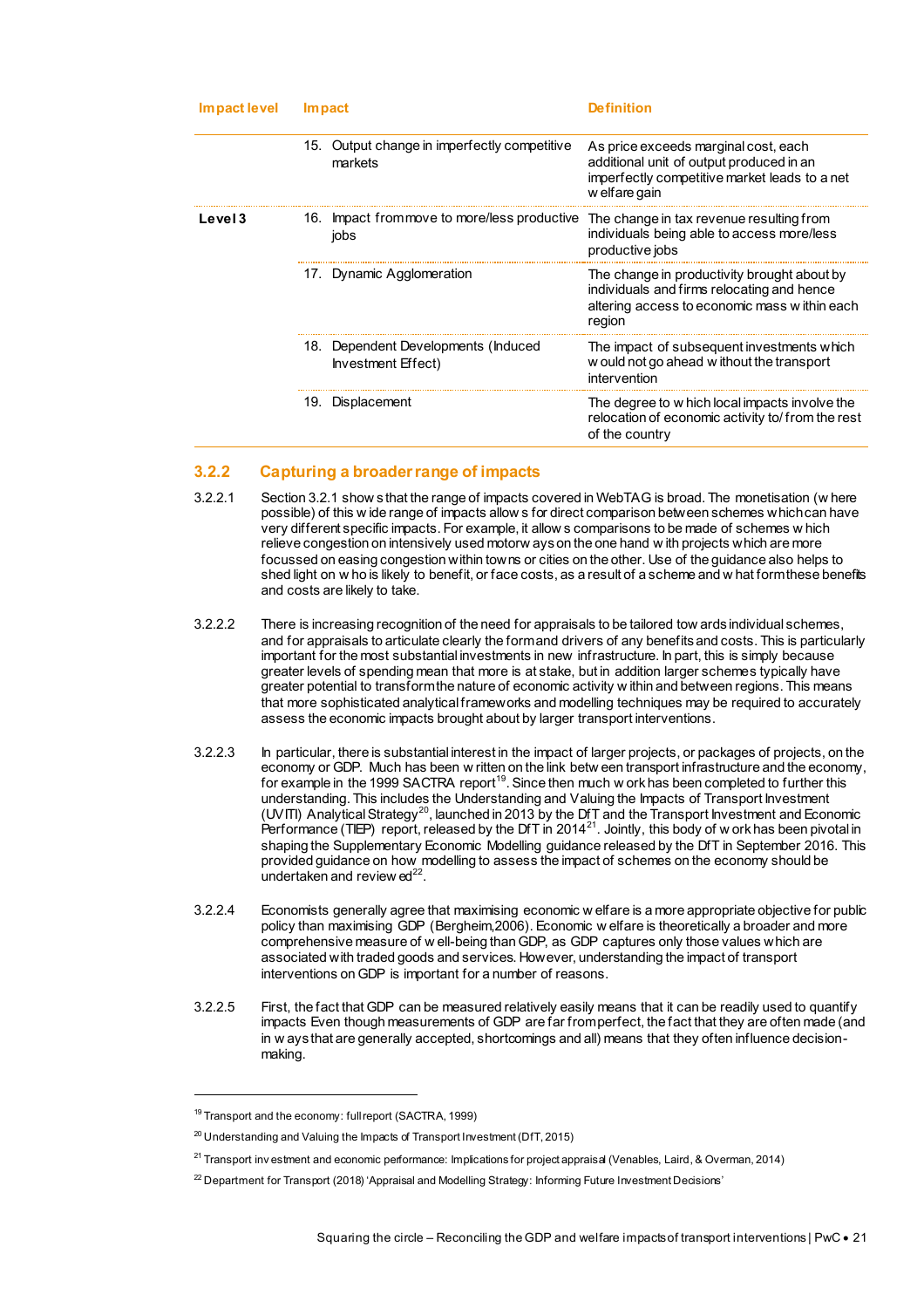- 3.2.2.6 Second, GDP is very clearly and explicitly a key focus of interest of stakeholders. For example, it is rare that the general public w ill refer to the Benefit Cost Ratio (BCR) of a project but they w ill frequently talk about the impact that a project w ill have on GDP, jobs or the economy more generally.
- 3.2.2.7 Third, GDP can provide useful detail on the nature of any impacts, e.g. being able to show which sectors and/or regions of the economy will be affected by an intervention can be valuable both for the purposes of informed appraisal and discussion with stakeholders.
- 3.2.2.8 The purpose of this report is not to debate the primacy of either metric. Rather, w hat is important is that the tw o measures can be understood in tandem, rather than providing competing and potentially conflicting views as to the impact of a scheme. This report therefore seeks to reconcile, at a theoretical level, the GDP and w elfare impacts of transport interventions such that any differences between the two can be understood. It also provides clear and practical guidance as to how this reconciliation should be undertaken quantitatively, and the evidence w hich is either available or required to this.

## <span id="page-23-0"></span>**3.3 Scope of the framework**

3.3.1.1 In the interest of brevity, this reconciliation focusses on the most material impacts, as opposed to discussing each and all of the specific impacts in turn. The report seeks to provide both a theoretical framew ork which, subject to the availability of evidence, could be applied to any of the impacts listed above. The report is structured around the fundamental theoretical reasons why GDP and w elfare differ, and how these vary when different economic assumptions are made and how these vary in different markets, rather than around the specific impact areas. Therefore, whilst the three levels of impact summarised in Table 2 above provide helpful context on the different types of impact w hich a transport intervention could have on either GDP or w elfare, the reconciliation in this report does not specifically and separately deal w ith these three levels of impact − or indeed each and every impact listed under them.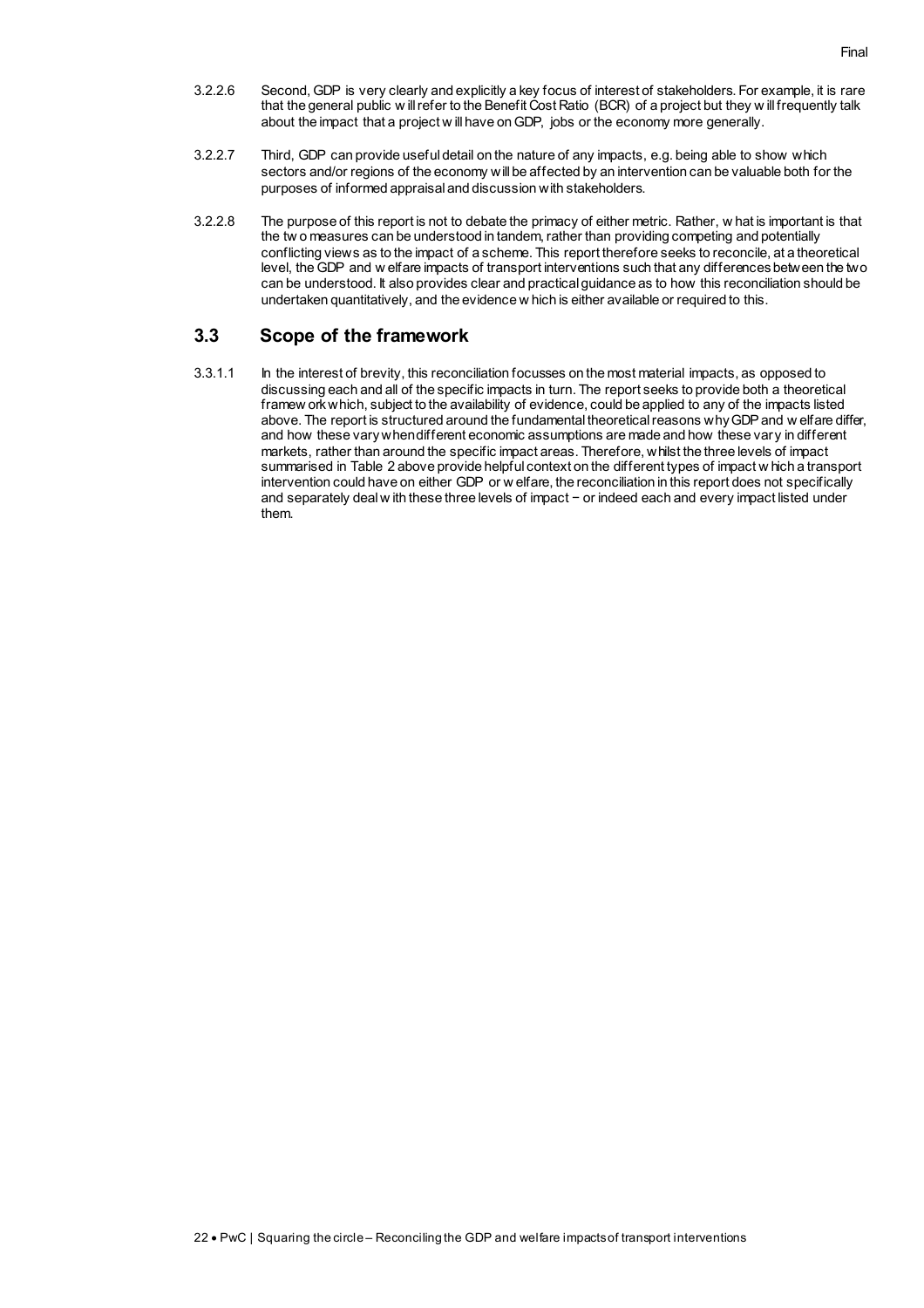## <span id="page-24-3"></span><span id="page-24-0"></span>4 Conceptual relationship between welfare and GDP

## <span id="page-24-1"></span>**4.1 Defining GDP and economic welfare**

- 4.1.1.1 The ONS defines GDP as the main measure of the level of UK economic activity based on the value of goods and services produced during a given period, and is the *'sum of all the valued added in the economy per year'* (SACTRA, 1999, p.42).
- 4.1.1.2 Economic w elfare is a conceptually broader and more expansive definition of economic success than GDP. In addition to valuing the output that the market produces, a w elfare approach includes unmarketed costs and benefits (Venables, Laird, & Overman, 2014, p. 15).
- 4.1.1.3 At the outset it is w orth noting that:
	- GDP is a measure of economic performance and is commonly used as an indicator of the overall health of the economy. There are three main approaches to measuring GDP – the income approach, the production approach and the expenditure approach. Subject to measurement error, all three approaches lead to the same estimate of GDP. The income approach to measuring GDP estimates the total of all real factor (labour, capital and land) incomes w ithin an economy, and is the approach to measuring GDP that is generally used and referred to in this report.<sup>23</sup> This definition is most easily reconciled w ith welfare as it reflects income levels w ithin the economy.<sup>24</sup> By contrast, the other definitions of GDP are measured using levels of production or expenditure (including w here the expenditure drives no direct utility benefit, such as expenditure on investment), and are therefore less directly linked, and less intuitively reconciled, w ith welfare.
	- Economic w elfare is the sum of all household utility, measured in monetary units, including the value of income from all sources, and utility of non-market sources of wellbeing, net of disutilities from disamenities and foregone leisure. This is often operationalised as the sum of all consumer and producer surplus. It is a more expansive definition of economic success than GDP, and maximising economic w elfare is a more complete, if less easily measurable, objective for public policy than maximising GDP. Pigou (1932), for example, defined the objective of economic policy as maximising the real value of social income i.e. surplus derived from commodities consumed w eighted by their sets of prices (referenced in Hicks, 1939).
- 4.1.1.4 In addition to valuing the output that a market produces, a w elfare approach includes the costs and benefits that are not valued in the marketplace. $^{25}$  For example, if a transport user benefits from a time saving as a result of an investment, GDP w ould only value this time saving if it w ere put to productive use (non-productive time is not valued by the market). By contrast, a w elfare approach would value this time saving regardless of whether it is put to productive use or adds to leisure. Our definition of economic w elfare therefore includes the value placed on non-market commodities.

## <span id="page-24-2"></span>**4.2 The relationship between GDP and welfare**

- 4.2.1.1 There are a number of reasons why there is divergence between economic welfare and GDP, w hich are explored in some depth in academic literature. Importantly, GDP fails to account for the benefits and costs for which there is no market (see for example, p.15 Venables, Laird, & Overman, 2014). A classic instance of this is how GDP fails to value the negative environmental impacts that arise from economic activity (see p.26 SACTRA, 1999). For example, if no charge is imposed on carbon emissions, then market prices are distorted such that they do not reflect the w elfare costs of environmental degradation (See Stiglitz, Sen, & Fitoussi, 2009, pp8-9, for a fuller discussion specifically on environmental degradation).
- 4.2.1.2 More generally GDP does not account perfectly, if at all, for some of the fundamental influences of standards of living including mortality and inequality (see, for example, Jones & Klenow , 2010 pp2-3). Venables et al. also use the example of a traffic-jam to illustrate the difference between the two measures. When an individual is in a traffic queue, their fuel consumption increases, pushing up GDP, w hilst their w elfare falls due to lost time, a non-traded w elfare-enhancing commodity (p.15, Venables, Laird, & Overman, 2014)*.* The TIEP report summarised some of the key differences between the two

 $^{23}$  The production approach is the sum of the value of all production activity within an economy, and the expenditure approach is the summation of all final expenditures in the economy. See Lee (2012) for further detail.

 $^{24}$  The lev el of income provides a relatively direct link to economic welfare because of how it drives consumption.

 $^{25}$  See, for example, Venables, Laird, & Overman (2014) for a discussion of costs and benefits included in welfare but not GDP.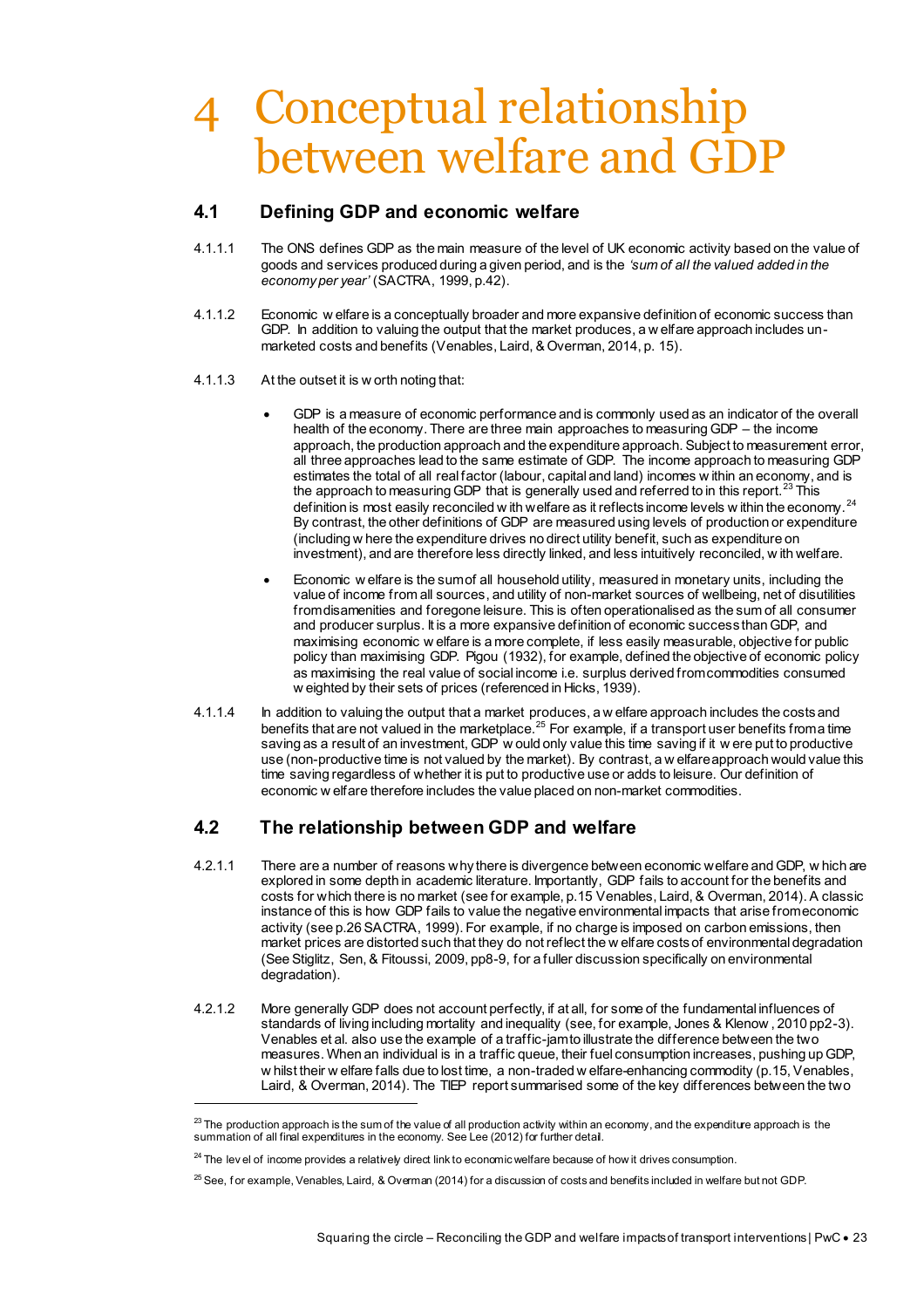measures, usin[g Figure 4](#page-25-2) This diagram show s how some effects will show up only in economic w elfare, some only in GDP and some (in the centre of the diagram) in both.

<span id="page-25-2"></span><span id="page-25-0"></span>*Figure 4: Welfare and GDP measures*



Source: Venables et al., 2014

- 4.2.1.3 It is important to note at the outset that GDP changes w ill not be either alw ays lower or always higher than w elfare changes. This is illustrated in [Figure 5,](#page-25-3) w hich consider three effects of a transport intervention: an increase in agglomeration, a positive time saving and an expansion in labour supply. All of these three changes are assumed to have equal impacts on GDP.
- 4.2.1.4 The w elfare impacts differ though. The change in agglomeration is assumed to be equal in w elfare and GDP terms, as the effect flows through an increase in productivity which affects GDP and w elfare equally. The time saving impact is assumed to be higher w hen considering welfare, as it is likely that some of the time savings w ould affect only leisure time, w hich is a non-traded good that is not captured in GDP. By contrast, despite the likely positive impact on GDP, the expansion in labour supply leads to a loss in leisure time for individuals entering the labour market. In this illustrative example it is assumed that this loss in leisure time largely, but not fully, offsets the GDP gain and hence that the net w elfare impact is small and positive. The degree to w hich GDP and w elfare impacts w ould differ in each of these examples is discussed in more detail in future chapters.

<span id="page-25-3"></span><span id="page-25-1"></span>



*Impact on GDP*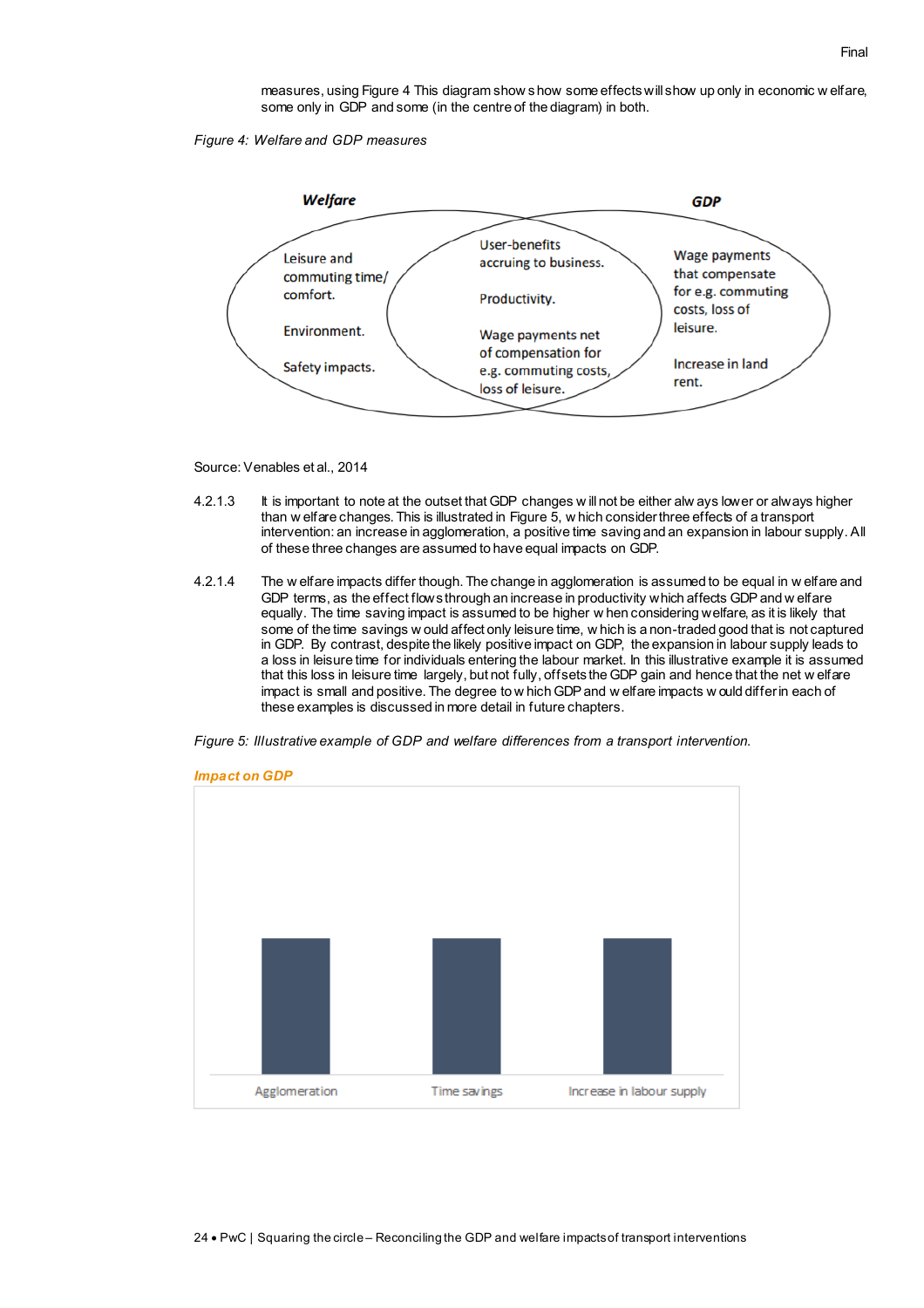#### *Impact on welfare*



#### Source: Pw C

- 4.2.1.5 A clear implication of this difference between the tw o measures for transport appraisals is that if the GDP impacts of a scheme are assessed, then it is better if this is not done in isolation from an assessment of the w elfare impacts: the GDP and w elfare impacts of a transport intervention are not separately additive, so assessing them in isolation from each other runs the risk of double-counting effects. For example, the user benefits from time saved by commuters is generally captured under WebTAG through reduced generalised travel costs faced by the user. However, some of these impacts might be reflected in house prices and property rents if increased access to transport were to raise demand for the land and thus the land value (Venables, Laird, & Overman, 2014). Given that the increase in property rent (the GDP impact) is the monetised effect of the reduced generalised travel cost (the w elfare impact), summing the tw o effects would substantially over-state the impact of the scheme in question, i.e. in this situation, there is substantial potential overlap betw een the GDP and w elfare effects.
- 4.2.1.6 In order to identify w here GDP and economic w elfare impacts genuinely differ, we have structured our approach around the fundamental channels through w hich divergence occurs. The purpose of this report is to explore the channels that create a 'w edge' betw een GDP and w elfare, and the potential magnitude of this w edge, rather than a discussion of factors that affect the absolute size of GDP or w elfare effects in isolation.

<span id="page-26-1"></span><span id="page-26-0"></span>*Figure 6: The fundamental differences between welfare and GDP*



- 4.2.1.7 As shown i[n Figure 6,](#page-26-1) w e think the extensive existing literature suggests that there are tw o fundamental sources of divergence between economic welfare and GDP.
- 4.2.1.8 First, a w edge between GDP and w elfare arises when there is no existing market for goods and services. For example, w hen an individual chooses to increase their w orking hours at the cost of leisure time, GDP w ill rise by the full value of economic activity brought about by the increased working time. How ever, the net impact on w elfare will also reflect the disutility caused by the additional w orking hours (assuming that individuals value leisure time more than time spent w orking). Notably, welfare may not rise at all depending on how the w orker is compensated for the leisure time they have foregone. Another instance of divergence brought about by missing markets is the presence of externalities such as noise pollution. Unless a price is paid for noise pollution (e.g. through some form of tariff), when a production process leads to noise pollution the costs of this w ill not be factored into the market price of the good produced. Welfare w ill value the costs and benefits of externalities whilst GDP w ill not.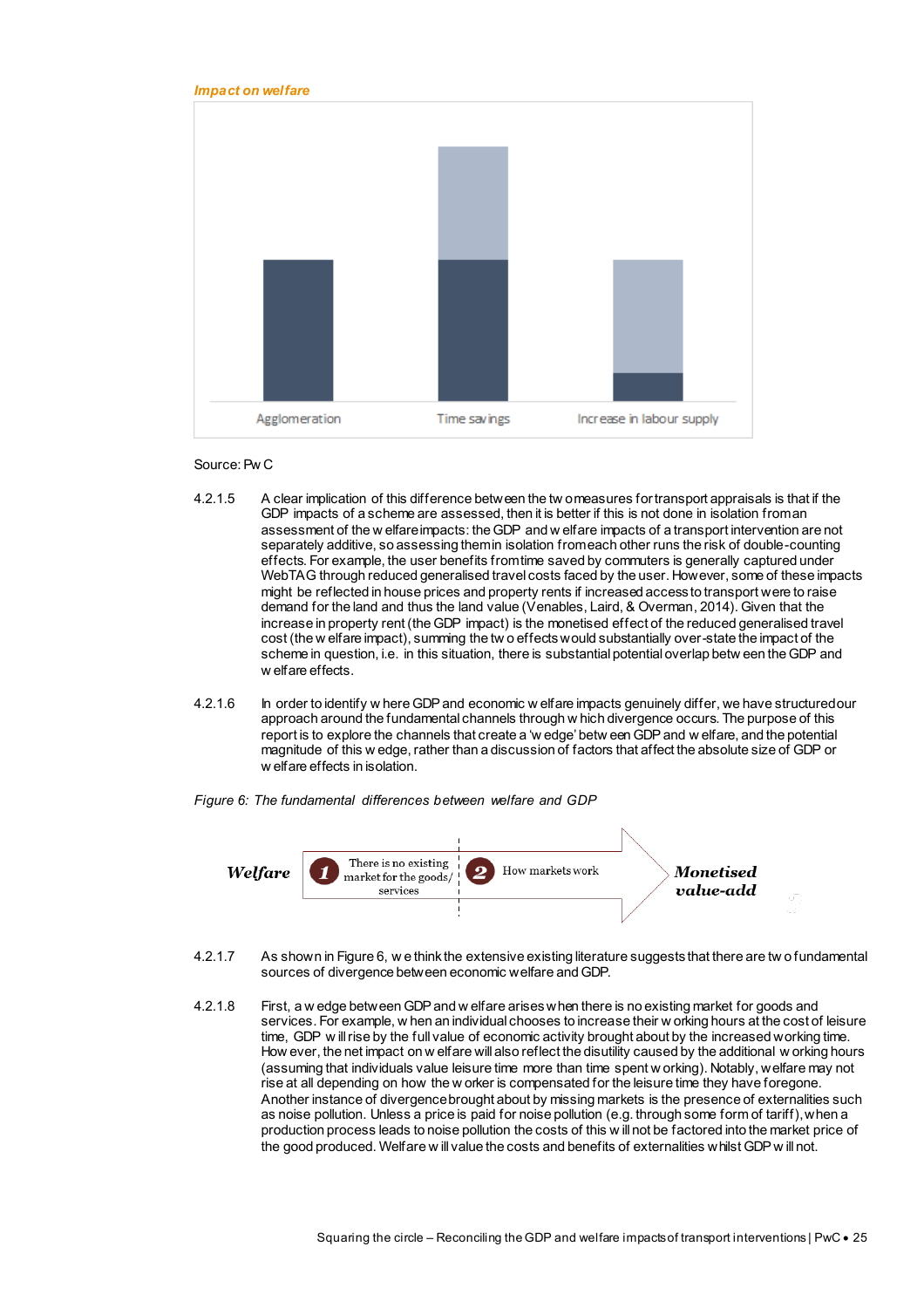4.2.1.9 Secondly, divergence between economic welfare and GDP could arise due to how the existing market(s) value(s) goods and services. Estimates of GDP are based on the prices of goods and services that are observed in the market, but the same is not true for w elfare. To illustrate this, note that firms often set relatively uniform prices and are unable to perfectly price discriminate despite frequently having a degree of market pow er. In such settings, for all except the 'marginal' consumer, market prices may be substantially low er than the w illingness to pay of consumers (i.e. the w elfare they enjoy). This means that the consumer surplus is greater than zero and therefore the aggregate value derived by society from consumption (w elfare) is greater than the value of that consumption implied by the market (GDP). This is shown i[n Figure 7](#page-29-2) in Chapte[r 5.](#page-28-0)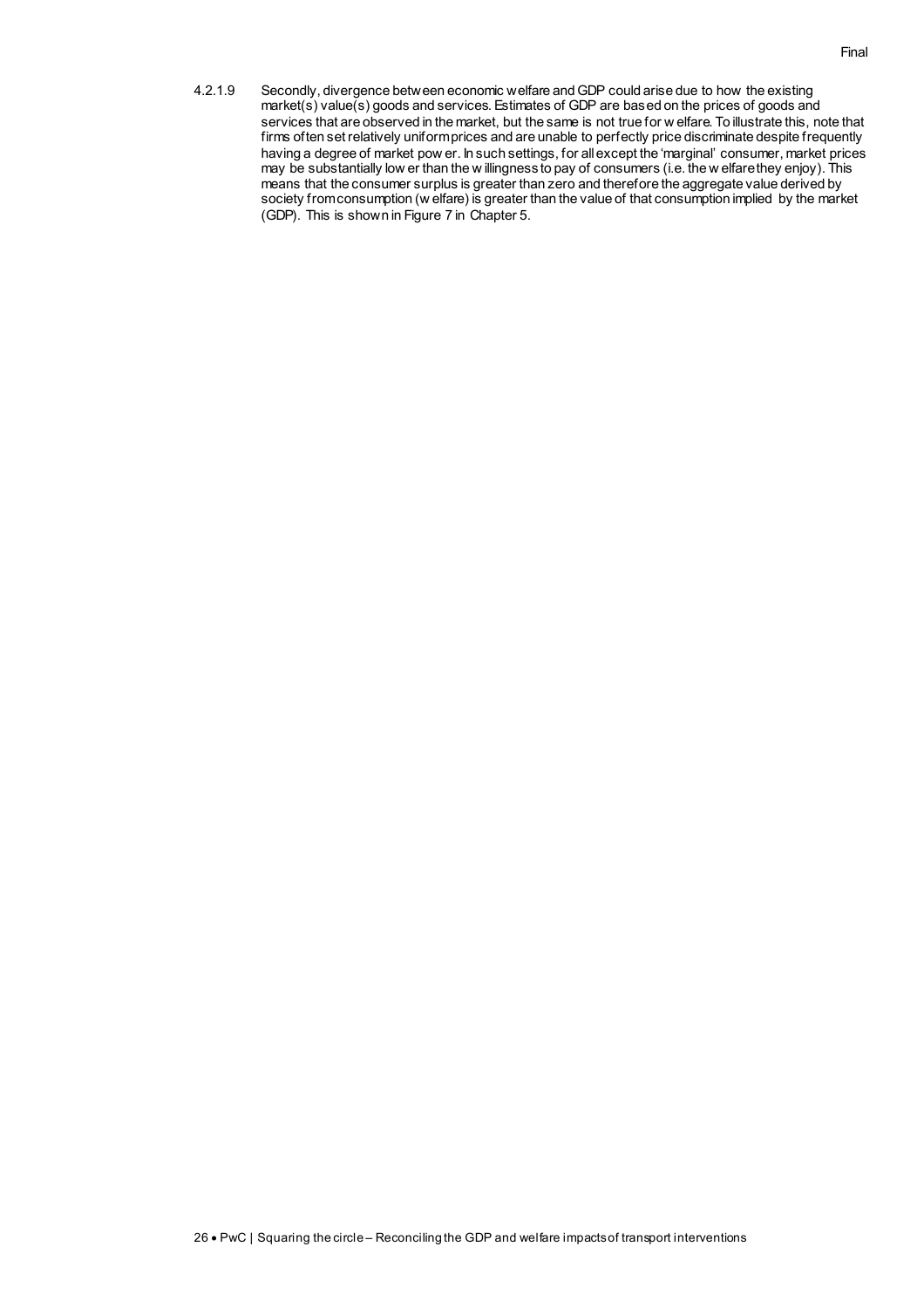## <span id="page-28-0"></span>5 Framework used for the reconciliation

## <span id="page-28-1"></span>**5.1 Overview of the framework**

-

- 5.1.1.1 As discussed above, this report has two overarching objectives for considering the relationship betw een the GDP and w elfare impacts of transport schemes:
	- To identify the primary mechanisms through w hich GDP and w elfare could differ; and
	- To demonstrate how the impacts of these mechanisms change under different assumptions and in different markets (goods and services, labour, inputs and housing).
- 5.1.1.2 The topic is very broad, in terms of both the effects of transport infrastructure, and the range of assumptions w hich can be applied about how markets operate. In order to make the reconciliation tractable, it is therefore essential to have a clearly defined framework which is applied consistently. As described in Chapter 2, the intention of this report is not to provide a line-by-line reconciliation for each impact area, as this w ill depend heavily on the precise nature of the impact and the specific project context. The framew ork is, however, intended to provide a structure and way of thinking about the different effects, which can then be tailored to specific projects.

## <span id="page-28-2"></span>**5.2 Economic framework for assessing impacts**

- 5.2.1.1 A primary objective of this report is to demonstrate the theoretical relationship betw een GDP and w elfare. In defining our framew ork, we have focussed on two core principles.
	- 1. The framew ork should be based on underlying economic theory so that it is robust and clear.
	- 2. The framew ork should be internally consistent throughout our reconciliation.
- 5.2.1.2 Our reconciliations are therefore built on fundamental, and "first principles", economic theory. The appropriate starting point for the reconciliation is a standard demand and supply diagram under perfect competition, as show n below in [Figure 7.](#page-29-2) Here, price is set to equal marginal cost, w here price equals P1 and quantity, Q1. Consumer surplus is shown by the area A. As we have assumed perfect competition, firms in the long-run w ill alw ays produce where marginal cost is equal to average cost. We have assumed that all firms have identical cost functions, and that new firms can always enter the market, so the price w ill alw ays be equal to this minimum average cost. We have represented this at the industry level through a flat cost function. There is no producer surplus in the market as, under perfect competition, goods are produced at the point w here the marginal costs of production are equal to the average  $\cos$ ts $^{26}$ .

 $^{26}$  We note that the producer surplus is independent of the marginal cost function under perfect competition – although we have used a flat cost f unction, this could be increasing and there would still be no producer surplus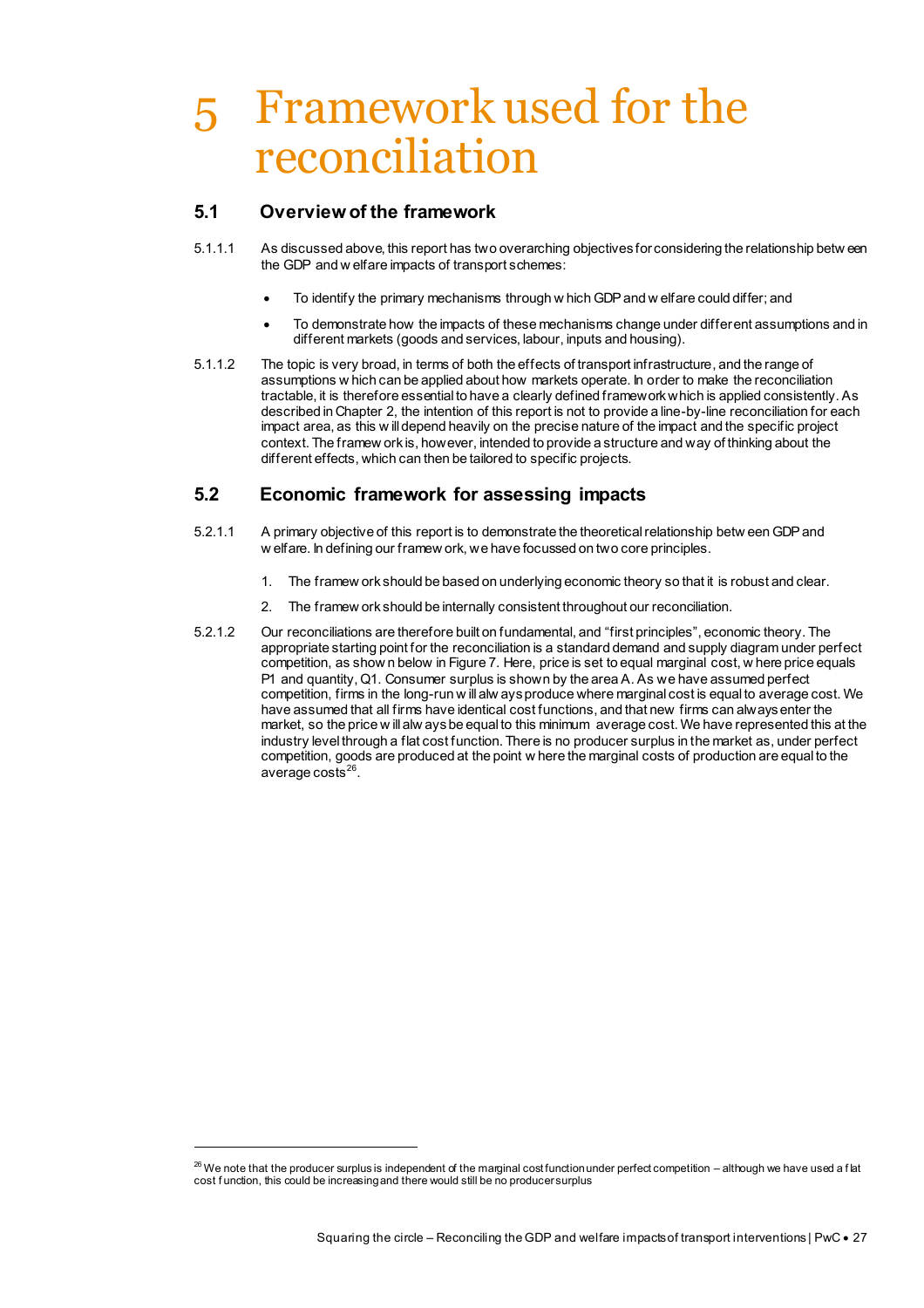<span id="page-29-2"></span><span id="page-29-0"></span>*Figure 7: Demand and supply under perfect competition*





- While it is simple to observe the components of w elfare within this framework − consumer surplus (A in the diagram above) and producer surplus (which is zero in the diagram above) − the purpose of this analysis is to consider not the level of w elfare, but how welfare changes in response to a transport intervention.
- Where a change in economic w elfare comes about as a result of a good w hich is not captured w ithin GDP (e.g. a non-traded or non-priced good such as leisure time), the above framework is clearly inappropriate. When a good/service (or impact of consumption/production) is not priced, then there is no market in w hich the good is traded. In such situations, it can simply be assumed that the GDP impact of such a change w ill be zero.
- By contrast, w here a change in economic w elfare is driven by changes in the productive potential of the real economy these w ill manifest in the form of changes in the supply curve. A positive change in productivity will result in a shift dow n in the marginal cost curve, shown i[n Figure 8](#page-29-3) below through a shift from  $MC_1$  to  $MC_2$ . This causes the price to fall to  $P_2$  and quantity to shift out to Q2. As a result of this, consumer surplus w ill increase by the shaded area, A+B, w hilst producer surplus w ill remain zero. The total economic w elfare change will therefore be A+B.

<span id="page-29-3"></span><span id="page-29-1"></span>*Figure 8: Increase in productivity under perfect competition*



28 PwC | Squaring the circle – Reconciling the GDP and welfare impacts of transport interventions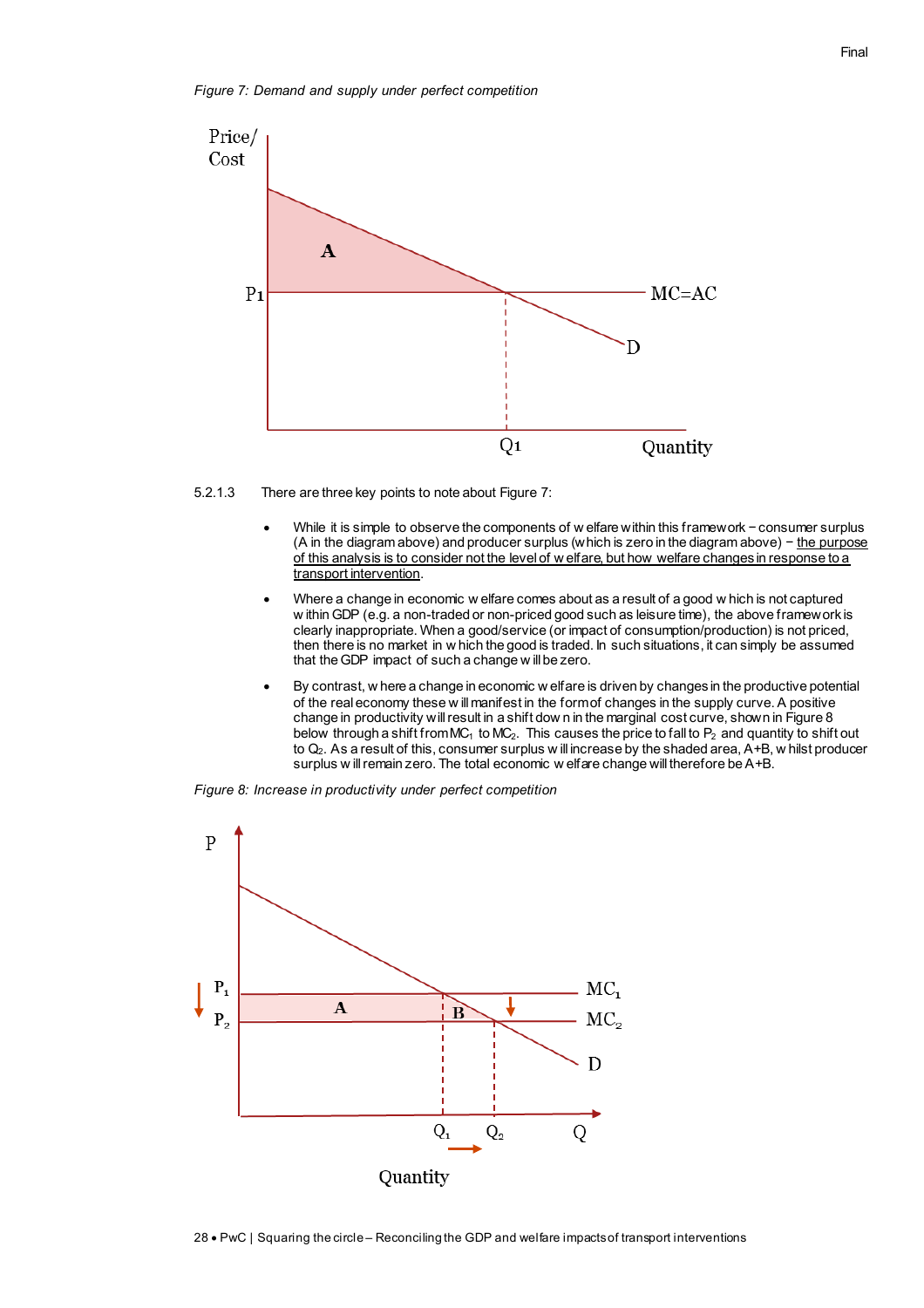- 5.2.1.4 As w ith welfare above, it is possible to consider how GDP w ill have changed in the movement from MC1 to MC2. Looking first at area A, this represents the fall in price experienced by existing consumers w ithin the market. As w e are assuming perfect competition, any cost fall w ill be fully passed onto consumers. This must be true by definition, as under perfect competition price must equal marginal cost. Note that under different assumptions, such as if competition w ere imperfect rather than perfect (discussed in chapte[r 8\)](#page-35-0), this w ill not necessarily be true and the full reduction in cost may not be passed through to consumers.
- 5.2.1.5 Measuring GDP using an income approach, it can therefore be seen that area A is effectively an increase in real income to those consumers. Consumers are able to consume a larger quantity of the good at a low er cost – real output has increased and therefore GDP increases<sup>27</sup>. The entirety of area A w ould therefore contribute positively to GDP. Although nominal GDP may stay the same (or even fall if consumers do not spend their saved disposable income), real GDP will rise. Considering now area B, this represents a reduction in price that is experienced by new consumers to the market. Again, in effect this is an increase in real income to those consumers, as they w ill be able to consume a larger quantity of goods for the same fixed income, a change w hich is equivalent to an increase in real income.
- 5.2.1.6 The overall general conclusion of this is that **where there is an increase in the productive potential of an economy, the change in welfare will equal the change in GDP**. By contrast, w here a good is not traded w ithin a market, the change in GDP will be zero, regardless of the change in w elfare. <sup>28</sup>
- 5.2.1.7 We use the above framewor[k \(Figure 7](#page-29-2) an[d Figure 8\)](#page-29-3) as the foundation of our reconciliation, and build upon it in later chapters to account for nuances in each market being discussed (particularly the later chapters on knock-on effects).

 $^{27}$  We note this is true regardless of whether consumers spend or save the increase in their disposable income as both consumption and sav ings (via investment) enter into GDP.

 $^{28}$  One cav eat to this, which could be applied to the majority of discussions regarding the size of GDP, is that we hav e implicitly assumed that the measurement of GDP perfectly picks-up this real income shift. In this case the assumption is that the price index, and the weighting across the typical "basket" of goods, used to calculate GDP are sufficiently accurate. In order for the change in GDP to perfectly reflect t he change in real income (and hence the change in welfare) this change in consumption pattern will need to be ref lected in the data used to estimate GDP. In practice, of course, there are always likely to be challenges in measurement of concepts such as GDP but these are outside the scope of our reconciliation framework.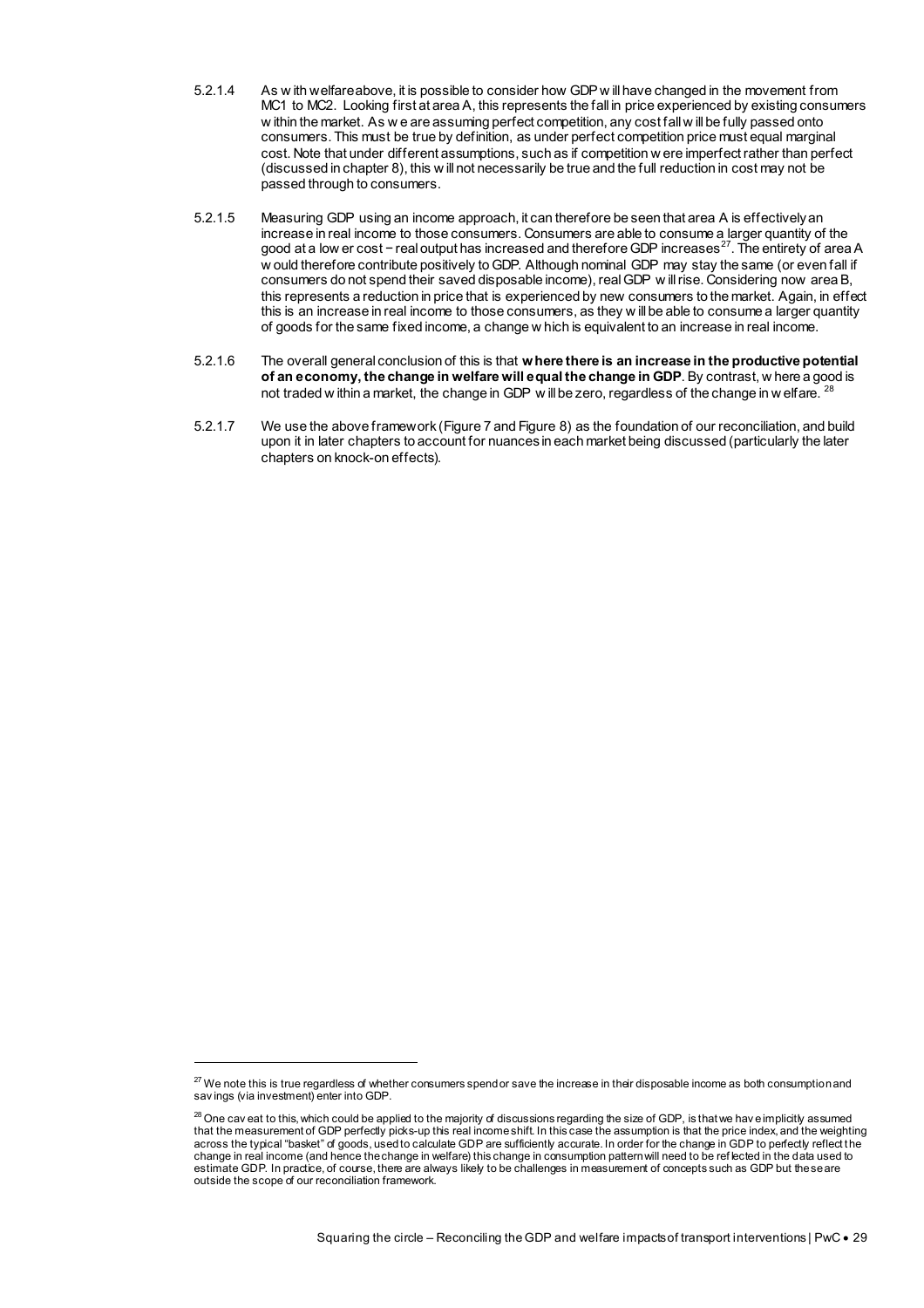# <span id="page-31-0"></span>**Impacts**

- 6.1.1.1 In this chapter w e apply the framework outlined in Table 2 in chapte[r 5](#page-28-0) to specific Level 1 impact areas, as defined by the DfT. As explained previously we focus on those w hich are likely to be most material for transport investments:
	- 1) User Time Savings; and
	- 2) Agglomeration

### <span id="page-31-1"></span>**6.2 User time savings**

- 6.2.1.1 WebTAG shows that user time savings w ill result in w elfare gains regardless of the user type (although the actual value of time saved does vary by type of user). However, whether and the extent to w hich time savings affect GDP w ill depend on how the time saved is "spent" and is therefore likely to vary by type of user. Similar to WebTAG, w e classify travellers as being in three groups of users − business users, commuters and leisure/other users − and assess the value of time saved and the share of that w hich contributes to GDP based on several assumptions (specifically on w ho 'owns' the time saved), discussed below.
- 6.2.1.2 In the short-run, we assume for business users that any time saved is effectively owned by the firm w hich employs them. Thus in the short run, w hen there is a lack of ability to renegotiate contracts, the length of the w orking day w ill be unchanged. The implication of this is that any time saved during the w orking day will be used purely for w ork, and hence have a positive effect on productivity. As shown in Chapte[r 5](#page-28-0) [Figure 8,](#page-29-3) an increase in productivity is accounted for equally in both GDP and w elfare so that there w ill be no w edge from time-saved through a transport intervention for business users.
- 6.2.1.3 For leisure users and commuters, w e think it is reasonable to assume that the time saved is ow ned by the individual and that, in the short run at least, the length of people's w orking days will effectively be fixed. The implication of this is that any time saved by leisure users and commuters is used for leisure. As leisure time is not included w ithin a typical definition of GDP, this time saving (and the associated welfare change) would have no impact on GDP but w ill impact w elfare.<sup>29</sup> A difference between GDP and w elfare will therefore arise for leisure users and commuters as a result of the time savings they experience from a transport intervention.
- 6.2.1.4 In reality, of course, transport projects are viewed over long time horizons. In the long run, the "endow ment" approach to time w hich we have used above (whereby businesses own working time, and individuals ow n leisure/commuting time) still applies, but w orking contracts are more negotiable. There is therefore more potential for time saved to be converted to different uses. The evidence (see Altoni & Usai, 2001 and Pencavel, 2014) suggests that despite substantial changes in productivity, the average w orking week has remained almost constant since the 1940s. This implies that the number of hours w orked is highly inelastic w ith respect to underlying changes in productivity and that the line of argument set out above (i.e. that time savings for business users will be put to productive use but that time savings for leisure users and commuters will not) w ill also hold true over the long run. This suggests that the change in economic w elfare for business users will match the GDP impact but the changes w hich accrue to leisure users and commuters w ill not.
- 6.2.1.5 Importantly, w hile it is not impossible that, in the long-run, average w orking hours will change in response to a transport intervention, our review of the available literature did not identify any evidence for this.

## <span id="page-31-2"></span>**6.3 Agglomeration**

-

6.3.1.1 Under WebTAG, static agglomeration is defined as *'The change in productivity to all firms in a region, as a result of changes in their access to economic mass'*. Agglomeration is traditionally measured through changes in productivity and in chapter 4 w e illustrated through the figure below [\(Figure 9\)](#page-32-1) how a change in productivity is captured by both GDP and w elfare equally in perfect competition. Area A represents the increase in real income to existing consumers of a good/service, and Area B represents the reduction in price to new consumers. Both of these areas will flow into GDP and also be accounted for in w elfare.

 $^{29}$  Note that an increase in leisure time might in some way increase the productivity of time that is spent but we are not aware of any compelling evidence to support and quantify the extent to which this is true.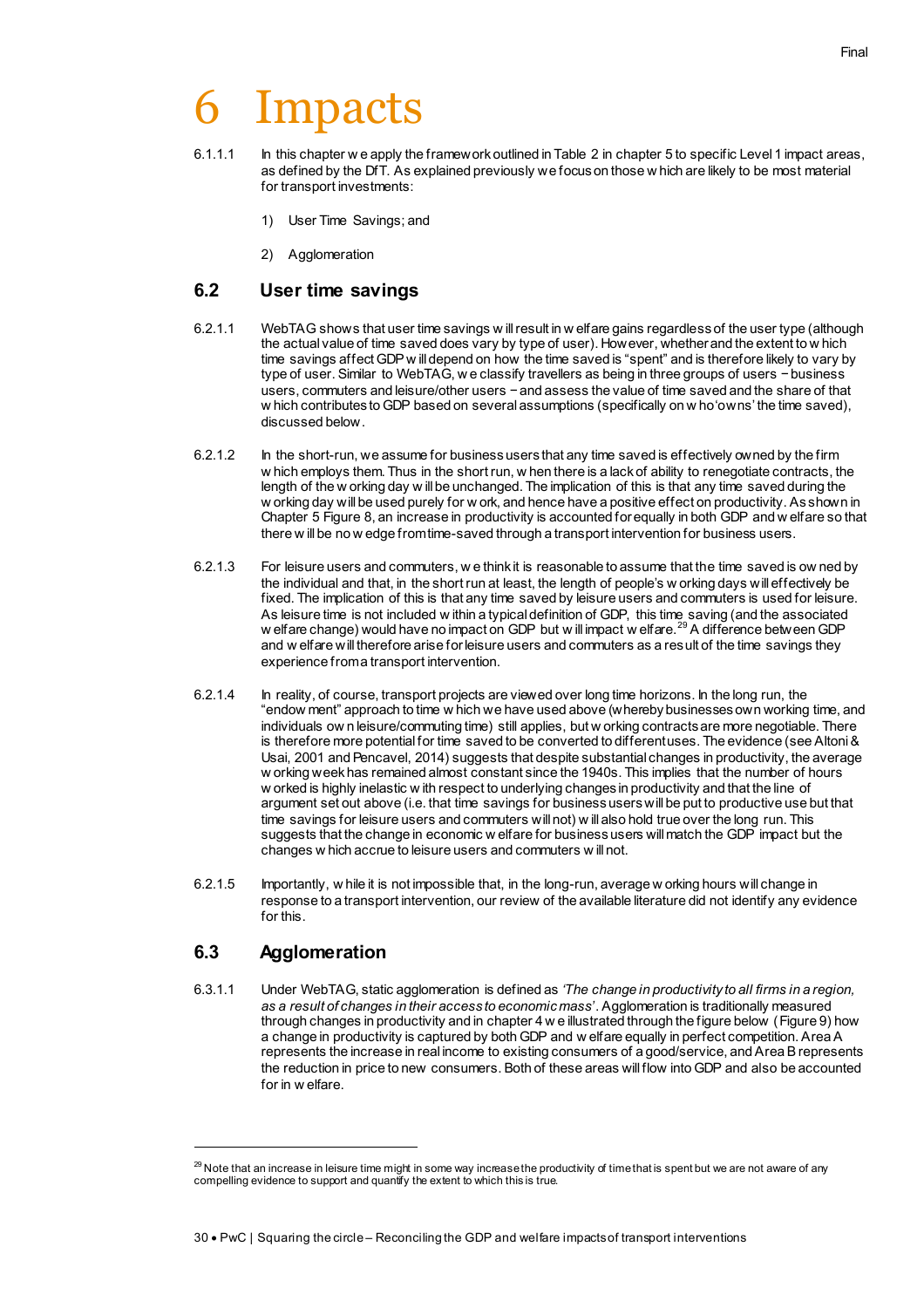<span id="page-32-1"></span><span id="page-32-0"></span>*Figure 9: Effect of a change in productivity under perfect competition* 



6.3.1.2 Given the above, w e believe that a change in agglomeration that is brought about by a transport intervention w ill not create a w edge between GDP and w elfare (its impact w ill affect GDP and w elfare equally).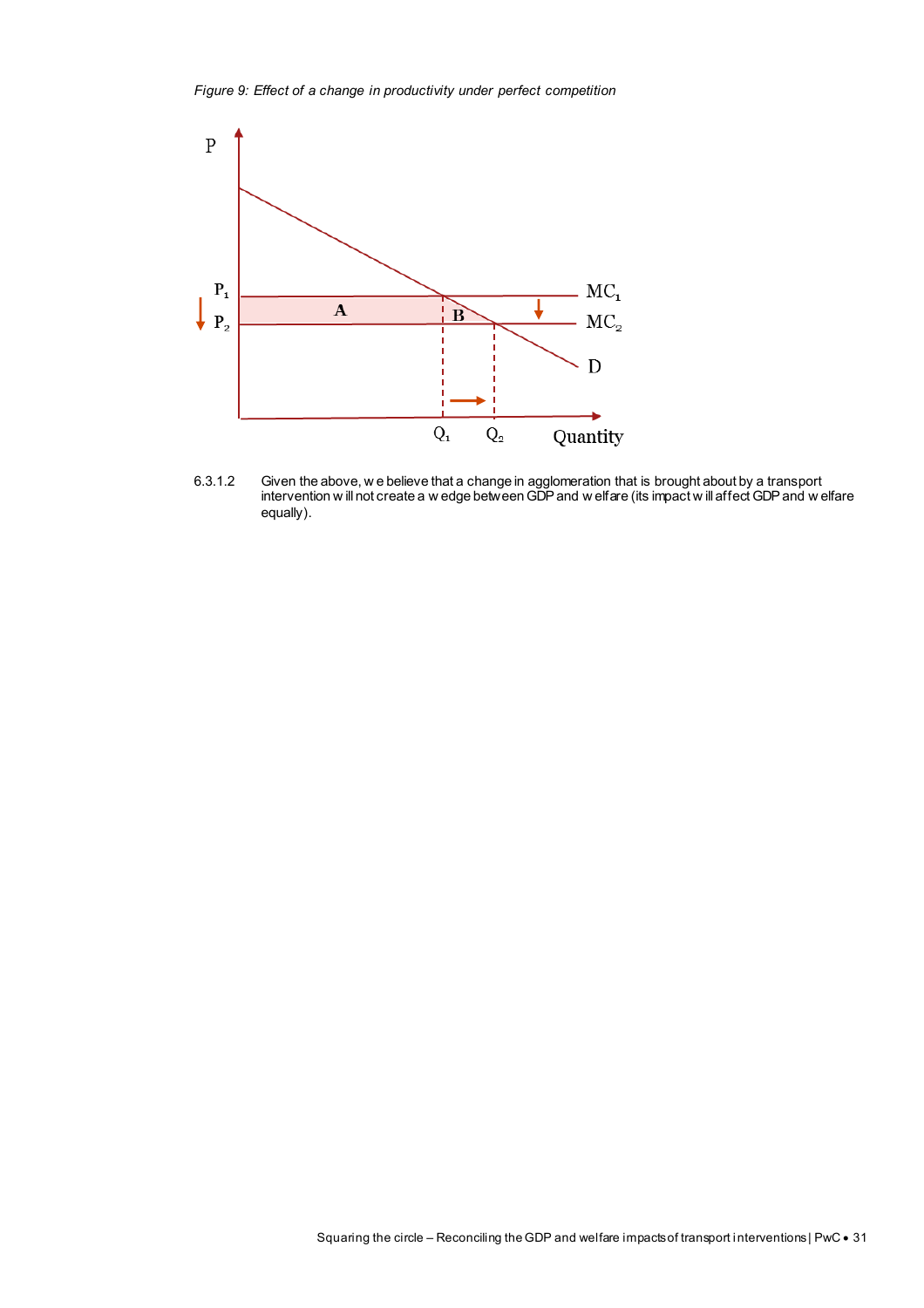# <span id="page-33-0"></span>**Externalities**

## <span id="page-33-1"></span>**7.1 Air quality, noise, greenhouse gases and accidents**

- 7.1.1.1 A second direct impact of transport infrastructure investment is to affect the level of externalities specifically considered here are changes in air quality, noise, greenhouse gases and accidents. If these externalities occur, then the marginal social cost (MSC) of, say, road transport usage is higher than the private costs faced by road users (MPC). To put this a different way, the costs faced by agents when generating additional units of pollution, noise etc. are less than the costs borne by society.
- 7.1.1.2 Where a transport infrastructure investment reduces the cost of travelling, for example by reducing the level of congestion on roads, this w ill cause an increase in the quantity of trips consumed. Assuming that prior to the transport intervention, the MSC w as greater than the MPC, the transport intervention leads to further divergence between the private and social values (as MPC falls from MPC $_1$  to MPC<sub>2</sub>). This w ill lead to a net negative impact on societal w elfare (the welfare loss increases from the pale shaded area to the pale and dark shaded areas). This w elfare loss is driven by an increase in trips consumed from Q1 to Q2. In this illustrative example it is assumed that the marginal social cost of transport is unchanged as a result of the investment, although this is of course not necessarily going to be true.

<span id="page-33-2"></span>



- 7.1.1.3 The change identified in the shaded area of the figure above is by definition a change in economic w elfare. The question for this reconciliation is the extent to w hich, if at all, this has an impact on GDP. A natural starting point is that, by definition, externalities are costs borne by society, rather than by the individuals, and are therefore not priced by the market. This w ould suggest that any change in economic w elfare would not flow through to a change in the level of GDP.
- 7.1.1.4 There are tw o main exceptions to this. First, it is possible that the externality could have an impact on underlying economic productivity, and that some of the social cost of the externality comes in the form of this lost productivity. Of the externalities listed, this is most likely to occur as a result of accidents, and the associated cost to the labour market. Previous studies have show n this cost to be material (see, for example Garcia-Altes and Perez, 2007), w hilst Mohamed (2015), referencing research by the Transport Research Laboratory, summarised valuation methodologies across Europe and found that the lost productive capacity (i.e. the GDP impact, as opposed to the pure w elfare "human cost" impact) varies from 29% to 100% of the w elfare impact across different national authorities' methodologies. Of these, the w illingness to pay approach used in the UK w as found to have the low est share of impact relating to loss of productive capacity (29%). A similar argument w ould likely be less direct or material for other externalities, such as noise or air quality.
- 7.1.1.5 Second, is that regulatory frameworks could be in place w hich ensure that the social cost of the externality is borne by the economic agent responsible. Such arrangements could effectively "internalise" the externality (e.g. by w ay of a tax), or require the purchase of a permit, or similar, to account for the social cost of the externality. Depending on the structure of the regime, and the calculation of GDP (e.g. w hether the purchase of such a permit counts tow ards GDP) this could feed directly back into GDP. Contrary to the assumption stated above, under this type of regulatory regime,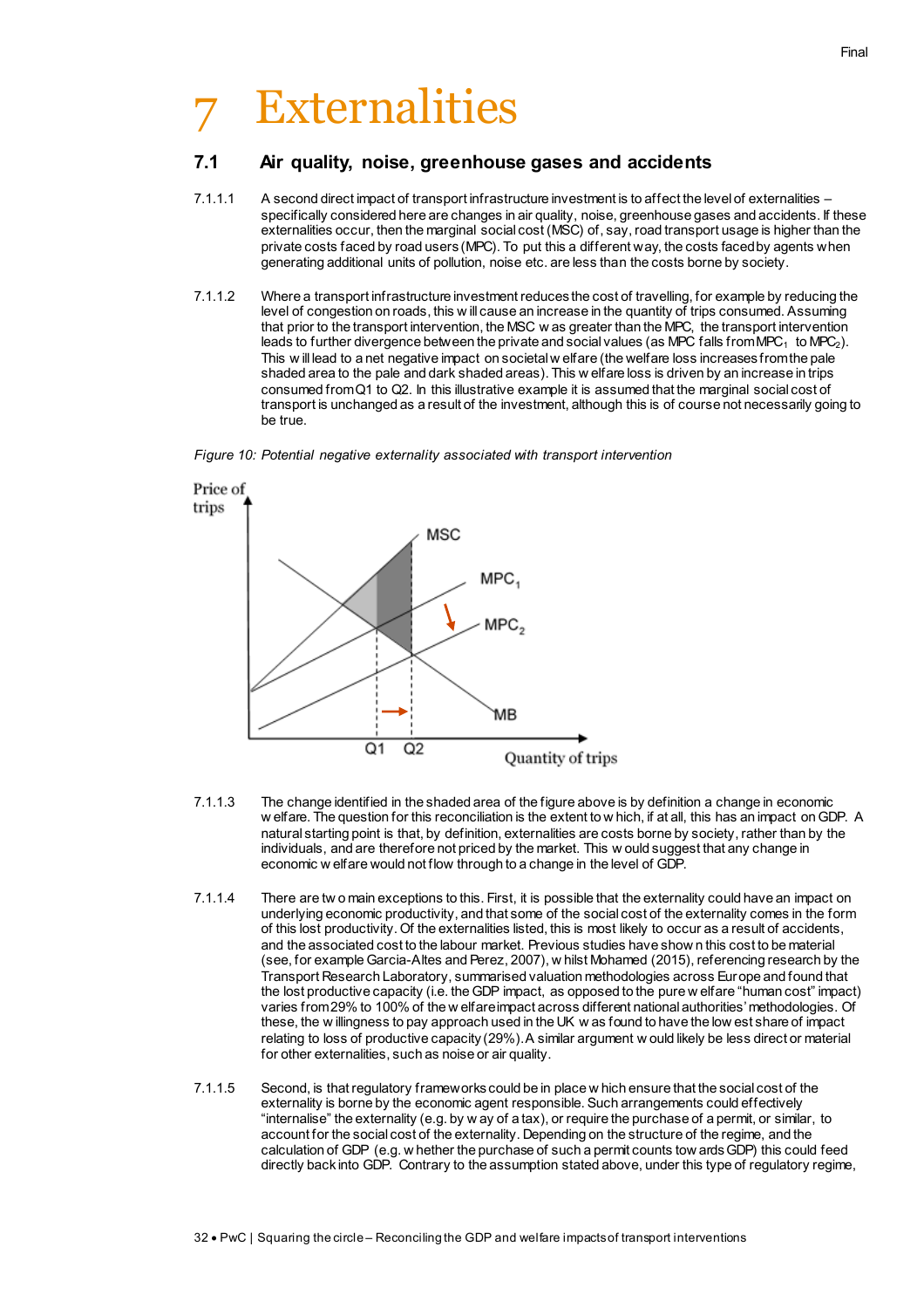each additional externality w ould pose an increased cost to producers or consumers and subsequently reduce the productive potential of the economy.

7.1.1.6 The key point to note is therefore that it cannot necessarily be assumed that externalities have no impact on GDP. How ever, any deviation from this assumption is highly dependent on the specific context and therefore ought to be considered on a case-by-case basis and supported with appropriate evidence.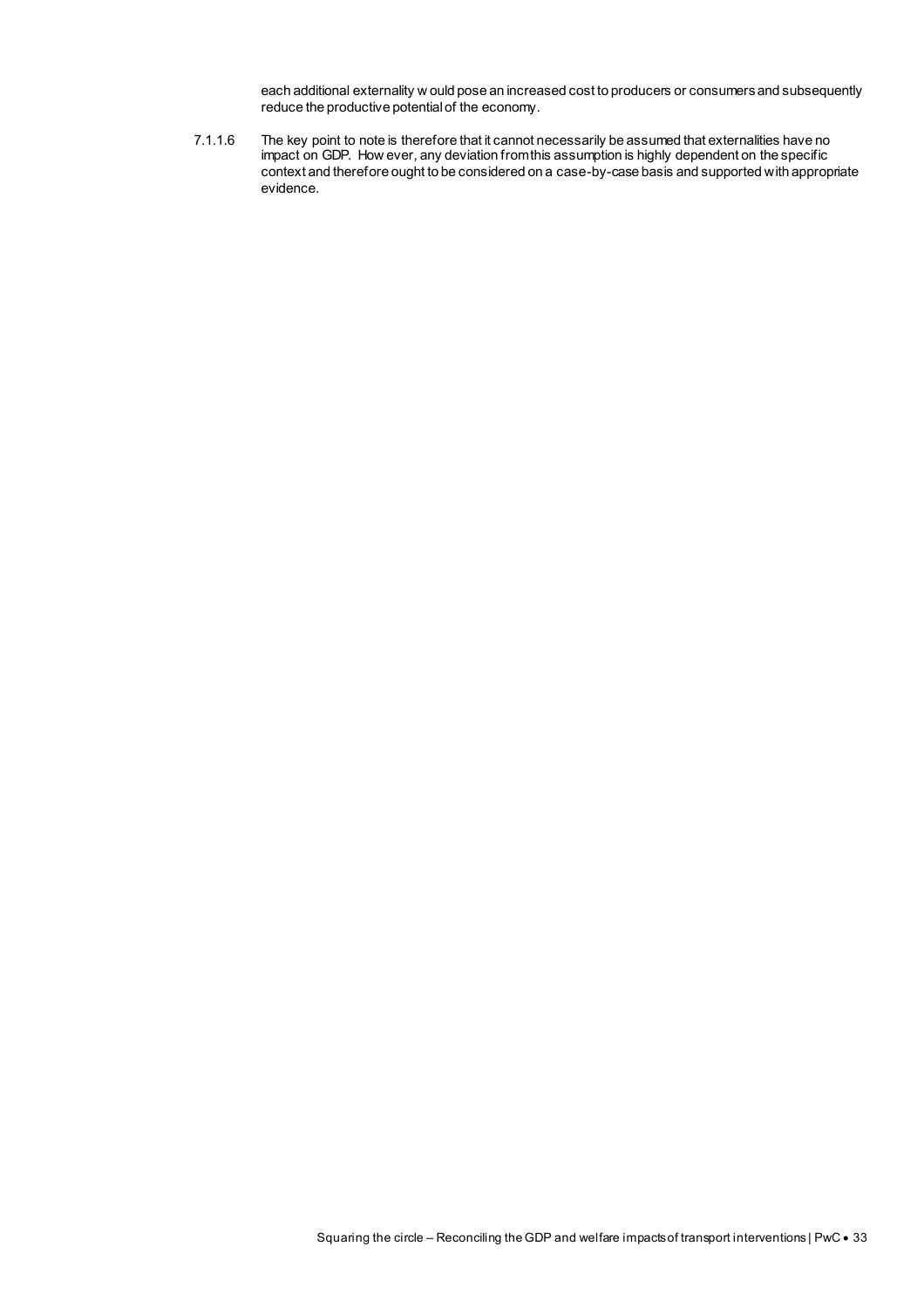## <span id="page-35-0"></span>8 Market for goods and services

### <span id="page-35-1"></span>**8.1 Broadening the analysis**

8.1.1.1 Until this point in the report w e have considered impacts which directly occur as a result of a transport intervention and w ithin a relatively simple and restrictive set of assumptions. In this and the next three chapters we broaden the analysis. In chapter 8 w e consider what happens in the market for goods and services if competition in the market is imperfect rather than perfect. The follow ing two chapters then address the market for labour and other inputs (land and capital). The final chapter focuses on the housing market.

### <span id="page-35-2"></span>**8.2 Reconciliation under perfect competition**

- 8.2.1.1 GDP and w elfare can differ because of the value placed on each unit of output under the tw o measures. GDP w ill value output according to the market price paid by consumers. By contrast, it is likely that some consumers w ill value the consumption of a good or service above the price paid (i.e. there w ill be non-zero consumer surplus).
- 8.2.1.2 [Figure 11](#page-35-4) below demonstrates how the levels of GDP and w elfare can be very different even under perfect competition. None of the Consumer Surplus (area A) w ill be captured within GDP. By contrast, w ere a firm able to perfectly price discriminate, i.e. charge every consumer precisely their willingness to pay, then each consumer w ould pay a price exactly equal to their position on the demand curve. In this case, the price w ould perfectly reflect the welfare value of the good or service (i.e. all w elfare would initially take the form of producer surplus), and hence GDP and w elfare would be equal. This example demonstrates that the functioning of the market, such as the ability of firms to price discriminate, can be an important factor in a reconciliation betw een GDP and w elfare impacts.

<span id="page-35-4"></span><span id="page-35-3"></span>



8.2.1.3 Having established this principle for differences in the *level* of GDP and w elfare, however, we showed in Chapte[r 5](#page-28-0) that w hen looking through the lens of consumers' real income levels any *change* in w elfare w ill be fully reflected w ithin GDP. This analysis, repeated belowi[n Figure 12,](#page-36-2) show ed specifically that Areas A & B on the chart w ould both be seen w ithin both GDP and w elfare.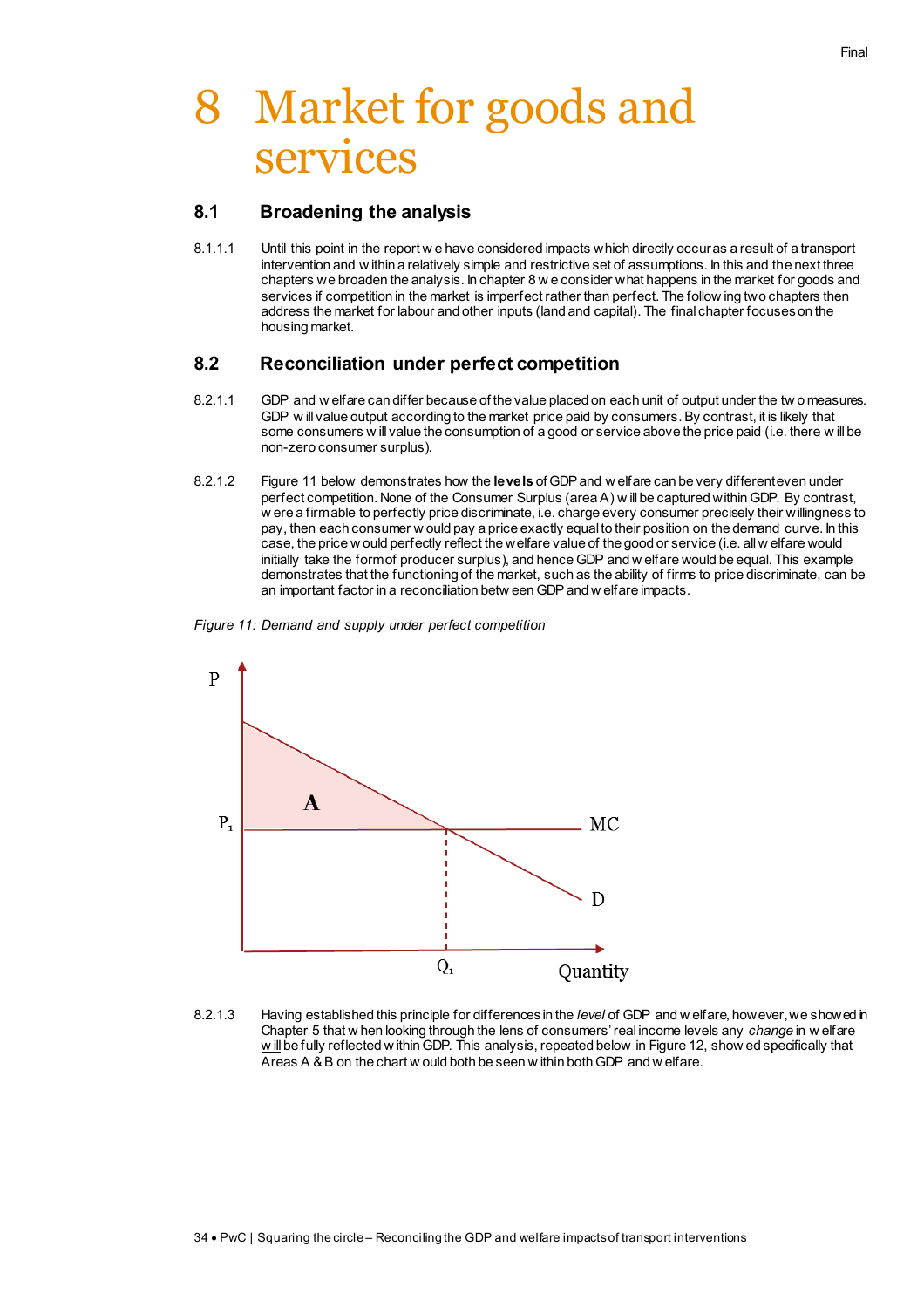<span id="page-36-2"></span><span id="page-36-1"></span>*Figure 12: Change in productivity under perfect competition*



- 8.2.1.4 Having established that, in the context of consumers' real income levels, any *change* in w elfare will be fully reflected within GDP. The remainder of this chapter considers:
	- Whether this remains true under the assumption of imperfect competition.
	- Some situations (w hich relate to how utility functions operate) where an additional unit of GDP may not equal an additional unit of w elfare.

### <span id="page-36-0"></span>**8.3 Reconciliation under imperfect competition**

- 8.3.1.1 A key distinction betw een perfect and imperfect competition is the ability of firms under imperfect competition to set prices above marginal costs. As established above, a key difference between GDP and w elfare arises from the different values placed on each unit of good/service, through market prices and consumer w elfare respectively. The difference in prices set by producers under conditions of imperfect rather than perfect competition could therefore alter the relationship betw een the level of GDP and the level of economic w elfare.
- 8.3.1.2 How ever, again, the important question is w hether this difference between GDP and w elfare persists w hen looking at changes resulting from a transport intervention. This is outlined i[n Figure 13](#page-37-2) below w hich investigates the impact of an increase in productivity (shown by the fall in costs from  $MC_1$  to  $MC_2$ ) under imperfect competition. This causes prices to fall from  $P_1$  to  $P_2$  and quantity to increase from  $Q_1$  to  $Q<sub>2</sub>$ .
- 8.3.1.3 First w e consider the impact on economic w elfare. Consumer surplus increases by the additional area above P2, but under the demand curve, i.e. H+I+E. By contrast, producer surplus increases by the additional sales (D) and cost reduction (A+B+C), but reduces by the fall in price to existing consumers (H+I). Overall therefore, economic w elfare changes by the shaded area, A+B+C+D+E.
- 8.3.1.4 The change in GDP can be calculated again using the real income approach. On the producer side, the increase in producer surplus is equivalent to an increase in profit, or return on capital, and w ould therefore be captured in GDP. This change is equal to A+B+C+D-H-I. Real income changes to consumers are again split into those w hich accrue to existing consumers (H+I), and those w hich accrue to new consumers (E). This conclusion, and the explanation for it, is exactly the same as w as seen for perfect competition in Chapte[r 5.](#page-28-0)
- 8.3.1.5 This gives an overall change in GDP, A+B+C+D+E, w hich is the same as the change in w elfare. This demonstrates that the presence of imperfect competition has no impact on the conclusion that changes in GDP and economic w elfare will be the same follow ing a transport intervention.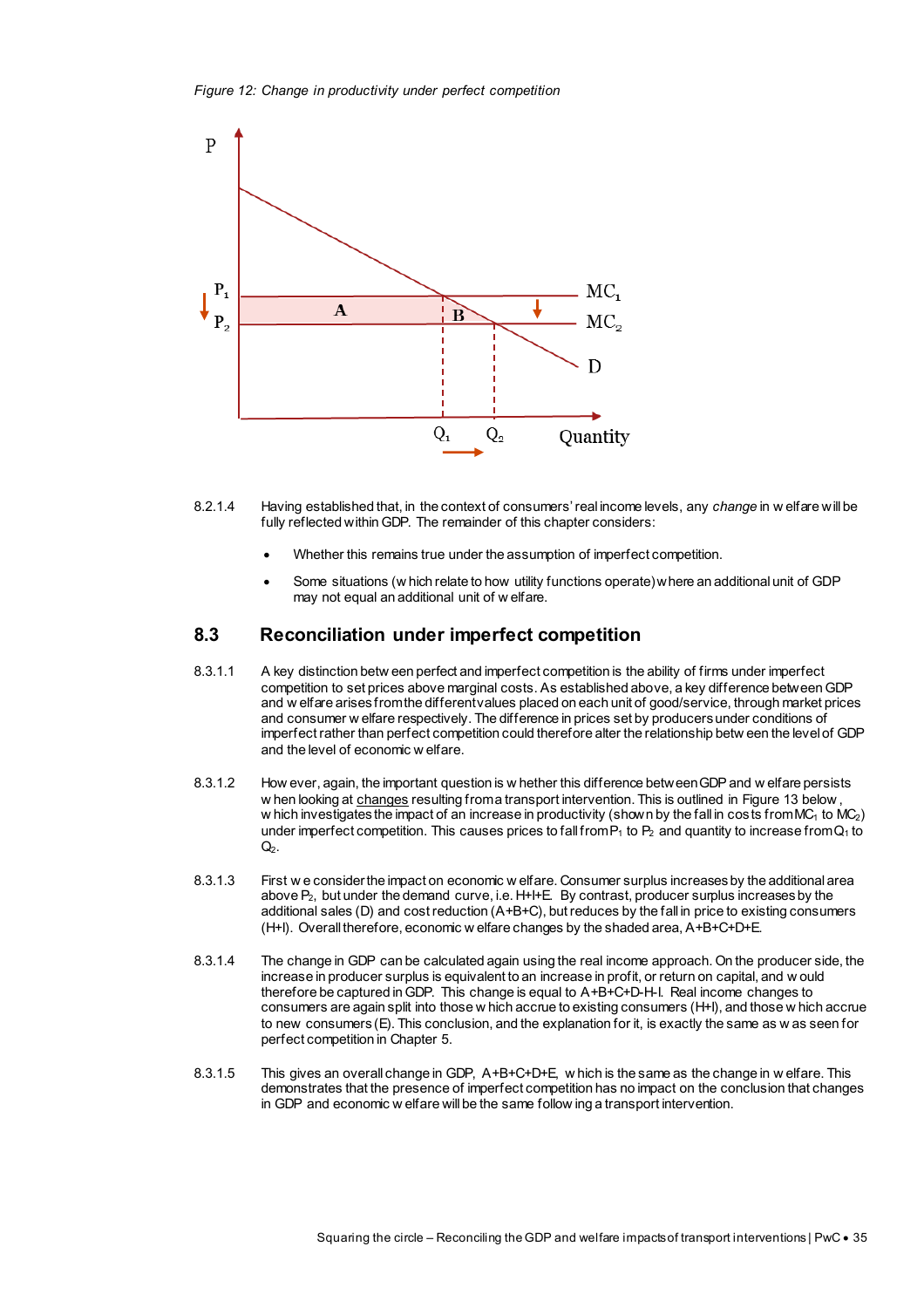<span id="page-37-2"></span><span id="page-37-1"></span>

#### <span id="page-37-0"></span>**8.4 Welfare functions**

- 8.4.1.1 A standard assumption in a WebTAG-based economic appraisal is that any increase in w ealth (assuming no offsetting welfare effects, such as lost leisure time) w ill contribute to an equal change in w elfare. There are cases where this assumption may not hold including:
- 8.4.1.2 1. The application of a social w elfare function
- 8.4.1.3 A social w elfare function characterises how the welfare of society as a w hole (rather than the w elfare of an individual) varies under different circumstances. By and large one w ould expect social welfare to increase in-line w ith increases in w ealth, and the unw ritten assumption w ithin WebTAG is that this relationship is one-for-one. Under this assumption, the level of societal w elfare is simply the unw eighted sum of all individuals' w elfare (a 'utilitarian' or 'Benthamite' social w elfare function).
- 8.4.1.4 How ever, there are two potential exceptions to this. First, is if society places a greater w eight on the additional w ealth accruing to certain individuals or groups. In this case, an additional unit of w ealth could have a different impact on societal w elfare depending on w ho experiences it. In other w ords, the change in w elfare would, in part, depend on w here the additional w ealth accrues. Second, there may be diminishing marginal utility of income as individuals increase in w ealth (i.e. a w ealthy individual may value an additional £1 earned/saved less than individuals in low er-income brackets). Both of these exceptions suggest that appraisers should consider the geographic and sectoral impacts of changes brought about by transport interventions – it is possible that efforts to "rebalance" the economy could increase w elfare by more than GDP.
- 8.4.1.5 2. A love of variety amongst consumers
- 8.4.1.6 A number of economic models (originating w ith Dixit & Stiglitz, 1977) assume a love-of-variety amongst consumers. Simply put, all else being equal, consumers place greater value on consuming a broad range of goods, than the same quantity of a single good. A transport intervention has the potential to affect the variety of goods accessible to consumers (by reducing costs of travel). This could, w ithout any improvement in productivity or change in price, more efficiently allocate goods to consumers and lead to an increase in w elfare which would not necessarily be seen within GDP.
- 8.4.1.7 Notably, there is little evidence to identify the materiality of either effect. If a scheme appraisal identifies a difference between GDP and w elfare due to either of these factors, evidence supporting the magnitude of the effect ought to be provided.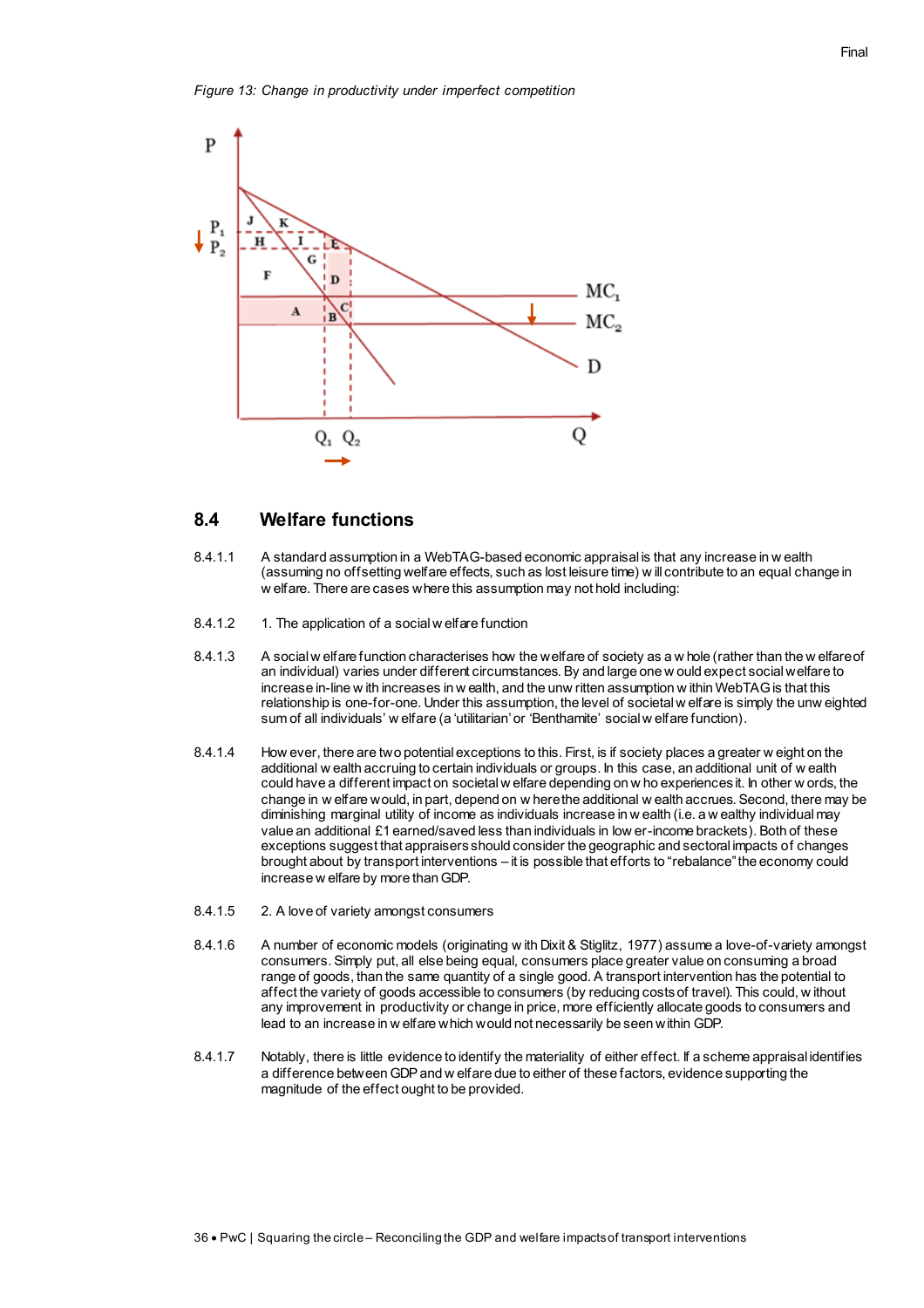# <span id="page-38-2"></span><span id="page-38-0"></span>Labour market

### <span id="page-38-1"></span>**9.1 Labour market single region model**

- 9.1.1.1 In previous sections, we have shown how GDP and w elfare impacts can differ as a result of direct impacts (such as user time savings) and externalities. There are tw o main reasons for a wedge betw een GDP and w elfare: the first is based on differences in def inition betw een the two measures; and the second is focussed on how the value of each unit of output differs for each of the measures (i.e. GDP and w elfare).
- 9.1.1.2 In this chapter, we consider whether and how differences in GDP and w elfare effects arise as a result of interactions in the labour market. In particular, w e:
	- Analyse the impact of increased productivity from a transport intervention in a market w ith fixed labour supply, and then relax this assumption so that the supply of labour is variable.
	- Consider GDP/w elfare impacts w hen the labour market is in disequilibrium (w hich we do by assuming fixed or "sticky" wages).
- 9.1.1.3 For the avoidance of doubt, in the interests of simplicity the analysis in this chapter assumes that the supply of other factors of production (such as land and capital are held constant). The impact on other factors of production, and the interactions between them, is considered in chapte[r 11.](#page-49-0)
- 9.1.1.4 As described in previous sections, we consider an improvement in productivity that could be the result of:
	- Time savings to business users
		- A reduction in travel times increases the productivity of business users. A higher value and level of output can be created w ith a given level of input (i.e. total w orking hours) because
	- Increasing levels of **agglomeration**.
		- Through **agglomeration effects**, transport infrastructure makes businesses and individuals "effectively" closer together. This increases their productivity, for example as a result of access to deeper labour markets and spill-over effects. For the purpose of the analysis in this section, w e focus on the impact of static agglomeration effects but the underlying principles should also be applicable to dynamic agglomeration effects (i.e. agglomeration effects brought about by how businesses and individuals change their geographic or sectoral "location" in the economy).
- 9.1.1.5 The model set out in this section assumes only a single region. The slope of the labour supply curve therefore reflects the extensive or intensive margin w ithin that region. We use the conventional definitions of these margins, w here the intensive margin represents the hours worked by those who are actively participating in the labour market and the extensive margin is the measure of the extent to w hich people are participating in the labour market at all.
- 9.1.1.6 An improvement in labour productivity could manifest itself in this type of framework in three w ays:
	- 1. **Workers benefit:**if w ages reflect the value of the marginal revenue product of labour, then w orkers benefit from a rise in w ages (unless the w age rate is a fixed w age rate, which we discuss below ).
	- 2. **Consumers benefit**: an increase in productivity and associated reduction in production costs could lead to consumers benefitting through a fall in prices in goods/services.
	- 3. **Firms benefit:**firms could benefit if some, or all, of the reduction in input costs is retained by f irms in the form of increased profits.
- 9.1.1.7 In reality, the benefits from increased labour productivity are likely to manifest in each (or a mixture) of the above.
- 9.1.1.8 If w e assume that both the labour and goods/service markets are perfectly competitive and clear perfectly, then: (a) the labour force is fully informed and there is an absence of 'search imperfections'; and (b) firms are 'price takers' and unable to make super-normal profits.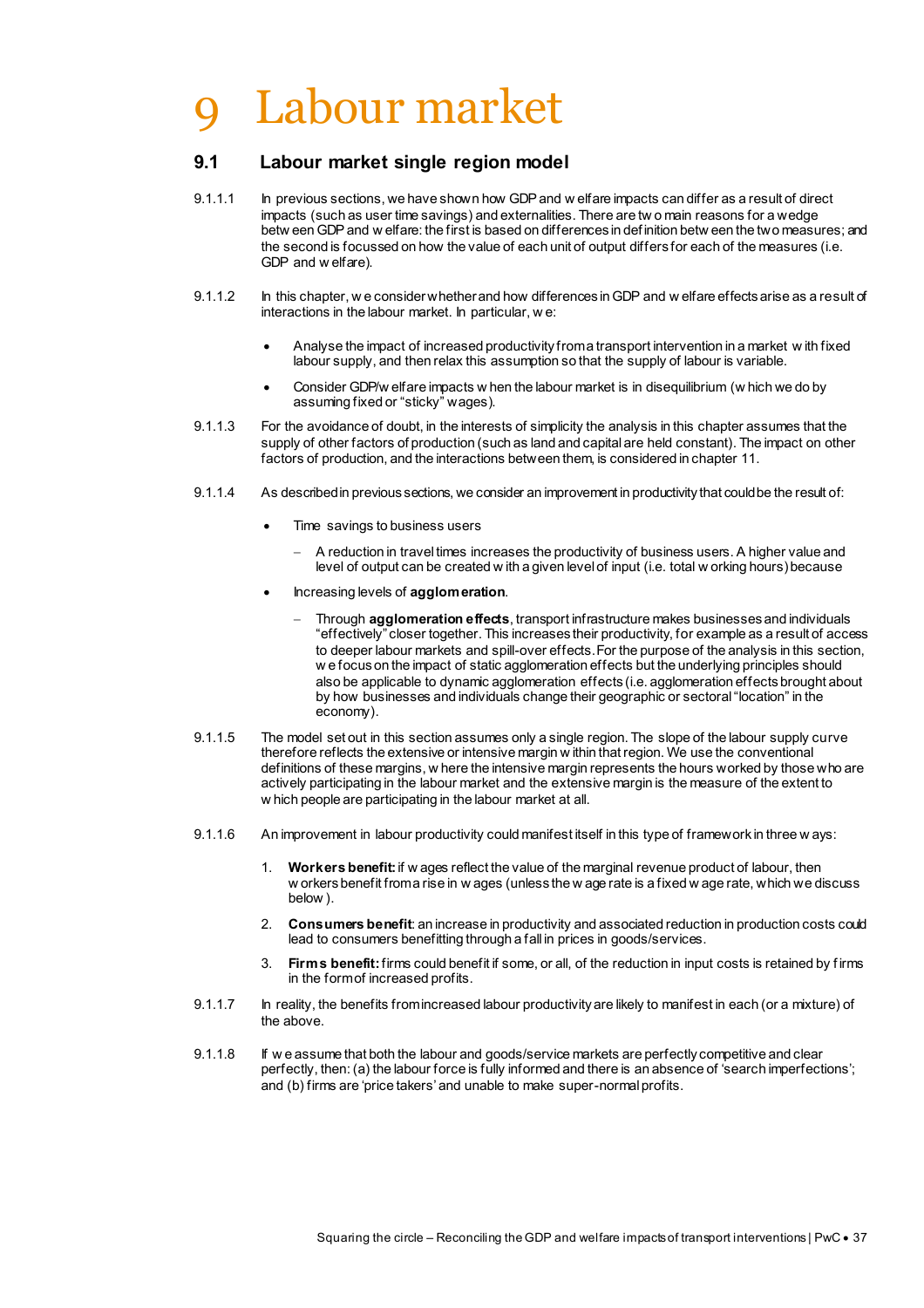- 9.1.1.9 Our analysis in this section therefore focusses on the potential benefits that accrue to w orkers rather than to consumer or firms.<sup>30</sup>
- 9.1.1.10 We apply a simple framew ork as shown i[n Figure 14](#page-39-1) below .

#### <span id="page-39-2"></span>**9.1.2 Fixed Labour Supply**

-

9.1.2.1 In the labour market, w e initially assume a fixed labour supply, and that w ages are set to equal the value of the marginal revenue product of labour $^{31}$  (MRP $_{\rm L})^{32}$ .

<span id="page-39-1"></span><span id="page-39-0"></span>*Figure 14: Increase in labour productivity, with fixed labour supply*



- 9.1.2.2 A transport intervention improves labour productivity. This change in productivity leads to an increase in the marginal revenue productivity curve in the labour market. This outw ard shift in the marginal revenue product of labour curve increases real wages for workers. It does this because w orkers are able to produce more for each level of labour supplied, so the value of their output (for which they are recompensed) increases.
- 9.1.2.3 [Figure 14](#page-39-1) show s that if w e have a fixed labour supply − the GDP and w elfare changes are also equal in the labour market. Here, the real w age rate rises from w to w', with the total w age bill rising by the size of the grey shaded area. This increase in w ages will cause both an increase in GDP and an equal increase in w elfare through raising real incomes of workers. Note that, as stated above, w hile in reality

 $^{30}$  Note that we do consider (toward the end of this section) what happens when for markets do not clear. However, when we do this we continue to assume perfect competition, so our frame of reference (which focusses on benefits which accrue solely to workers) remains.

 $^{\rm 31}$  As we are assuming perfect competition, firms must pay workers a wage equal to their marginal product. If this assumption were to be relaxed then it could be assumed that firms discriminate such that they pay each individual worker their reservation wage as defined by the labour supply curve. This would increase profits earned by firms, at the expense of wages paid to workers. As both the increased profits and reduced wages f low equally into GDP and welfare, relaxing this assumption should not have a substantial impact on the overall reconciliation between the two metrics.

 $^{32}$  We refer to this henceforth as the marginal product of labour, although all references infer that this is the 'value' of the marginal product of labour.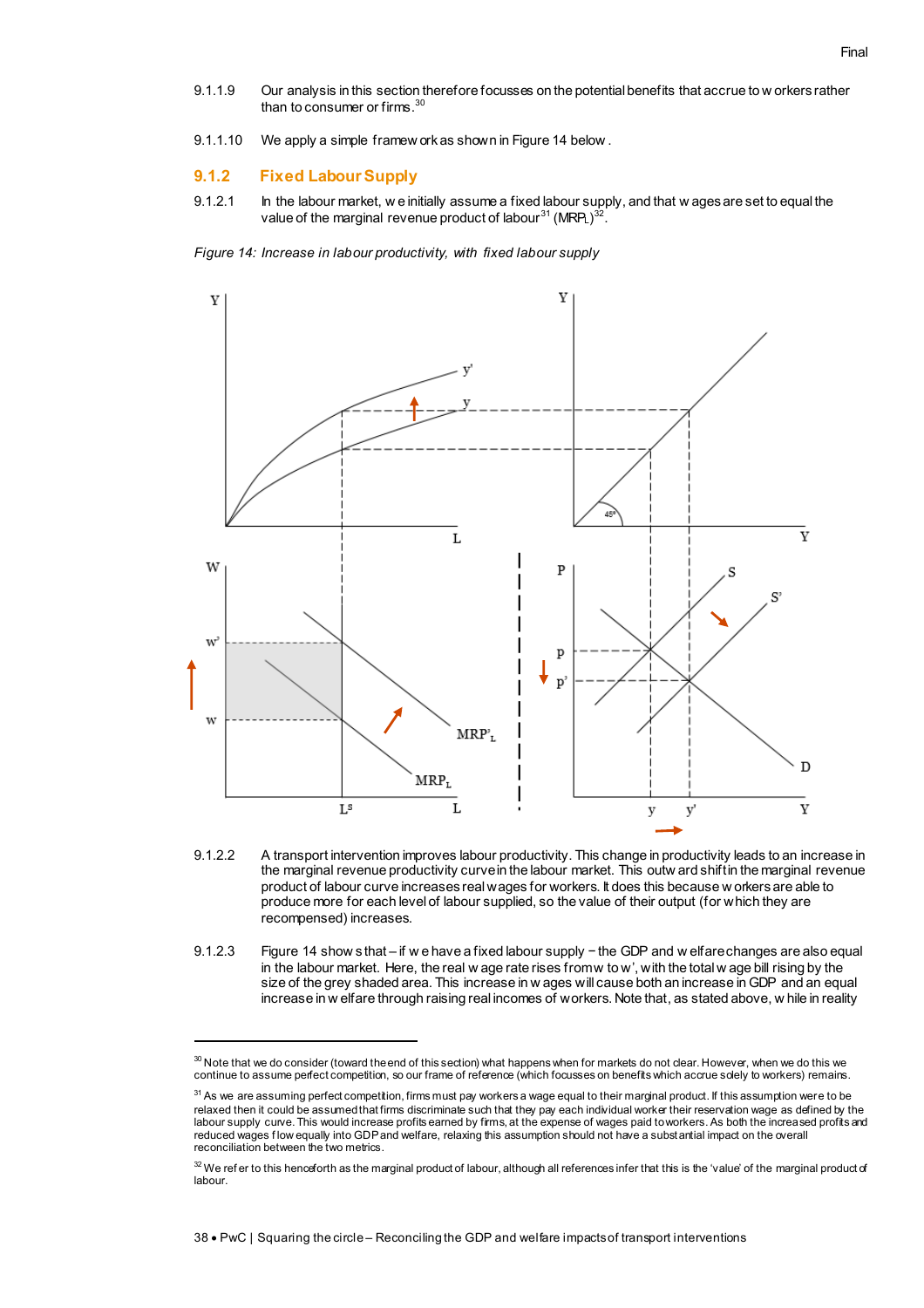there w ould be knock-on effects on firms and in product/service markets, we have not incorporated these impacts into this analysis.

#### *Flexible Labour Supply*

9.1.2.4 In [Figure 15,](#page-40-1) the assumption of a **fixed labour supply** is relaxed. An increase in labour productivity pushes w ages up as the demand for labour increases. Under the assumption of an upw ard-sloping labour supply curve, this w age increase incentivises new workers to enter the labour force and/or existing w orkers to supply more labour. Labour supply subsequently increases from L  $^{\rm S}$  to L  $^{\rm S}$  .

<span id="page-40-1"></span><span id="page-40-0"></span>*Figure 15: Increase in labour productivity, with flexible labour supply*



- 9.1.2.5 As explained in Sectio[n 9.1.2,](#page-39-2) w hen labour supply is assumed to be fixed, the impact of a transport intervention on the labour market affects GDP and w elfare equally. How ever, when this assumption on labour supply is relaxed, the GDP and w elfare effects diverge.
- 9.1.2.6 As shown b[y Figure 15,](#page-40-1) the increase in GDP w hich accrues in the labour market consists of the rise in w ages to current workers on the basis of their existing hours (A) and the w ages which are received by additional "new " workers (B + C) (and/or existing w orkers supplying additional labour). These changes also flow through identically to w elfare, but we also have to account for the disutility of individuals joining (or w orking for longer in) the labour force, represented by C. Consequently the overall GDP and w elfare changes are as follows:
	- **Welfare** = **A** (increase in w ages to current workers) + **(B+C)** (w ages of new workers)  $-$  **C** (disutility of w ork) =  $A + B$
	- **GDP** = **A** (increase in w ages to current workers) + **(B+C)** (w ages of new workers) = **A+B+C**
- 9.1.2.7 Therefore, the difference in the GDP and w elfare change from a transport intervention for the labour market is show n by C: GDP does not capture the opportunity cost that w orkers experience as a result of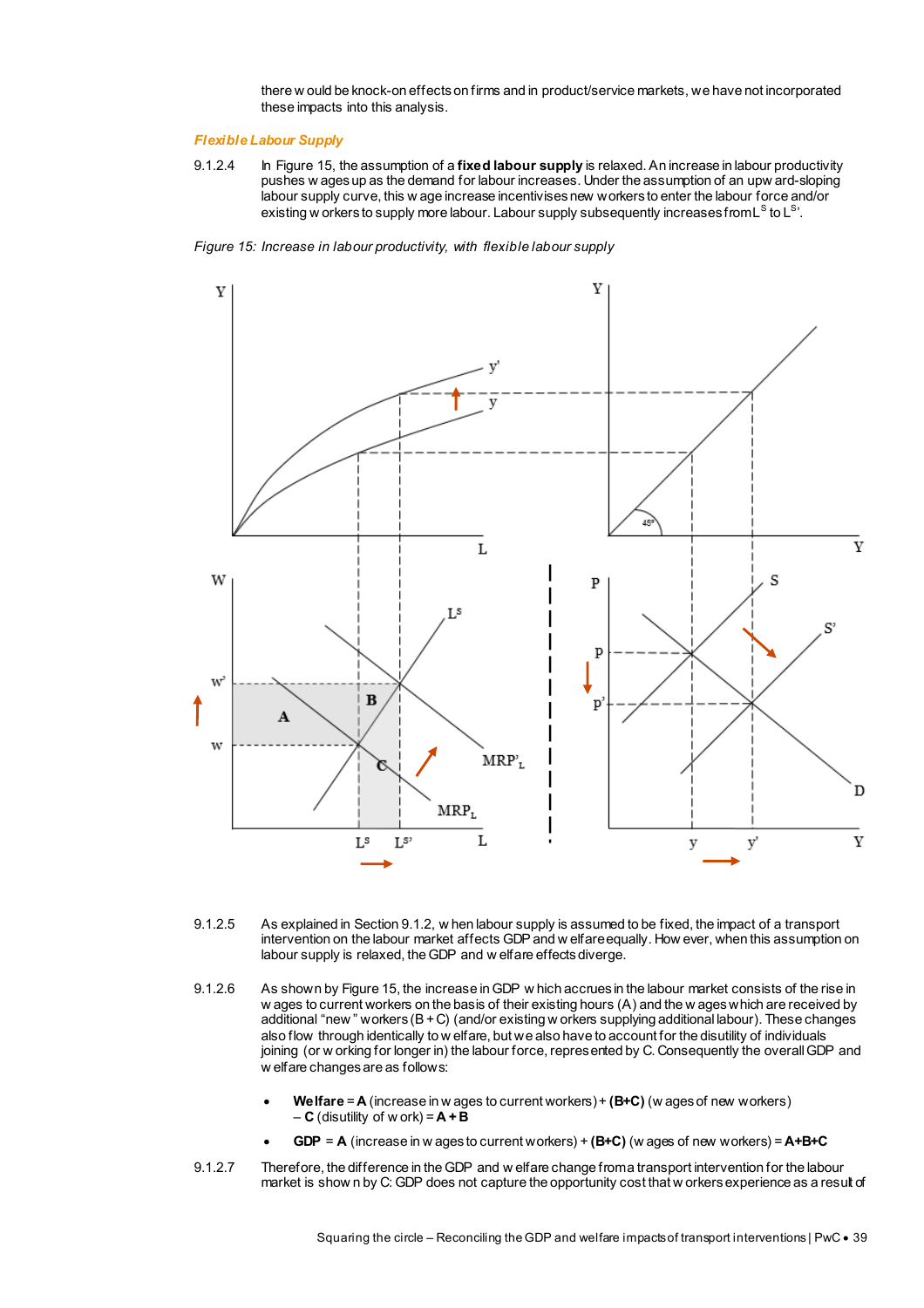w orking. This opportunity cost of working therefore forms a new "channel" of difference between GDP and w elfare, which is not present under the assumption of fixed labour supply.

- 9.1.2.8 Focussing on the labour market, the greater the elasticity of labour supply, the greater the difference betw een GDP and w elfare impacts. Follow ing the intervention, GDP w ill rise by the additional total amount of w ages paid (A+B+C). On the other hand, voluntarily inactive individuals w ill be encouraged to join the w orkforce, which will increase the disutility of w orking (C). The net w elfare change will therefore be the sum of the increased wages earned by existing workers (A) and the return on w orking (the difference between wages and disutility of w orking) experienced by new workers (B) minus the disutility of increased working (C).
- 9.1.2.9 In our analysis, w e assume the conventional upw ard sloping labour supply curve, however the transport appraiser should assess the elasticity of supply among the specific labour markets impacted from a given transport intervention. In this regard, it is w orth noting that much of the current literature focusses on the differences in elasticities of labour supply as a consequence of the demographic groups to w hich individuals belong (Heckman and Ashenfelter (1974); Triest (1990); Ecklof and Sacklen (2000); Blundell et al. (1992)).

#### **9.1.3 Voluntary Unemployment**

- 9.1.3.1 On the supply side, some individuals may be unw illing to supply their labour at their marginal product for a number of reasons. These could include:
	- High levels of voluntary unemployment may be present due to the value w hich labour places on the perception of jobs. For example, Klundert (1990) adopted a tw o-sector model to depict the process of 'wait unemployment': labour supply is low er in a secondary sector due to people caring about their 'status in society'. Their preference to be employed in the 'primary sector' therefore leads to higher levels of unemployment in the secondary sector.
	- Voluntary unemployment could result from low demand for skills pushing dow n wages within a particular industry, to the point w hich individuals choose not to w ork.
- 9.1.3.2 These discussions show how unemployment in itself is not necessarily indicative of a market w hich is not clearing. The position and slope of the supply and demand curves are determined partially by factors, such as those above, which can explain w hy labour may be unw illing to w ork at a specific w age. These factors consequently affect the magnitude and relative GDP/w elfare changes from a transport investment − if there are high levels of voluntary unemployment in industries w hich are to be affected by a given transport intervention, then scheme appraisers should consider this.

#### **9.1.4 Disequilibrium**

9.1.4.1 So far w e have analysed the GDP/w elfare effects of a transport intervention when the labour market is in equilibrium. How ever, there are reasons why the labour market might not be in equilibrium.

#### *Sticky Wages*

9.1.4.2 There are numerous reasons w hy wages might be "sticky", for example national single-industry agreements (Elhorst and Oosterhaven, 2008), long-term contracting (Barro, 1977) and union-negotiated w ages (Bryson, 2007). These factors may mean that w ages may respond slowly to changes in labour productivity, and potentially remain out of equilibrium in the long-term. If this is the case, then the assumption that w orkers are paid their marginal product w ill not hold, and w ages could remain at an alternative equilibrium. This is analogous to a situation of a fixed w age rate, discussed below, at least in the short run, and the implications on GDP and w elfare are the same as those discussed in this context.

#### *Fixed wage rate*

- 9.1.4.3 In this section w e analyse the effect of improving labour productivity through a transport intervention, w here there is a labour market disequilibrium that is driven by a fixed w age rate in the labour market and w hich leads to 'involuntary' unemployment. We show that disequilibrium from fixed w ages can affect the relative GDP/w elfare changes from a transport intervention.
- 9.1.4.4 First, w e evaluate the GDP and w elfare effects where there is a relatively large difference between the fixed w age rate and the equilibrium w age. We then compare this to w hen the fixed wage is closer to the equilibrium w age level. We adopt our disequilibrium approach from Elhorst and Oosterhaven (2008). In both cases we assume that the productivity shift (from the transport intervention) is not large enough for the new equilibrium w age rate to rise to the fixed w age rate in the market, i.e. the fixed w age rate continues to 'bite' (in the sense that w ages are determined by the f ixed w age rate rather than the market equilibrium).
- 9.1.4.5 [Figure 16](#page-42-1) considers the case where the fixed wage rate is substantially above the equilibrium level, and hence leads to a disequilibrium w hich is "large" in magnitude. A change in the labour demand from MP<sub>L</sub> to MPL', increases welfare as shown by the grey shaded area (A+B).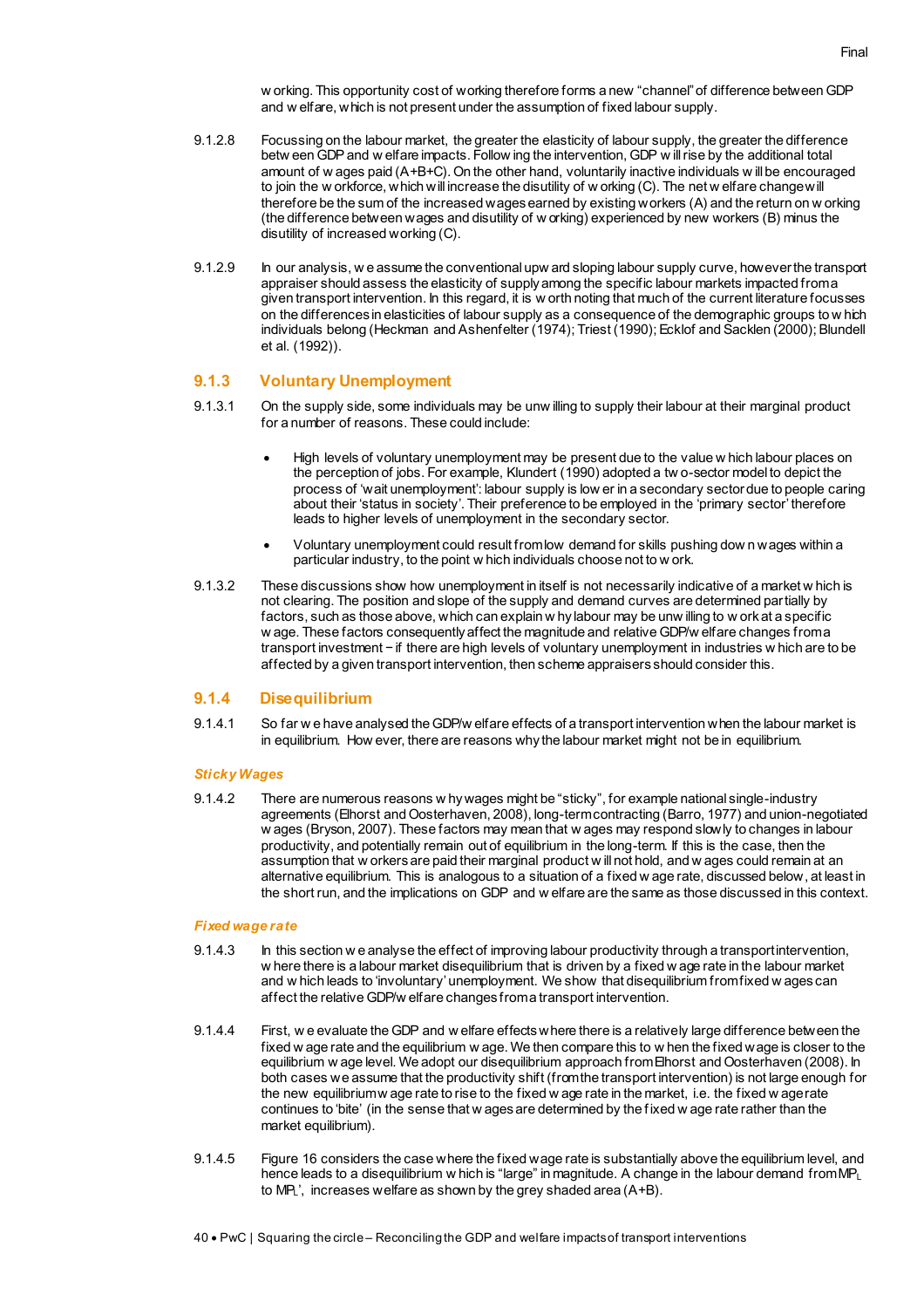- A represents the surplus which new workers gain from being able to enter w ork through the improvement in productivity.
- B represents the disutility of new workers providing work.
- 9.1.4.6 New w orkers entering the market are paid a significantly higher w age  $(w^*)$  than the w age they were w illing to supply at (w). Consequently the disutility of entering w ork (B) is much smaller relative to the w elfare gain these new workers obtain (A).
- 9.1.4.7 In contrast[, Figure 17](#page-43-1) considers a market w here the fixed wage rate (w\*) is close to the equilibrium at both the pre-intervention and post-intervention labour demand curves. The w elfare gain for new workers is relatively small compared to **Error! Reference source not found.**, given there is a smaller difference betw een the w age these workers were willing to supply at (w ) and the w age being offered (w\*). Consequently the disutility and therefore welfare loss is far greater when the disequilibrium is relatively small as show n by B i[n Figure 17.](#page-43-1)
- 9.1.4.8 Overall, in the case of a fixed w age rate, the change in GDP (A +B) is greater than the change in w elfare (A) in both cases [Figure 16](#page-42-1) an[d Figure 17\)](#page-43-1). How ever, the smaller the disequilibrium, the greater the gap betw een GDP and w elfare. The degree to w hich the labour market is in disequilibrium therefore acts as a "scalar", which does not necessarily create a new wedge between GDP and w elfare, but augments the existing w edge caused by the disutility of w orking.

<span id="page-42-1"></span><span id="page-42-0"></span>*Figure 16: Labour market with a fixed wage rate ("large disequilibrium")*

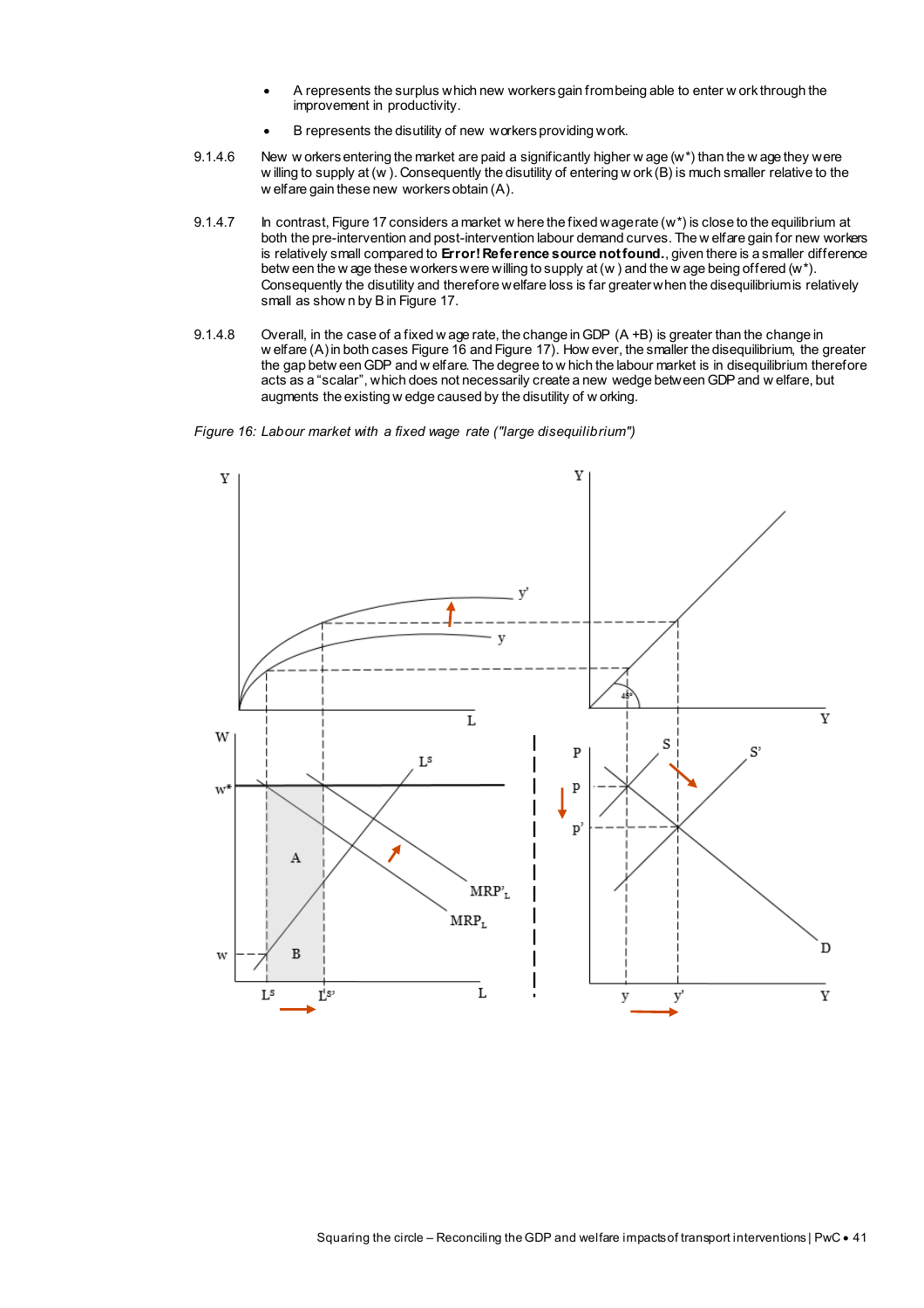<span id="page-43-1"></span><span id="page-43-0"></span>

#### **9.1.5 Extensions of analysis and Conclusion**

- 9.1.5.1 We have show n how the GDP/w elfare effects can vary depending on the assumptions made about the functioning of the labour market in the follow ing situations:
	- **Fixed labour supply:**the GDP and w elfare impacts w hich arise through the labour market w ill generally be equal, w ith productivity benefits flowing to existing w orkers in the form of higher w ages and in a w ay that reflects identically in both GDP and w elfare.
	- **Flexible labour supply**: some of the increase in GDP from the intervention w ill be driven by an increase in labour supply but some of this w ill be offset by greater disutility of working. By extension, w hen assuming that labour supply is flexible, a more elastic assumption of labour supply in response to changes in the w age rate w ill lead to a greater divergence between GDP and w elfare impacts.
	- **Disequilibrium through fixed/sticky wage rate:** when labour markets are in disequilibrium (e.g. due to fixed or sticky w ages), there will be a w edge between GDP and w elfare impacts. The size of the w edge will be driven by the level of disequilibrium, i.e. the extent to w hich the fixed wage rate is higher than the equilibrium w age rate.
- 9.1.5.2 In practice, it w ill be important for the transport appraiser to consider the characteristics of 1) industries, 2) the product/service markets and 3) the labour markets on w hich the intervention impacts. Appraisers should dedicate significant attention to the functioning of the labour market, as this w ill have a material impact on the level of both GDP and w elfare, and the relationship betw een them. Key factors to consider include skill levels, unemployment and the availability of local labour in the short- and long-run – together w ith empirical evidence on how labour has responded in the past to changes in real w ages.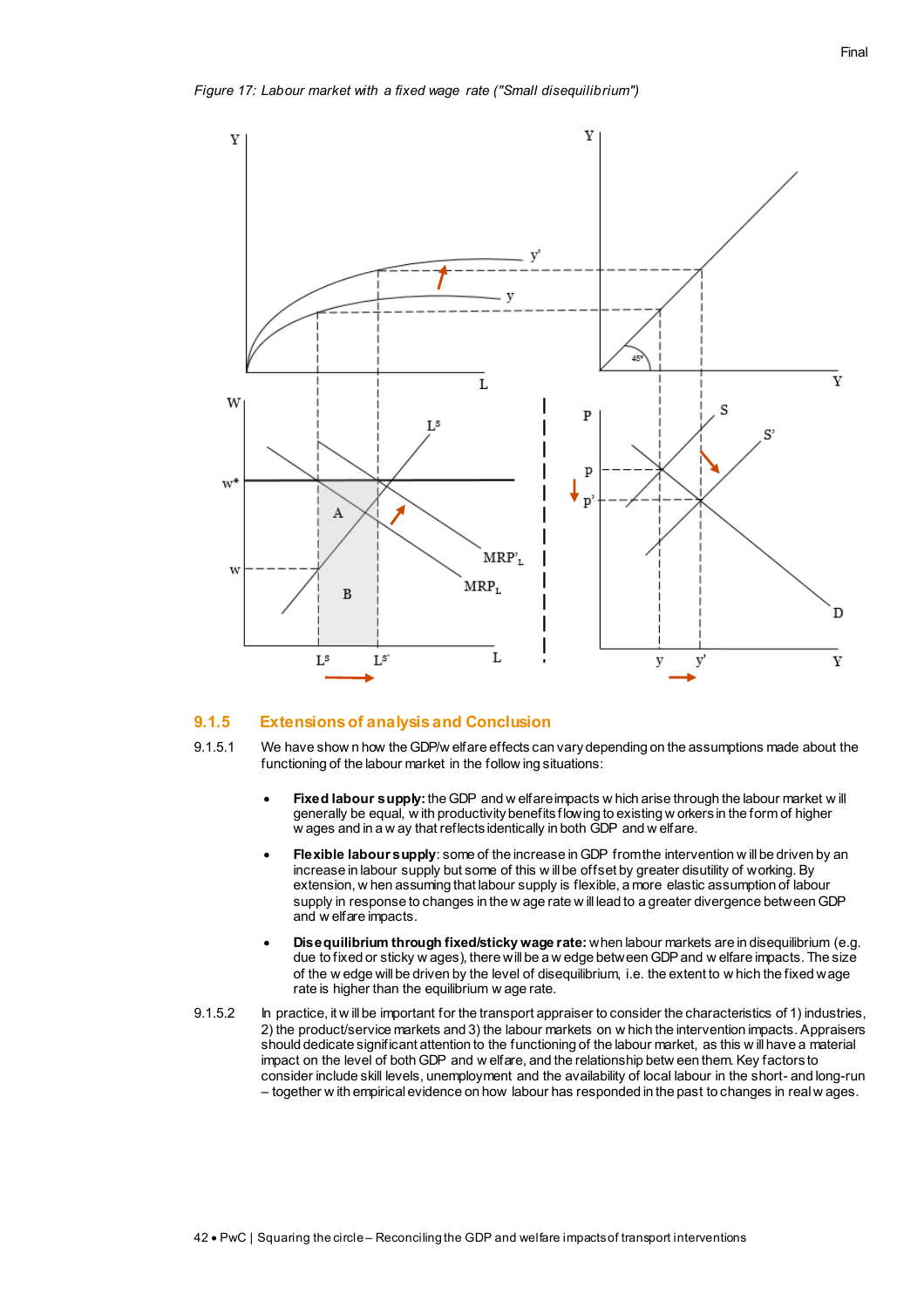## <span id="page-44-0"></span>10 Labour market − Tworegion model

- 10.1.1.1 In this section w e expand the analysis to consider the movement of w orkers between regions and sectors to gain a fuller picture of the impact of a transport intervention on GDP and w elfare.
- 10.1.1.2 In Chapter 9 w e considered the impact of a transport intervention solely within a single region. It w as therefore assumed that any increase in labour force participation in the region w ould be from the labour pool w ithin that region. How ever, large transport interventions may lead to movement of w orkers betw een regions the impact of this needs consideration. In this case the 'net' effect on GDP and w elfare w ill depend not only on the change in the labour force within the region but in other regions too.
- 10.1.1.3 Economic literature commonly addresses the importance of assessing the 'net' effect of a policy or intervention by accounting for displacement. For example, O'Fallon (2004) stresses how growth in one region from a transport investment could be the result of diminished grow th in another. In addition, Gibbons (2015) discussed how any effects from a transport investment could merely be from a 'zerosum displacement of economic activity'. This report concluded that job creation from the UK's road building programme during the 1990's and 2000's came from the entry of new firms, which led to incumbent firms losing w orkers. Although this report does not deal specifically with labour moving betw een regions, it highlights how both "winners" and "losers" of an intervention should be considered in order to appropriately estimate the net impact of a scheme.
- 10.1.1.4 We use a tw o-region model to account for displacement in the labour market and to assess its relative effect on both GDP and w elfare. In our model there are tw o regions, Region A and Region B, w ith the transport intervention taking place in region A. We assume that w orkers in region A and region B are identical in their marginal revenue product, *ceteris paribus*.
- 10.1.1.5 First w e analyse the impact of a new transport intervention at a national level. We assume that the national economy is at the long run natural rate of unemployment from w hich it cannot deviate. Hence, we assume there is a fixed labour supply, w hich is simply a sum of the labour pools in region A and region B*.* Note how the mechanisms and final conclusions for a national aggregate of region A and region B are identical to the one-region model w ith a fixed labour supply discussed earlier.

<span id="page-44-2"></span><span id="page-44-1"></span>*Figure 18: National labour market* 



- 10.1.1.6 The key conclusion from an aggregate perspective is that the GDP and w elfare increase is identical. This implies that any loss in w elfare in one region from the movement of w orkers will be offset by a gain in w elfare in another region. In effect with a fixed labour supply, national displacement effects are a zero-sum game and offset each other. It is important to remember this result in our tw o-region model, w here we assess the effect of displacement on region A and region B separately.
- 10.1.1.7 In [Figure 19](#page-45-1) w e move on to analyse the same scenario from the perspective of two-regions. We show how improved labour productivity from a transport intervention in region A leads to increased demand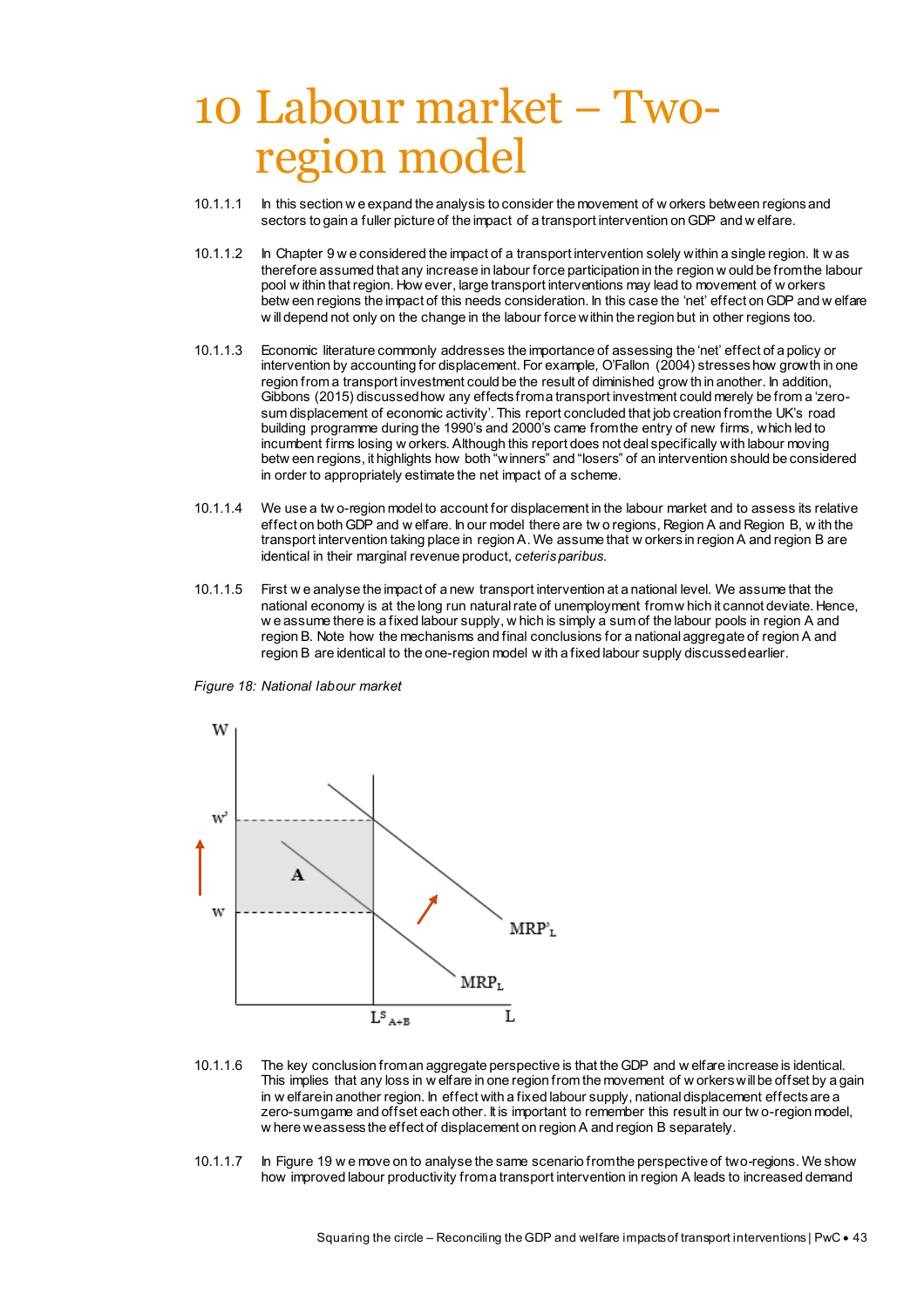for labour in region A from MRPL to MRPL', w ith wages rising from *w*to *w'*. This increase in the labour supply is the result of w orkers moving from region B to region A, as we assume that the labour supply in A is constant – there is full employment. Thus the difference between L $^{\rm S}$  ato L $^{\rm S}$  is entirely through the movement of w orkers from region B to A. This leads to a contraction in the labour supply curve in region B to L<sup>s'</sup><sub>B</sub> fromL<sup>s</sup><sub>B</sub> increasing wages in B to *w*', as a result of diminishing marginal returns. Thus L<sup>s</sup> ato  $\mathsf{L}^\mathsf{s}_\mathsf{a}$ ' and  $\mathsf{L}^\mathsf{s}_\mathsf{B}$  bo  $\mathsf{L}^\mathsf{s}$  is and it is merely the reallocation of the same w orkers from region B to region A.

#### <span id="page-45-1"></span><span id="page-45-0"></span>*Figure 19: Regional labour markets – Fixed supply with movement between regions*



- 10.1.1.8 Under this simplified model, there are three groups of w orkers, which experience a wage increase from *w* to *w'*, leading to a rise in GDP and w elfare.
	- *Workers in region A:* experience an increase in w age resulting from the increase in productivity brought about by the scheme (and shift upw ards in the labour demand curve).
	- *Workers who remain in region B:* experience an increase as labour supply in B contracts from w orkers moving to region A. This stems from an increase in the marginal revenue product of labour in B as the number of w orkers falls, which leads to an increase in their w ages.
	- *Workers who leave region B to work in region A:* experience a w age increase through the increased demand for labour from the transport intervention in region A as a result of higher productivity.
- 10.1.1.9 As shown in [Figure 18,](#page-44-2) at a national level increases in GDP and w elfare will be equal w here national labour supply is fixed. This increase w ill be the sum of the three bullets above. This implies that any w edge between GDP and w elfare in one region, as show n i[n Figure 19,](#page-45-1) is fully offset by changes in the other region from the transport intervention. There is no additional gap betw een GDP and w elfare created through displacement from a transport investment, w hen the national economy is at a natural rate of unemployment and has a fixed labour supply.
- 10.1.1.10 We have show n that in the case of a fixed national labour supply, any difference between GDP and w elfare in one region is simply displaced by an equal and opposite w edge in another region. How ever, if the assumption of a fixed labour supply in Region A is relaxed, than a w edge between GDP and w elfare may arise. This w ill be dependent on the source of additional w orkers. There are three distinct pools of additional w orkers, who could enter employment in A under the tw o-region model follow ing a transport intervention:
	- 1. Those w ho w ere unemployed in region A's labour market pre-intervention
	- 2. Those w ho w ere unemployed in region B's labour market pre-intervention
	- 3. Those w ho w ere employed in region B pre-intervention
- 10.1.1.11 Sources 1 and 2 above allow the labour supply nationally to expand, and therefore GDP and w elfare changes to differ. Therefore as we will discuss below, the appraiser should consider the sources of additional labour in region A, as different sources have different implications for GDP and w elfare.
- 10.1.1.12 In [Figure 20](#page-46-2) shows workers in region A move from unemployment to employment follow ing a labour productivity improvement. The MRPLa shifts outwards to MRPLa' leading to a movement along the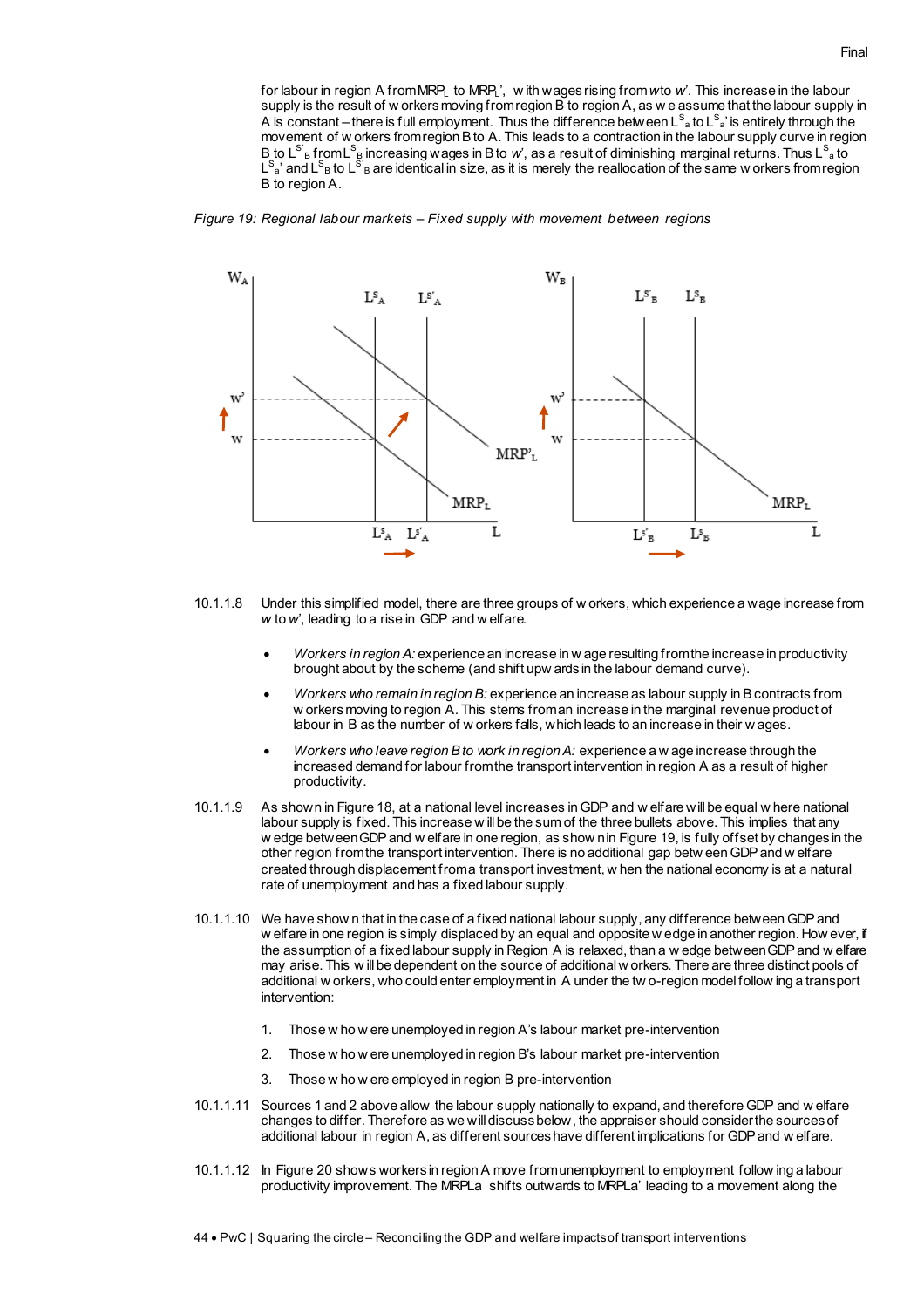current labour supply curve from A to B. Given that these w orkers sacrifice leisure to work the disutility of w ork is included in w elfare measurement but not in GDP and a w edge between them is created.

<span id="page-46-2"></span><span id="page-46-1"></span>



- 10.1.1.13 The second source of workers i[n Figure 20](#page-46-2) is show n through the movement from B to C w hich represents the influx of workers from region B w ho are moving from employment in B to employment in A (the third labour pool source listed above). There is no 'w edge' between GDP and w elfare created by this movement if there are no w elfare effects from moving regions or w orking in a region other than w here an individual lives, w hich we discuss later in this section. For simplicity, w e have assumed in this model that there are no w orkers who move from unemployment in region B to employment in region A. This w ould create a gap betw een GDP and w elfare in exactly the same w ay as for workers moving from unemployment to employment w ithin region A.
- 10.1.1.14 So in conclusion, under this framew ork labour sources 1 and 2 w ill lead to a w edge between GDP and w elfare. The larger the proportion of individuals from sources 1 and 2 filling the additional demand for w orkers in region A due to a transport investment, the larger the gap betw een GDP and w elfare. The third source of labour does not create a gap betw een GDP and w elfare as workers were already employed before the transport intervention.
- 10.1.1.15 It is important to note tha[t Figure 20](#page-46-2) depicts the equilibrium situation w here wages are equalised in region A and B from w to w'. This is unlikely to be an immediate outcome because of labour market flexibilities but a long-run result. It ignores other factors which may drive a w edge between wages across A and B such as the characteristics of different regions and moving costs.
- 10.1.1.16 The tw o regions in our model could reflect geographies at different levels: Region A and Region B could reflect tw o towns, counties or countries. Although there may be different external factors which impact the magnitude of displacement betw een the two geographies, the underlying theoretical mechanisms are likely to be the same given the assumptions that w e have set out that underpin these models.
- 10.1.1.17 In summary, w hether considering a fixed or flexible labour market at a national level, there is a need to recognise that w edges between GDP and w elfare may occur at a regional level, and therefore solely focussing on the region directly impacted by a transport intervention will not necessarily lead to the same reconciliation as w hen considering the national picture. The degree to w hich labour is mobile betw een regions could also affect the regional labour supply, and hence act as a "scalar" through augmenting the size of the existing regional w edge between GDP and w elfare.

#### <span id="page-46-0"></span>**10.2 Factors to consider when analysing displacement**

- 10.2.1.1 In order for an appraiser to understand the extent to w hich displacement w ill impact relatively on GDP and w elfare changes, it is important to consider:
	- The determinants of w orker's preferences for living in a specific region
	- The likelihood of displacement based on the industry and the type of jobs created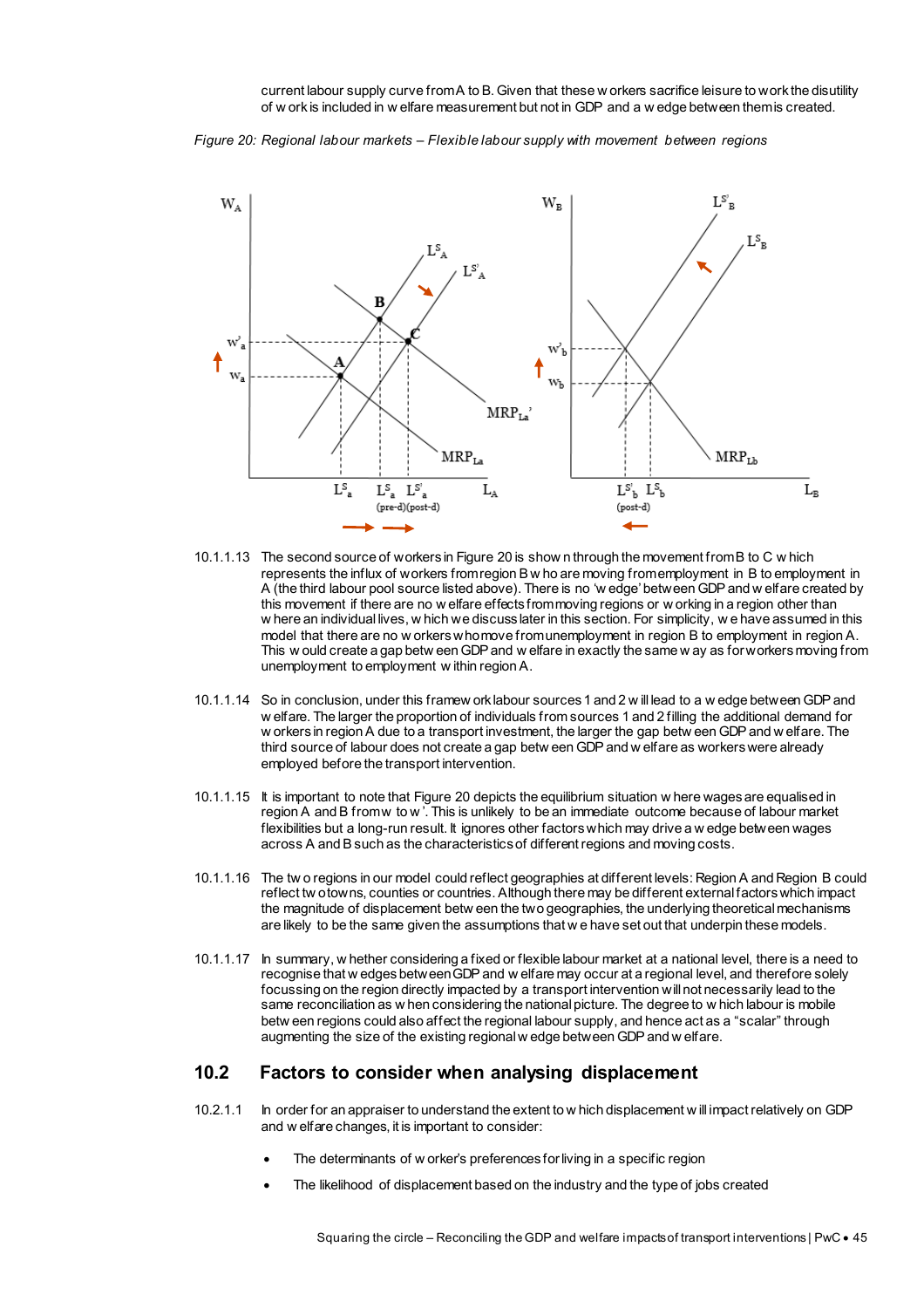- 10.2.1.2 The appraiser should consider the attractiveness of region A for additional w orkers from region B. There are many other factors, beyond work-related reasons, why workers move between regions: a study conducted by the O'Fallon (2003) found that housing costs, educational opportunities, and area-related factors influence decisions on internal migration w ithin Great Britain. This study found that job-related migration is more common among higher-skilled w orkers and those w ith higher qualifications (Dixon, 2003). It is therefore important for appraisals which analyse welfare and GDP impacts to consider the types of jobs w hich will be created follow ing a transport intervention.
- 10.2.1.3 Regional characteristics are also important because they affect the welfare that workers attain when moving regions. This w elfare impact w ill be dependent on an individual's preferences. For example, in the tw o-region model above w e assessed the impact of the movement of w orkers from region B to region A. An ONS report (Dixon, 2003) highlights the importance at the aggregate level w hich individuals place on the housing characteristics of an area. Thus if region A has a poor quality of housing and poor levels of educational opportunities, then a £1 increase in GDP is likely to be reflected by a less than £1 increase in w elfare. For a given w age, workers will experience a disutility from moving to region A from region B, given A's regional characteristics. This could create a gap betw een GDP and w elfare.
- 10.2.1.4 Some regional characteristics may be 'priced' in property prices. For example, if region A has poor quality of housing and poor educational opportunities than this is likely to be reflected in property prices in region A. As a result the regional characteristics would be equally accounted for in both GDP and w elfare if the characteristics were reflected in the housing market in region A. Therefore, appraisers should consider the extent to w hich individual regional characteristics and individual's preferences tow ards regions are reflected in the property market.
- 10.2.1.5 These preferences and characteristics will influence the likelihood of w orkers moving betw een regions, assuming that they have perfect information regarding the regional characteristics in both regions and how this aligns w ith their preferences. However, in practice it is unlikely that w orkers will have perfect information prior to moving on all of these factors and thus their actions may not be entirely rational either.
- 10.2.1.6 It is important for an appraiser to account for these differences in regions. The specific indicators which an appraiser should utilise w ill be dependent on the location of the tw o regions. However, a common proxy is the Human Development Index (HDI), w hich the appraiser could use as an estimate of quality of life differences between two regions to account for the dynamics discussed in this chapter.
- 10.2.1.7 To conclude, there is an additional w edge that may arise betw een GDP and w elfare that is brought about by differences in characteristics between region A and region B, and the value w hich individuals place on these characteristics. The first case is where individuals moving to region A experience a disutility of moving, and thus the w elfare increase is lower than the GDP increase. The second case is w here individuals experience an additional gain in w elfare through moving to region A, beyond w age changes. In either the example, the additional channel of impact is that by moving the individual experiences a higher/low er quality of life w hich is either partially or fully not picked up w ithin GDP. This w ould lead to a w edge between GDP and w elfare.

## <span id="page-47-0"></span>**10.3 Application of two-region model to two sectors**

- 10.3.1.1 The above tw o-region model could be applied to a tw o-sector model, w ith sector A and sector B. The elasticity of the supply curve for sector A would be a function of the w age rate in sector B. Sector B could represent one sector or an aggregate of the other sectors within a region. At an aggregate level, w e assume that the supply of labour is fixed, and merely the sum of labour across all sectors within the region, given that w e are at a natural rate of unemployment. Thus, as w ith our tw o-region model, a transport intervention would improve labour productivity, and lead to the movement of w orkers from other sectors as wages rise in sector A. This leads to an equal increase in GDP and w elfare, at the aggregate level, showing how any additional w elfare changes from the movement of w orkers between sectors simply offset each other, under these assumptions. Thus in this model, there w ould be no w edge created between GDP and w elfare through the movement of w orkers between sectors.
- 10.3.1.2 Alternatively, if w e relax the assumption of fixed labour supply, then gaps between GDP and w elfare may be created. One w edge could arise, if w orkers enter sector A, when they were initially unemployed in sector A or sector B. Another wedge could arise if there are additional w elfare effects from moving to sector B from sector A, beyond wages. Therefore the same theoretical approaches, which we discussed in our tw o-region model could be applied to a tw o-sector model.

## <span id="page-47-1"></span>**10.4 Application of two-region model to firms**

10.4.1.1 There could also be the movement of firms betw een regions, aside from the movement in labour. A transport intervention in region A w ill lead to region A being more attractive to firms, as labour in region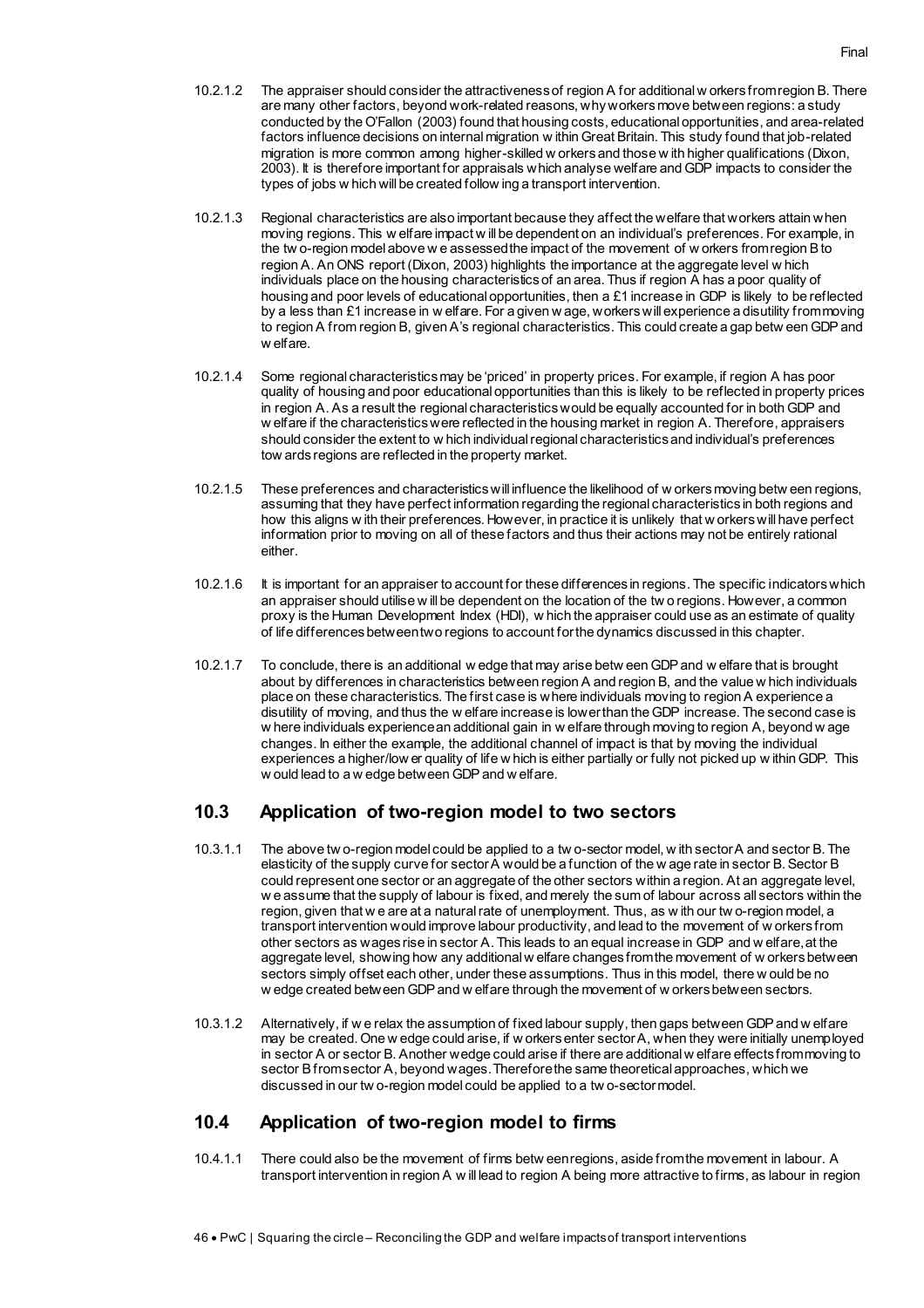A w ill have higher productivity levels. Firms w ould have a greater incentive to move to region A and this w ould lead to higher levels of dynamic agglomeration. As more firms move to region A this increases demand for labour further shifting out the marginal revenue product of labour curve. This does not create an additional w edge between GDP and w elfare but leads to a larger w edge between the tw o measurements, as the MRP curve is shifting out further than it originally w ould have. The movement of firms to region A through this mechanism affects the size of the gap betw een GDP and w elfare, rather than creating a gap itself.

10.4.1.2 One exception to this is that through dynamic agglomeration and increased connectivity between regions, there may be some impacts w hich purely affect welfare and do not affect GDP. For example, 'love-of-variety' can create differences in GDP and w elfare measures. Through more firms moving from region B to region A, or consumers in A having greater access to firms based in region B through transport connectivity, there is access to a greater range of goods. This increases the w elfare of consumers w ithout increasing overall levels of economic output and therefore leads to different impacts on w elfare and real GDP.

### <span id="page-48-0"></span>**10.5 Summary**

- 10.5.1.1 In this section w e have extended the one-region model to a tw o-region model at both the national and regional level.
- 10.5.1.2 We first discussed the impact on GDP and w elfare, assuming w e were at the natural rate of unemployment and there w as a fixed supply of labour nationally. In this case, the effect of a transport intervention is the same on both GDP and w elfare.
- 10.5.1.3 Wedges can, how ever, arise when labour supply in the tw o regions is flexible.
- 10.5.1.4 An additional gap may arise betw een GDP and w elfare when there are differences between the characteristics between region A and region B. If an individual is relocating from region A to region B, but prefers to live in region A, they w ill experience a negative w elfare impact, even if the GDP impact is positive as a result of changes in the labour market. Notably, the w edge will be smaller the more that individual preferences are priced into various markets (e.g. the property market).
- 10.5.1.5 The intuition behind this model can be easily extended to the movement of w orkers between sectors and, indeed, the movement of firms.
- 10.5.1.6 The final mechanism discussed is how dynamic agglomeration creates a gap betw een GDP and w elfare, because as discussed in an earlier chapter, there w ill be increased access to a greater variety of goods, w hich will not necessarily be picked up w ithin GDP.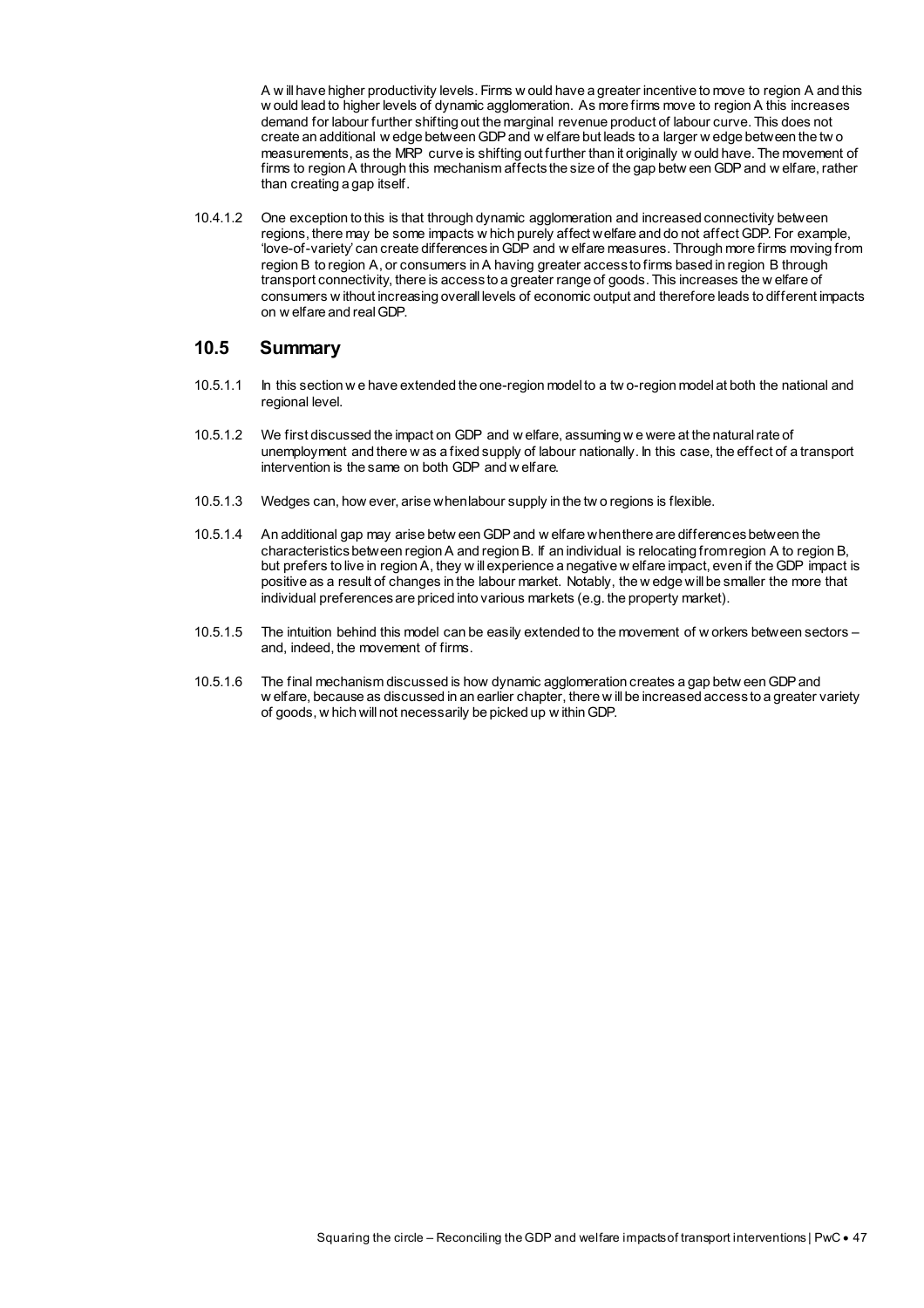# <span id="page-49-0"></span>11 Market for other inputs

## <span id="page-49-1"></span>**11.1 Capital**

- 11.1.1.1 A transport intervention that brings improved accessibility could increase the productivity of capital. This could result in the reallocation of economic funds to increase spending on capital, at the expense of consumption, or less productive factors of production such as labour or land.
- 11.1.1.2 Chapte[r 6](#page-31-0) **shows that** user-time savings and agglomeration effects are some of the mechanisms though w hich transport investment results in productivity gains. A transport intervention could therefore improve the economic environment such that the productivity of capital w ill increase, and owners of capital are able to get a higher return. In the short run, the intervention could benefit either businesses (w ho get a greater return on the capital employed) or holders of capital w ho benefit from increases in real interest rates.
- 11.1.1.3 In a competitive capital market in the long-run, the real interest rate w ill adjust such that it equals the marginal product of capital in equilibrium, and hence all benefit w ill flow through to owners of capital. This can be seen in [Figure 21](#page-50-1) below , where the demand for capital rises in line w ith increases in the return on capital (illustrated by the outw ard shift of MPk to MPk'), and investment in capital at an economy-wide level increases. Consequently, the interest rate on capital, i.e. the price of capital, rises (from i to i'), and the quantity of capital available increases from k to k'.

- $MPk'$ **MPk** k  $\mathbf{k}$ k 11.1.1.4 In the short run, there w ill be adjustment costs to moving capital, so in order to attract capital to a different region/sector businesses will need to pay a premium to motivate holders of capital to bear the costs of moving assets from one region and investing in another. In addition, not all investment comes from moving around the existing capital stock – some might come from foregone consumption, leading
- 11.1.1.5 The important question for this report is the relative degree to w hich changes in the capital market w ill drive changes in GDP and w elfare. In order to answer this, we refer back to the tw o fundamental reasons explaining the divergence betw een the GDP and w elfare effects of transport intervention, identified in chapte[r 4:](#page-24-0)

to new investment. Again, some adjustment cost could be borne in attracting this investment.

1. Definitional differences

i

- 2. Differences in how the market functions and GDP is measured
- 11.1.1.6 If w e assume that capital is fixed, w hich seems reasonable when considering effects in the short-run, neither of these tw o reasons will lead to a w edge between GDP and w elfare. Returns on capital w ill increase, leading to greater income for ow ners of capital w hich will contribute equally to both GDP and w elfare.
- 11.1.1.7 Under the assumption of a flexible supply of capital, three key assumptions need to hold for the conclusion that GDP and w elfare effects are equal to be valid.

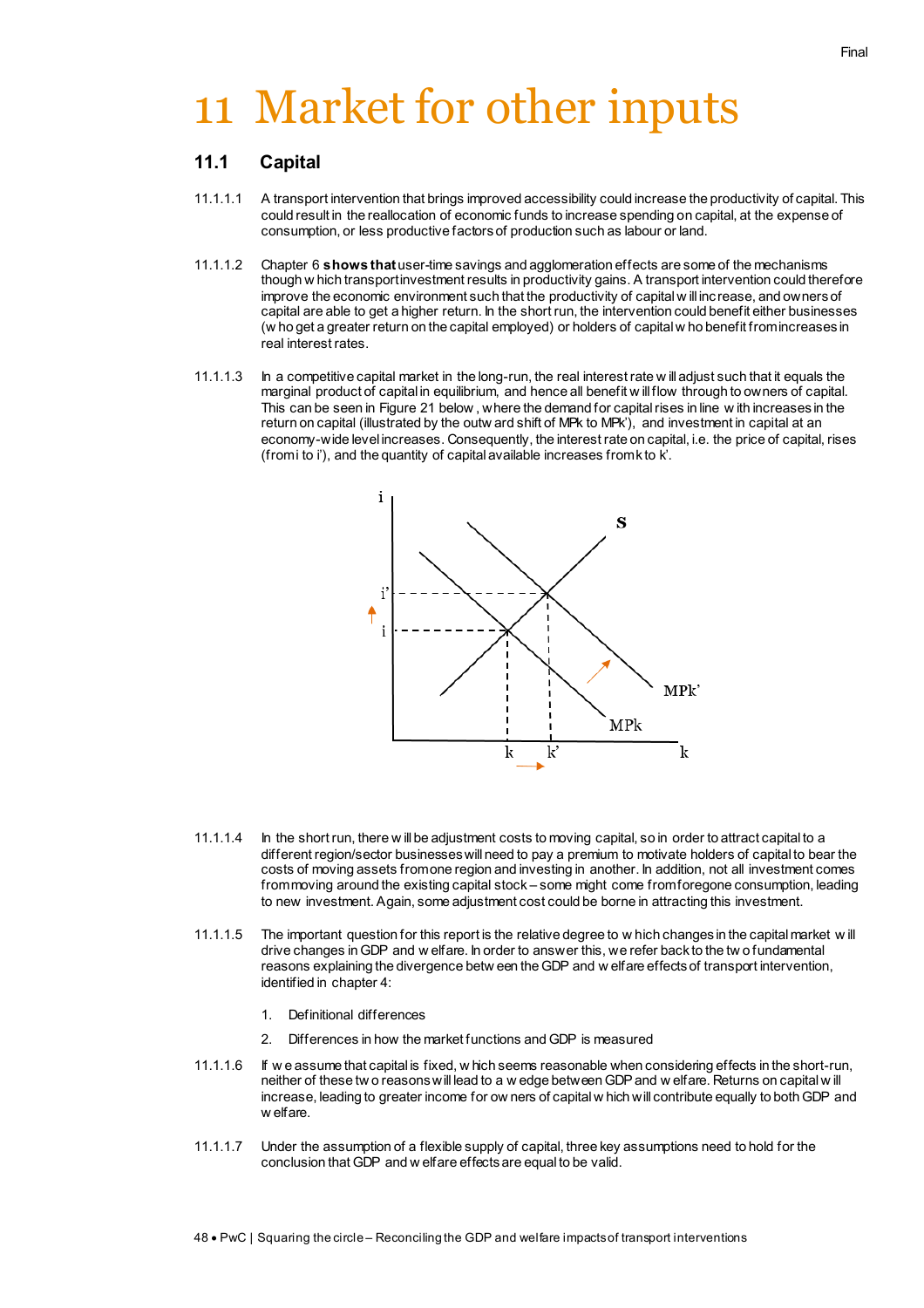- 1. Both GDP and w elfare capture the additional return on capital investment, follow ing the transport intervention. This is not an unreasonable assumption − all else being equal the additional return on investment w ill take the form of greater profits for businesses, or additional returns on investments for individuals, w hich feed into both GDP and w elfare.
- 2. The opportunity cost of investment is also valued under both GDP and w elfare. Typically the opportunity cost of investment w ould be either the interest rate w hich could be gained from investing elsew here, or the w elfare which would be gained from consumption w hich is now foregone. Both consumption and the return on alternative investments w ould be captured in both GDP and w elfare. There are possible exceptions to this rule, for example if individuals w ere to invest outside of formal financial institutions w hich are not captured in GDP, but these are very much exceptions rather than material alternative scenarios.
- 3. There are no distributional effects in the allocation of capital. For example, if capital holdings are skew ed towards the w ealthy then the social w elfare impact of an additional £1 of capital income may be less than the associated GDP gain (and vice versa for poorer households). Similarly, if interest rates w ere to rise then w elfare impacts would be skewed towards individuals and demographics w ho place a higher value on saving.
- 11.1.1.8 Assuming these three assumptions hold[, Figure 21](#page-50-1) below shows that GDP and w elfare would be affected equally by a transport intervention which improved the productivity of capital. The increase in GDP w hich accrues in the capital market consists of the rise in interest rates on capital (A) and the interest w hich accrues from new capital  $(B + C)$ . Assuming the three assumptions outlined above hold, these increased economic returns will also contribute positively to w elfare. Under the same assumptions, the opportunity cost of allocating funds to capital (C), i.e. the interest that w ould be accrued if those funds were saved, is valued by the market and is therefore accounted for both in GDP and w elfare. Consequently the overall GDP and w elfare changes are as follows:
	- **GDP = A** (increase in interest rates on existing capital stock) **+ (B+C)** (interest on new capital) **– C** (interest that could be accrued if those funds spent accumulating the new capital w ere saved instead) **= A + B = Welfare**

<span id="page-50-1"></span><span id="page-50-0"></span>*Figure 21: Increase in the productivity of capital*



#### Source: Pw C

11.1.1.9 We note that impediments to perfect capital mobility may temporarily restrict the ability of firms to increase output. With higher capital adjustment costs, when a transport intervention increases productivity, firms cannot easily increase their output. This could be visualised as a curved supply curve in place of the linear one show nin the bottom left quadrant o[f Figure 21.](#page-50-1) In the short run, capital adjustment costs result in an inflexible capital supply curve (i.e. a vertical supply curve), whilst in the long run these frictions no longer arise and thus the supply curve is flexible (horizontal). As such output increases are dampened and the effects of the transport intervention on both GDP and w elfare will be reduced.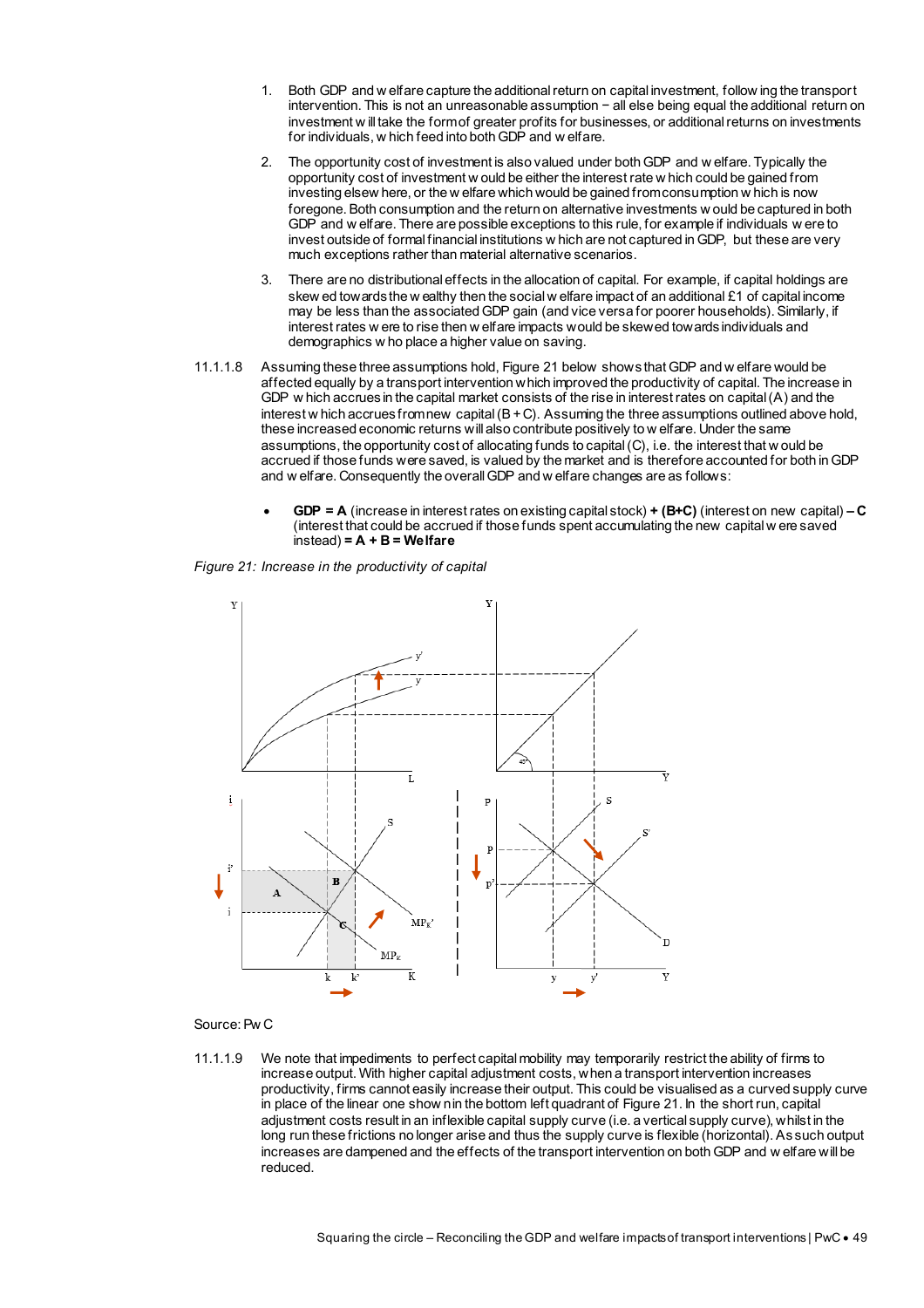11.1.1.10 Overall, the argument is the same as the discussion regarding labour in chapte[r 9.](#page-38-0) If the opportunity cost of employing capital affects welfare but not GDP (as seen w ith disutility of w ork), then there w ill be a w edge between GDP and w elfare from employing additional capital. How ever, given the nature of capital as a factor of production this is a less reasonable assumption, so w e would not expect that allow ing for flexible capital supply w ill lead to an additional w edge between the tw o measures.

## <span id="page-51-0"></span>**11.2 Land**

- 11.2.1.1 The implications of a transport intervention in the context of land are more complex. Transport interventions can improve the accessibility of land and prompt agglomeration effects, hence increasing the efficiency with which land can be used. This increases the productivity of land and thus brings output gains that boost both GDP and w elfare. We assume that the overall supply of land is fixed, but that mix of land usage is flexible, i.e. land used for non-commercial purposes can be converted into commercial land. In practice this flexibility is likely to change over time − land use w ill be fixed in the short-run but become increasingly flexible in the long-run.
- 11.2.1.2 Transport interventions bring increases in Total Factor Productivity. As the marginal productivity of land increases (se[e Figure 22](#page-52-1) *MP<sup>L</sup>* increases to *MPL'*), the demand for land rises and accordingly so does the price of land (represented i[n Figure 22](#page-52-1) by the increase from *p* to *p'*). As the productivity of land rises, land that w as previously used for non-commercial purposes, may be increasingly used for commercial purposes. For example, w here previously a brownfield site w as too costly to redevelop, follow ing the transport intervention and the associated increase in the productivity of land, it may be w orthwhile redeveloping the site. As productivity increases, both GDP and w elfare increase.
- 11.2.1.3 How ever, as Venables, Laird, and Overman (2014) note, private and social values may diverge w hen developments result in significant land-use changes. As such a w edge between GDP and w elfare may arise w hen there is land-use change. Fundamental to understanding this w edge is the opportunity cost of the land-use change. There are fundamentally tw o types of land:
	- 1) **Land for which the return is reflected in GDP** e.g. land used for commercial purposes where the rent net of costs enters into GDP. We refer to this as land used for '*economically active'* purposes.
	- 2) **Land for which the return does not enter into GDP** e.g. brow nfield sites where the land w as left derelict and unused so that there are no rents; or public parks w hich generate no explicit economic value.
- 11.2.1.4 When type 1 land is converted into a different form of type 1 land (e.g. residentially rented property is converted to commercially rented property) no w edge between GDP and w elfare is likely to arise, as the opportunity cost of the land-use change is valued by GDP and w elfare identically. How ever, if following a transport intervention, type 2 land becomes type 1, (e.g. a public park is converted into a commercial private property) then the value from a commercial setting appears in GDP w hereas the detriment to people's utility or w elfare of losing a park does not, and as such a w edge will arise between the two.
- 11.2.1.5 Welfare effects associated with changing land use from type 2 to type 1 could be a positive or negative. For example, if prior to a transport intervention, land w as publicly owned and a natural amenity, then follow ing the transport intervention there could be a w elfare loss associated with the land use change. How ever, if an area of land w as previously a brownfield site and follow ing the transport intervention is converted into a park, there may be a positive w elfare effect associated with the land-use change.
- 11.2.1.6 In either case, this opportunity cost of changing land-use is not valued in GDP, given that no economic rent is accrued from land that w as not economically active prior to the transport intervention. The change in GDP w ill be equal to the entirety of the additional output resulting from the land use change. By contrast, the w elfare impact of the land use change w ill be specific to the amenity impact of each individual investment, but w ill broadly be proportional to the size of the land use change. We therefore use the notation *αC* to represent this w elfare opportunity cost. Data on the value placed on the natural amenity of the land before and after the intervention w ill be needed to quantify this w elfare impact.
- 11.2.1.7 Overall, the GDP increase w hich arises as a consequence of a change in the productivity of land, consists of the rent paid for land  $(A)$ ; the rent w hich accrues as a result of land that w as prev iously being used for non-commercial purposes being used commercially (B + C); and, if prior to the transport intervention land w as economically active, the opportunity cost of the land use change (C). These additional rents w ill increase the real income of land ow ners, and therefore have an equal effect on w elfare. However, when considering welfare changes there is an opportunity cost of land-use changing from type 2 to type 1 of αC. As such the overall GDP and w elfare changes are as follows:
	- **GDP = A** (increase in the rent on land) **+ (B+C)** (rent on land that w as previously used for noncommercial purposes) **– C** (the opportunity cost if land w as previously used for economically active purposes) = **A+B [+C]**, w ith the [+C] element only applying if the land w as previously employed for non-productive use.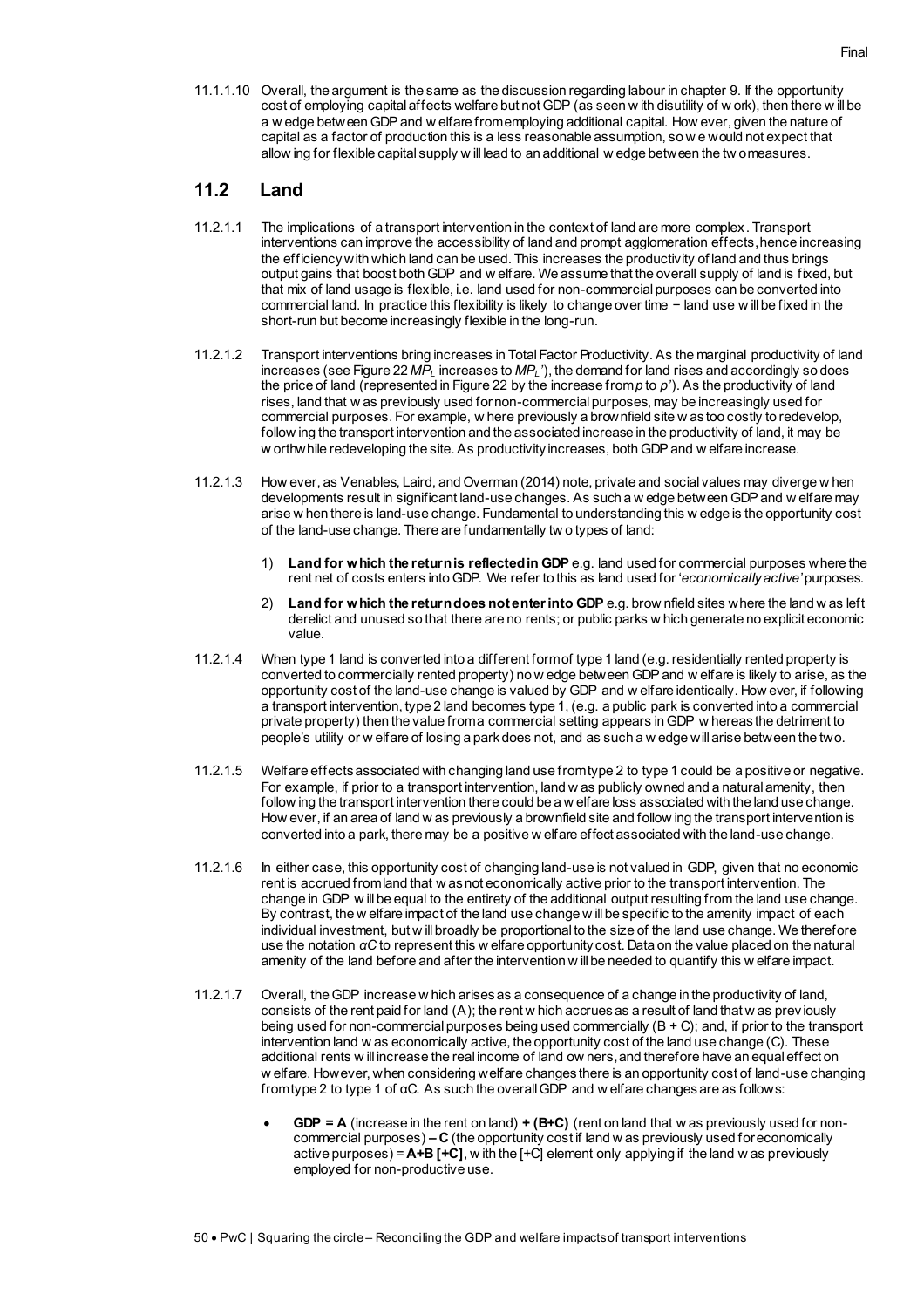**Welfare = A** (increase in the rent on land) **+ (B+C)** (rent on land that w as previously used for noncommercial purposes) **– αC** (w elfare associated with the previous land use –this value may be positive or negative)  $= A + B + C$  [ $+/- \alpha$ C].

<span id="page-52-1"></span><span id="page-52-0"></span>*Figure 22: Increase in the productivity of land*



- 11.2.1.8 When, prior to transport intervention, land has environmental capital, land-use change is more likely to lead to negative w elfare effects. Previous studies (such as Gibbons Mourato and Resende, 2014) have monetised the impact of changing environmental capital. Gibbons *et al.* suggest that proximity to natural amenities such as gardens and designated areas substantially increases the house market value in the surrounding area indicating there is a high amenity value attached to them. For example they find the presence of a national park designation added approximately 5% to the mean house transaction price. Similarly, Leggett and Bockstael (2000) suggest, based on the positive effect on property values of factors such as air quality and noise pollution, that the quality of the environment is highly valued by residents.
- 11.2.1.9 Follow ing a transport intervention, if land w ith substantial environmental capital moves to commerical use then the w elfare impact w ill be the net of the positive increase in rents and negative loss of environmental capital. If it is the case that the nature of the land means that the environmental capital is not reflected within the land value or rents w hich can be extracted (e.g. because the amenity is an externality, such as w ith a public space, as opposed to a private dw elling) then the impact on GDP w ill only reflect the additional commercial rents available. Even in this instance it could be that some, if not all, of this value is captured in the rents of surrounding land w hich benefits from the amenity.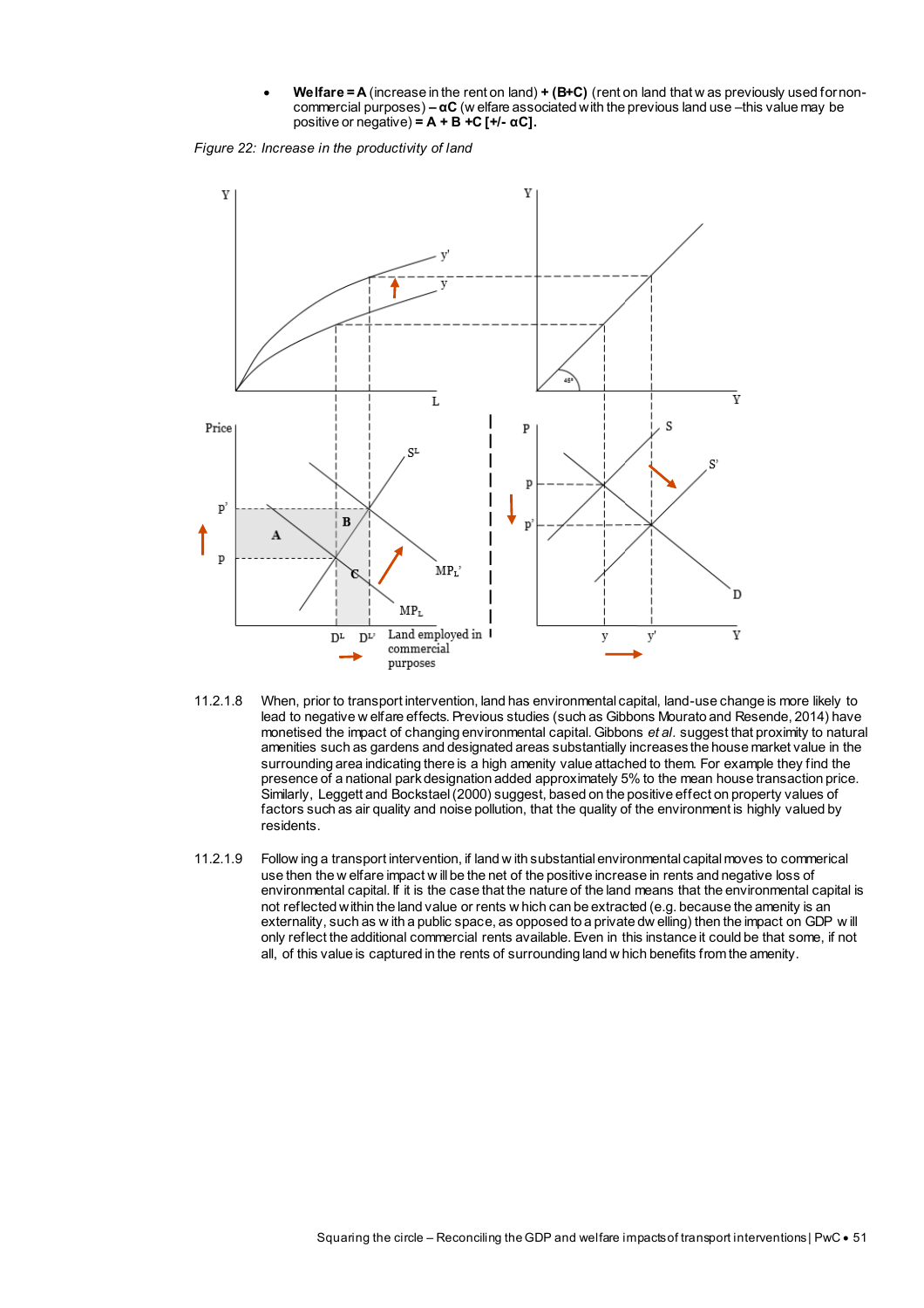- <span id="page-53-0"></span>12.1.1.1 The housing market is the final market w here a real economic impact could materialise as a result of a transport intervention. While the housing market is inextricably linked to the discussion in the previous, w e make a few concluding comments in relation to it here.
- 12.1.1.2 The value of housing is captured w ithin GDP in tw o ways: through rental payments and imputed rent. Imputed rent reflects the value of the output of ow ner-occupied housing through approximating its market value. This is done by capturing the size and nature of the ow ner-occupied housing stock, and estimating its private rental value. One benefit of including this w ithin the GDP calculation is that it avoids arbitrary changes in the level of GDP due to changes in the share of the rental market, w hich do not represent a real change in economic output. It also removes discrepancies in GDP across countries due to differing structures to the housing market.
- 12.1.1.3 One can therefore imagine a road infrastructure investment which better connects certain housing to local leisure activities. In this instance, individuals w ho live in this housing stock w ill experience a positive benefit through the time saved, which will manifest in the short run as an improvement in w elfare. However, if individuals recognise this and take it into account w hen buying or renting property, then this w elfare could be captured through an increase in the price w hich they are willing to pay.
- 12.1.1.4 How ever, there are two important caveats to the assumption that w ellbeing changes would manifest in higher house prices and accordingly GDP. Firstly, any change w ill likely purely be a price effect (i.e. changing the price, not quantity of output), and one w ould therefore only expect to see it show up in nominal rather than real GDP. This w ill occur because there is no expansion in the supply of housing as a result of the infrastructure investment, simply an increase in demand for the existing stock.
- 12.1.1.5 Secondly, it is likely that there w ould be at least some displacement in that an increase in house prices in one region w ould partly be offset by falls in other regions as demand is diverted. In effect, individuals could perceive that the value of the housing stock has increased relative to other housing, but that for every relative improvement there must have been a relative decrease in value elsew here. Similarly, individuals may choose to spend more on housing (w hich will increase GDP) but w ith fixed income levels have to spend less on other goods, w hich would have an equal and offsetting effect.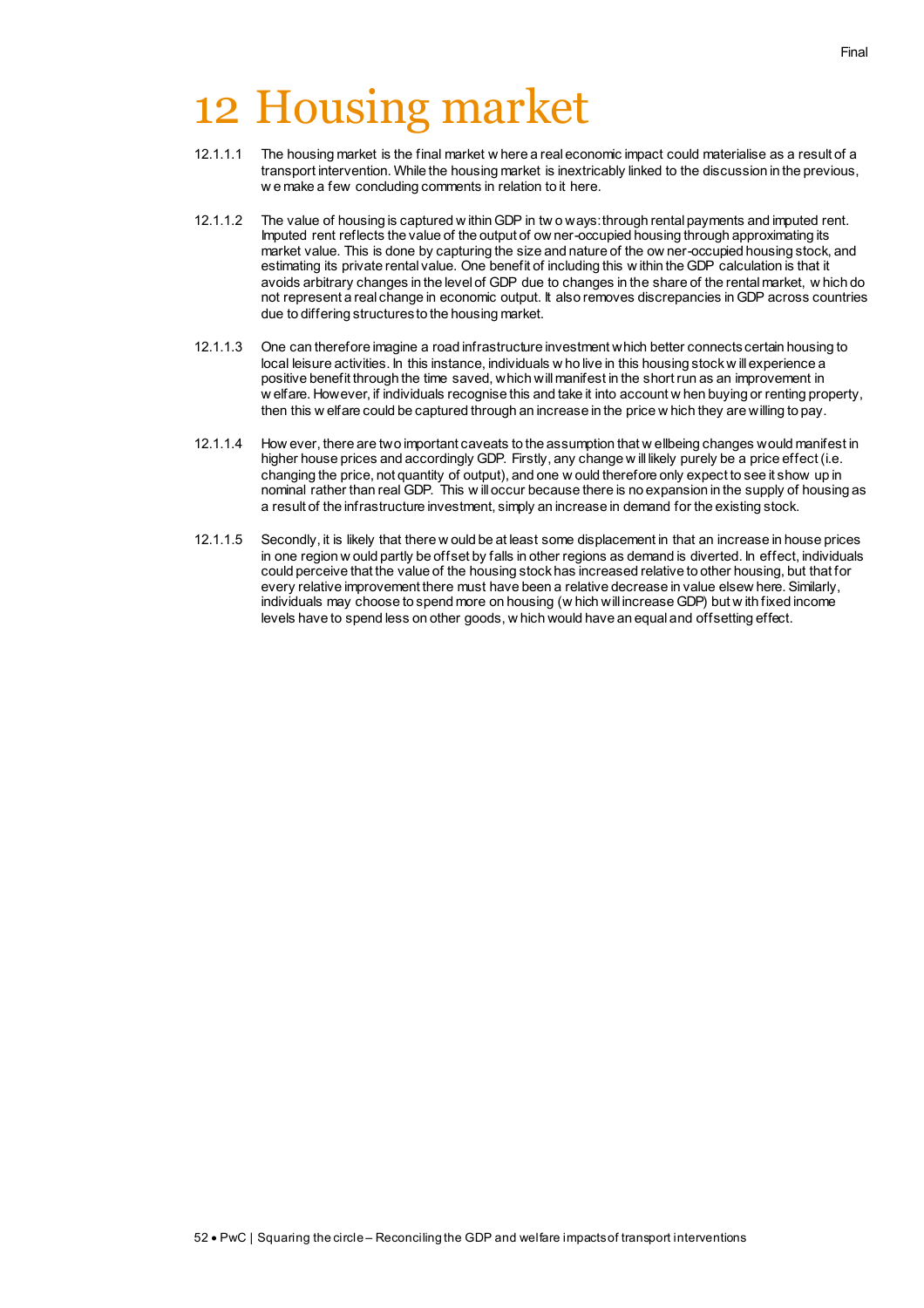## <span id="page-54-0"></span>13 Further considerations

13.1.1.1 In this section, w e briefly outline other potential sources of a w edge occurring between GDP and w elfare, by considering regional characteristics, individual and societal w elfare functions, and the interaction betw een factors of production. Some of these factors have been discussed in previous chapters but, in the interests of completeness, are recapped here.

## <span id="page-54-1"></span>**13.2 Regional characteristics**

- 13.2.1.1 Different regions have different characteristics and individuals w ho are relocating between regions might experience further welfare effects which are not captured in GDP. In short, in the same w ay that economic agents attach value to their leisure time w hich are captured in w elfare but not in GDP (as discussed in chapte[r 9\)](#page-38-0), individuals might attach value to the location in w hich they live and w hich might not be fully reflected in GDP (e.g. through the price they pay for their property). This could therefore give rise to a w edge between welfare and GDP impacts because of how transport schemes can lead people to move location. This effect is discussed at length in Chapte[r 10.2.](#page-46-0)
- 13.2.1.2 In addition to this, w elfare and GDP effects could simply be distributed differently across regions. There are a number of w ays in w hich this could occur including:
	- 1. Travel

-

Welfare effects may be disproportionately large in the region directly affected by the investment as local users benefit from the scheme for both business and leisure travel. By contrast, individuals in more distant regions may need to travel further or to relocate in order to experience the benefits w hich they enjoy from the scheme. So users in more distant regions may make similar contributions to GDP (e.g. by accessing employment and higher w ages) but experience greater disutility simply through the inconvenience of travelling.

2. Inter-regional trade

If the transport intervention causes more goods and services to be "imported" to one region (say region A) from another (say region B), then the w elfare impact in region A w ill be greater than the GDP impact in region A (and vice versa in region B). This is because w hile money is transferred from region A to region B (w hich detracts from GVA in region A but adds to it in region B), the goods themselves flow to and are consumed in region A (w hich is good for welfare in region A).

A classic example of this – albeit in relation to services and in an international context – is tourism. Inbound tourism (i.e. people travelling to the UK from elsew here) adds to GDP in the UK but outbound tourism (i.e. UK travelling abroad) detracts from GDP (because money flow s out of the country) but makes people happy and is therefore good for welfare.

The level of export-import content in a region could therefore be important in determining the overall distribution of GDP and w elfare effects from a transport intervention.

13.2.1.3 Overall, each of the above effects is heavily determined by the specific characteristics of the regions affected by a scheme. For example: (i) the quality of life in each region (and the question of w hy people live w here they do) will affect the travel effects referred to above; and (ii) the import-export content of different regions will drive the trade effect. Therefore, for a scheme w hich will affect multiple regions, it is necessary to understand these local characteristics, and model the GDP and w elfare impacts in a manner w hich takes account of them.

## <span id="page-54-2"></span>**13.3 Individual and societal welfare functions**

- 13.3.1.1 The impact of individual and societal w elfare functions was discussed in chapte[r 8.4,](#page-37-0) in the context of the market for goods and services. Individuals' utility may be characterised by a "love of variety" (Dixit and Stiglitz, 1975),<sup>33</sup> i.e. an individual's utility increases in line w ith the range of products which he or she is able to access. An improvement in accessibility could improve the w elfare of consumers without any change in economic output, simply by broadening the range of products which individuals are able to purchase.
- 13.3.1.2 If society w ere to place a greater w eight on the additional w ealth accruing to certain individuals or groups, then it could be the case that an additional unit of w ealth could have a different impact on w elfare (at a societal level) depending on w here it is experienced. Wedges could therefore arise from policy interventions aimed at rebalancing the economy. For example, if the GDP of a relatively deprived area w ere to increase by X, then the w elfare effect of this could be greater than X and greater than if

 $^{\rm 33}$  Dixit, Av inash K., Stiglitz, Joseph E. (1975), "Monopolistic competition and Optimum Product Diversity", Warwick Economic Research paper No. 64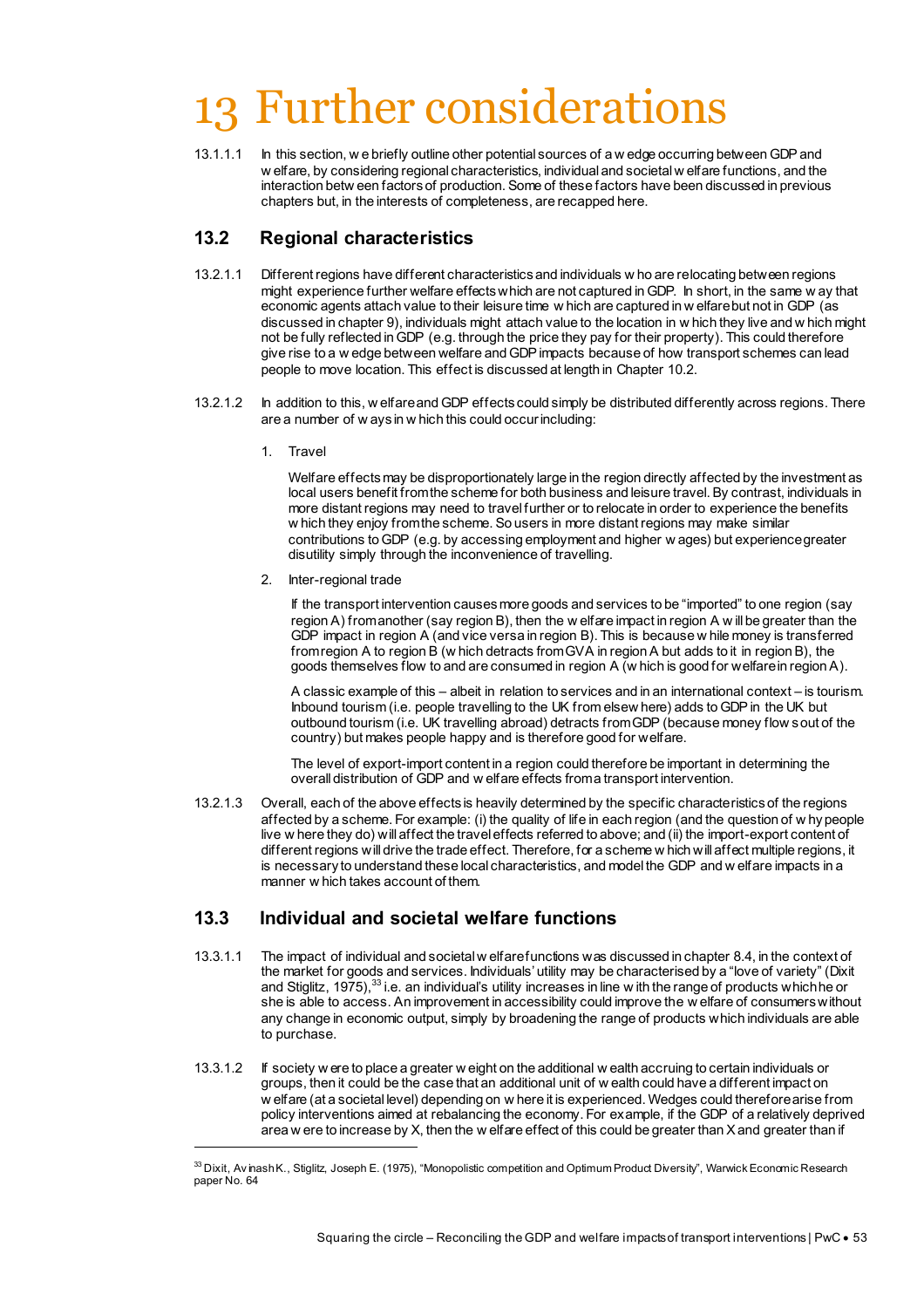the same GDP impact w ere to be experienced in a more affluent area. This concept of a social w elfare function is discussed in greater detail in the Green Book<sup>34</sup> (Annex 3: Sub-national and Distributional Analysis, p.78).

### <span id="page-55-0"></span>**13.4 Interaction between factors of production**

13.4.1.1 Given that w e have identified potential w edges which could arise in the markets for various inputs (land, labour and capital), it could be important to understand the marginal rate of technical substitution betw een these inputs. This is because if a transport intervention affects the relative demand for labour, land and capital then this could have an impact on w hether and if so the extent to w hich wedges occur. Broadly speaking there are tw o factors which can impact the relative demand for inputs: (i) the relative prices of labour, land and capital and (ii) the marginal rate of technical substitution betw een them. Appraisers should ensure that they consider these factors in order to understand the size of the w edges w e have identified could arise in the market for inputs.

<sup>34</sup> HM Treasury (2016); "The Green Book", available at:

[https://assets.publishing.service.gov.uk/government/uploads/system/uploads/attachment\\_data/file/685903/The\\_Green\\_Book.pdf](https://assets.publishing.service.gov.uk/government/uploads/system/uploads/attachment_data/file/685903/The_Green_Book.pdf)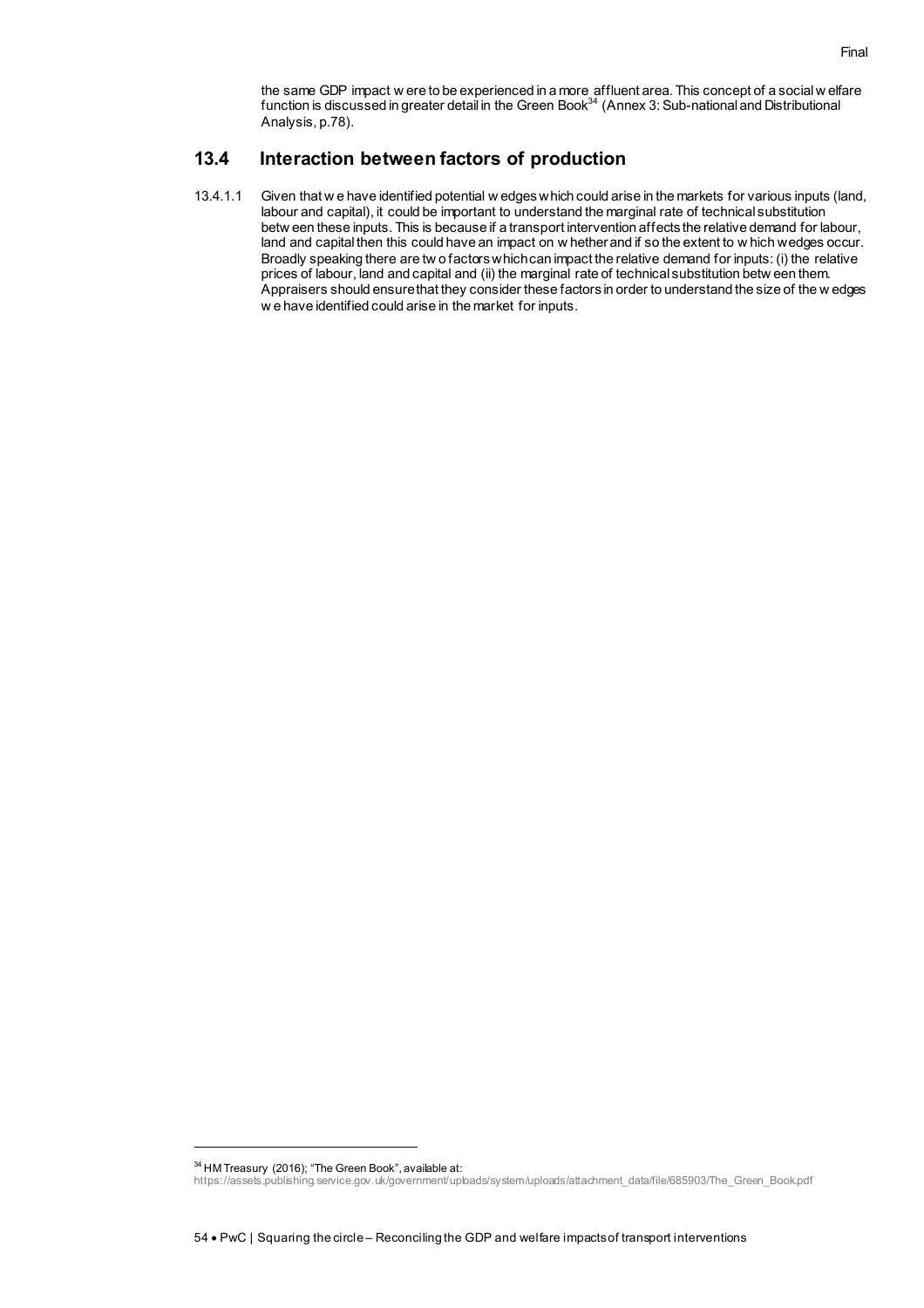## References

Bergheim (2006) 'Measures of Wellbeing' Available at: https://fortschrittszentrum.de/dokumente/Bergheim\_2006- Measures\_of\_well-being.pdf

Department for Transport (2018) 'TRANSPORT ANALYSIS GUIDANCE' Available at: [https://assets.publishing.service.gov.uk/government/uploads/system/uploads/attachment\\_data/file/712965/webtag](https://assets.publishing.service.gov.uk/government/uploads/system/uploads/attachment_data/file/712965/webtag-transport-appraisal-process-may-2018.pdf)[transport-appraisal-process-may-2018.pdf](https://assets.publishing.service.gov.uk/government/uploads/system/uploads/attachment_data/file/712965/webtag-transport-appraisal-process-may-2018.pdf)

Department for Transport (2018) 'Appraisal and Modelling Strategy: Informing Future Investment Decisions' Available at:

<https://assets.publishing.service.gov.uk/government/uploads/system/uploads/attachment\_data/file/716981/apprais al-and-modelling-strategy-consultation.pdf

Dixit, Avinash K., Stiglitz, Joseph E. (1975), "Monopolistic competition and Optimum Product Diversity", Warw ick Economic Research paper No. 64

Dixon, S. 2003. Migration w ithin Britain for Job Reasons. Labour Market Trends. Office for National Statistics.

Geary, Roy C. (1950). "A Note on 'A Costant-Utility Index of the Cost of Living'". [Review of Economic](https://en.wikipedia.org/wiki/Review_of_Economic_Studies)  [Studies.](https://en.wikipedia.org/wiki/Review_of_Economic_Studies) 18 (2): 65–66. [JSTOR](https://en.wikipedia.org/wiki/JSTOR) [2296107.](https://www.jstor.org/stable/2296107)

Gibbons, S., Mourato, S., & Resende, G. (2014). The amenity value of English nature: A hedonic price approach. Environmental and Resource Economics, 175-196.

Gibbons, S. 2015. Planes, Trains and Automobiles: The Economic Impact of Transport Infrastructure, SERC Policy Paper SERCPP013

HM Treasury (2016); "The Green Book", available at: https://www.gov.uk/government/uploads/system/uploads/attachment\_data/file/220541/green\_book\_complete.pdf

Klein, L.R, and Rubin, H. 1948. A Constant-Utility Index of the Cost of Living. The Review of Economic Studies.

Laird Nash and Mackie (2014) [Online] 'Transformational Transport Infrastructure: Cost Benefit Analysis Challenges' Available at:

https://www.researchgate.net/publication/269100358\_Transformational\_transport\_infrastructure\_Costbenefit\_analysis\_challenges Garcia Altes & Perez, 2007, The economic cost of road traffic crashes in an urban setting, Injury Prevention 13(1):65-8

Layard, P.R.G. and Walters, AA. (1978) Microeconomic Theory. New York, NY: McGraw -Hill Book Company.

Laibson, D. 2006. [Online] Decision-Making, Intertemporal. Encyclopaedia of Cognitive Science. <http://scholar.harvard.edu/files/laibson/files/intertemporal\_decision\_making.pdf>

Leggett, C., & and Bockstael, N. (2000). Evidence of the Effects of Water Quality on Residential Land Prices. Journal of Environmental Economics and Management.

McLure, C. (1974). A Diagrammatic Exposition of the Harberger Model w ith One Immobile Factor. Journal of Political Economy, 82(1), 56-82.

Mohamed, H. (2015) Estimation of Socio-Economic Cost of Road Accidents in Saudi Arabia: Willingness-To-Pay Approach (WTP), Advances in Management & Applied Economics, vol. 5, no.3, 2015, 43-61

O'Fallon, C. 2004. Linkages betw een transport infrastructure and economic growth, Paper presented to the Tow ards Sustainable Land Transport Conference, Wellington, New Zealand, 2004.

Oxford Economics (2014) [Online] Impacts upon the local and national economy[. http://content.tfl.gov.uk/impacts](http://content.tfl.gov.uk/impacts-to-the-local-and-national-economy.pdf)[to-the-local-and-national-economy.pdf](http://content.tfl.gov.uk/impacts-to-the-local-and-national-economy.pdf)

Stone, Richard (1954). "Linear Expenditure Systems and Demand Analysis: An Application to the Pattern of British Demand". [Economic Journal.](https://en.wikipedia.org/wiki/Economic_Journal) 64 (255): 511–527. [JSTOR](https://en.wikipedia.org/wiki/JSTOR) [2227743.](https://www.jstor.org/stable/2227743)

Venables, A., Laird, J., & and Overman, H. (2014). Transport Investment and Economic Performance: Implications for Project Appraisal. Department for Transport.